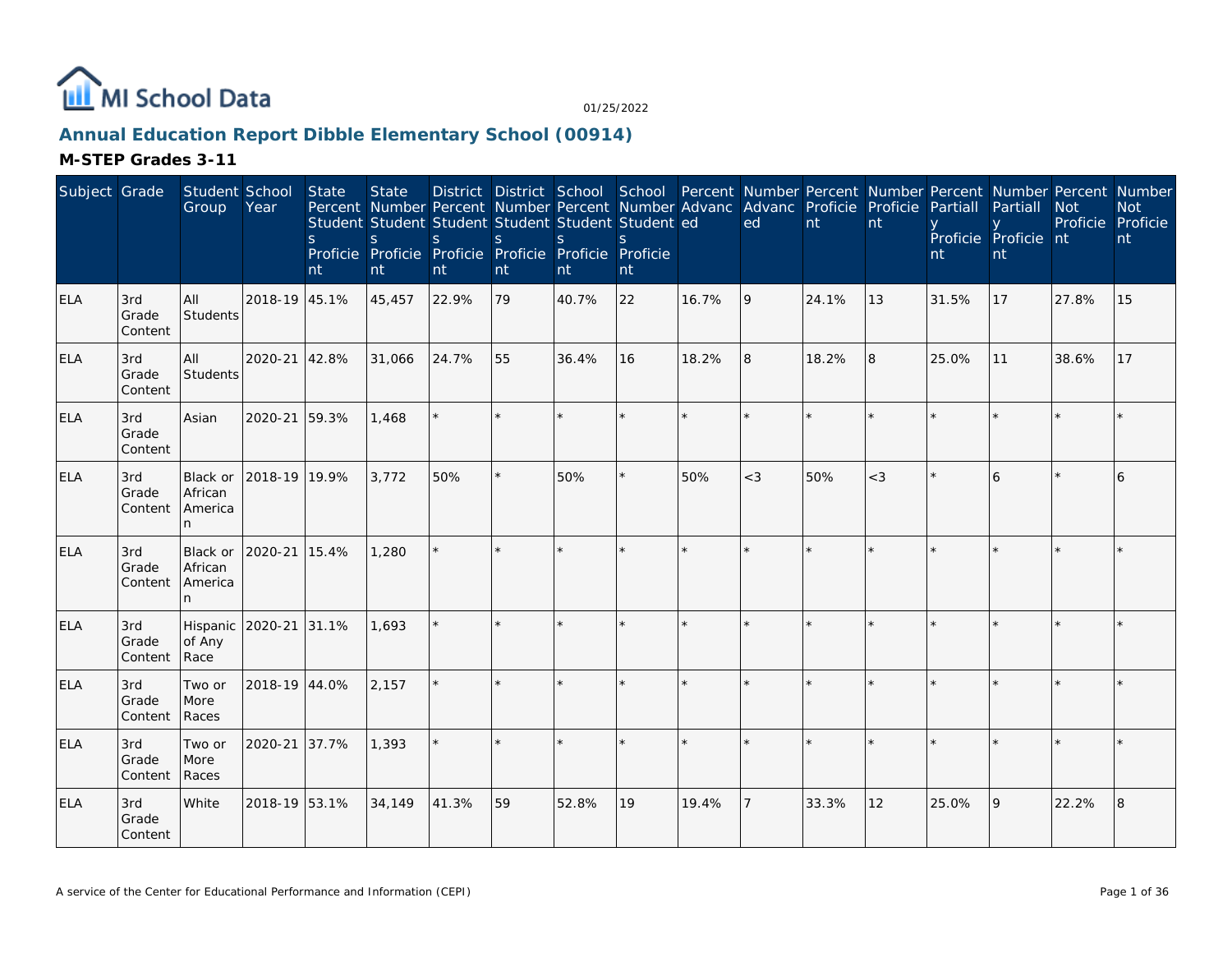

## **Annual Education Report Dibble Elementary School (00914)**

| Subject Grade |                         | Student School<br>Group               | Year                   | State<br><sub>S</sub><br>nt | <b>State</b><br>Percent Number Percent Number Percent Number Advanc<br>Student Student Student Student Student Student ed<br>S<br>Proficie Proficie Proficie Proficie Proficie Proficie<br>nt | <sub>S</sub><br>nt | S<br>nt | S.<br>nt | $\mathcal{S}_{\mathcal{S}}$<br>nt |         | Advanc Proficie<br>ed | nt    | Proficie<br>nt | Partiall<br>nt | District District School School Percent Number Percent Number Percent Number Percent Number<br>Partiall<br>Proficie Proficie nt<br>nt | <b>Not</b><br>Proficie Proficie | <b>Not</b><br>nt |
|---------------|-------------------------|---------------------------------------|------------------------|-----------------------------|-----------------------------------------------------------------------------------------------------------------------------------------------------------------------------------------------|--------------------|---------|----------|-----------------------------------|---------|-----------------------|-------|----------------|----------------|---------------------------------------------------------------------------------------------------------------------------------------|---------------------------------|------------------|
| <b>ELA</b>    | 3rd<br>Grade<br>Content | White                                 | 2020-21                | 48.1%                       | 25,066                                                                                                                                                                                        | 37.8%              | 37      | 40.7%    | 11                                |         | 7                     | 20%   | $\overline{4}$ | 25.9%          |                                                                                                                                       | 33.3%                           | 9                |
| <b>ELA</b>    | 3rd<br>Grade<br>Content | Female                                | 2018-19 48.3%          |                             | 23,876                                                                                                                                                                                        | 23.6%              | 38      | 50.0%    | 13                                | 20%     | 5                     |       | 8              |                | $\overline{8}$                                                                                                                        | 20%                             | 5                |
| <b>ELA</b>    | 3rd<br>Grade<br>Content | Female                                | 2020-21                | 45.5%                       | 16,164                                                                                                                                                                                        | 23.4%              | 25      | 40.0%    | 8                                 |         | 5                     | 20%   | 3              | 20%            | $<$ 3                                                                                                                                 |                                 | 11               |
| <b>ELA</b>    | 3rd<br>Grade<br>Content | Male                                  | 2018-19 42.0%          |                             | 21,581                                                                                                                                                                                        | 22.3%              | 41      | 32.1%    | 9                                 | 20%     | $\overline{4}$        | 20%   | 5              | 32.1%          | $\overline{Q}$                                                                                                                        | 35.7%                           | 10               |
| <b>ELA</b>    | 3rd<br>Grade<br>Content | Male                                  | 2020-21                | 40.3%                       | 14,902                                                                                                                                                                                        | 25.9%              | 30      | 33.3%    | 8                                 | 20%     | 3                     |       | 5              | 41.7%          | 10                                                                                                                                    | 25.0%                           | 6                |
| <b>ELA</b>    | 3rd<br>Grade<br>Content | cally<br>Disadva<br>ntaged            | Economi 2018-19 31.3%  |                             | 17,711                                                                                                                                                                                        | 20%                | $\star$ | 20%      | $\star$                           | 20%     | $<$ 3                 | 20%   | $<$ 3          |                | 8                                                                                                                                     |                                 | 10               |
| <b>ELA</b>    | 3rd<br>Grade<br>Content | Economi<br>cally<br>Disadva<br>ntaged | 2020-21                | 27.6%                       | 10,241                                                                                                                                                                                        | 18.6%              | 34      | 37.5%    | 12                                | 18.8%   | 6                     | 18.8% | 6              | 25.0%          | $\overline{8}$                                                                                                                        | 37.5%                           | 12               |
| <b>ELA</b>    | 3rd<br>Grade<br>Content | English<br>Learners                   | 2020-21                | 26.7%                       | 1,627                                                                                                                                                                                         |                    |         |          | ¥                                 |         |                       |       |                |                |                                                                                                                                       |                                 | $\star$          |
| <b>ELA</b>    | 3rd<br>Grade<br>Content | With<br>Disabiliti<br>es              | Students 2018-19 19.5% |                             | 2,328                                                                                                                                                                                         | $\star$            | $\star$ | $\star$  | $\star$                           | $\star$ | $\star$               |       |                |                |                                                                                                                                       |                                 |                  |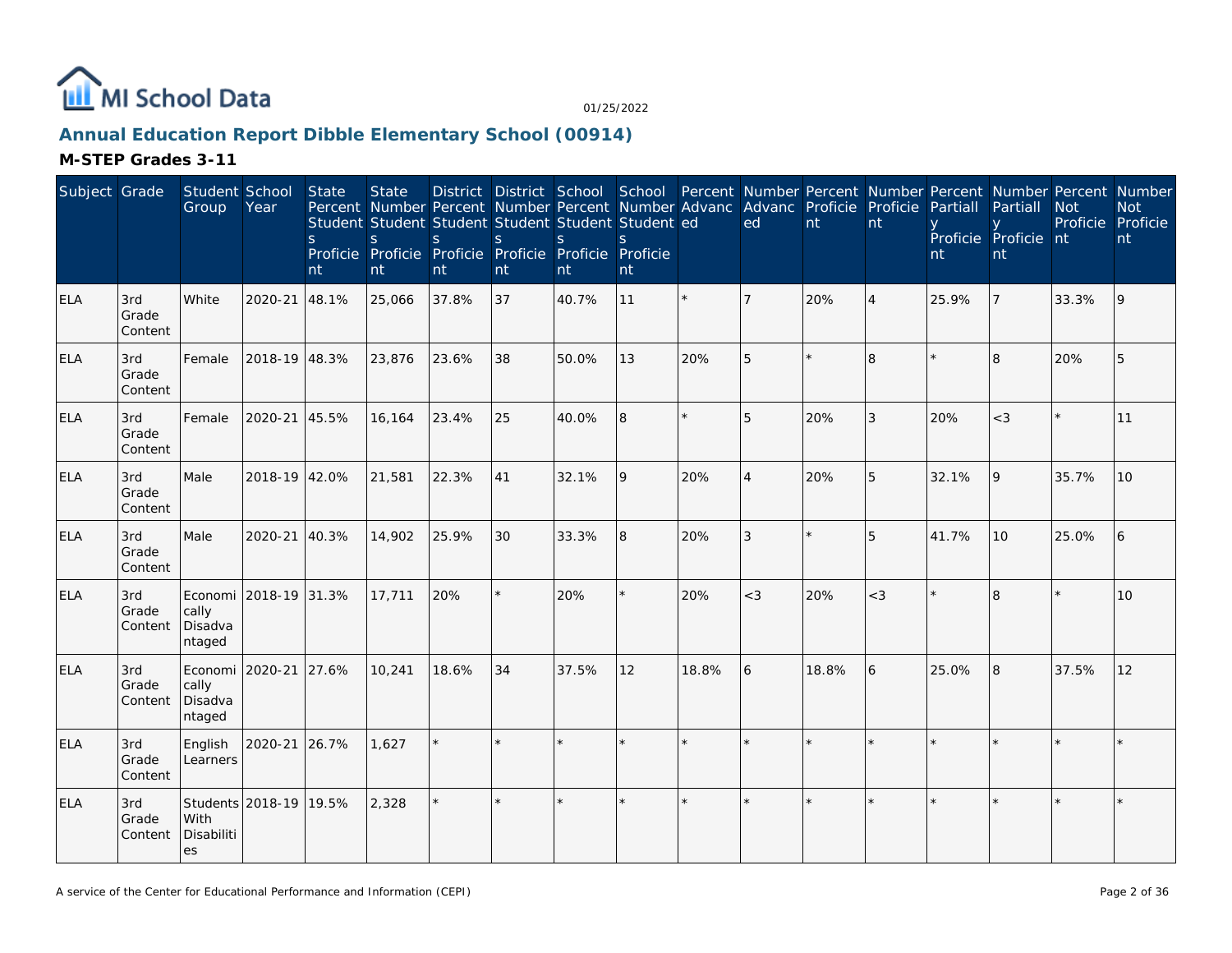

## **Annual Education Report Dibble Elementary School (00914)**

| Subject Grade |                                | Student School<br>Group                      | Year          | <b>State</b><br><sub>S</sub><br>nt | <b>State</b><br>Percent Number Percent Number Percent Number Advanc Advanc Proficie Proficie<br>Student Student Student Student Student Student ed<br><sub>S</sub><br>Proficie Proficie Proficie Proficie Proficie Proficie<br>nt | S.<br>nt | $\mathsf S$<br>nt | <sub>S</sub><br>nt | S<br>nt |              | ed             | $\mathsf{nt}$ | nt    | Partiall<br>nt | District District School School Percent Number Percent Number Percent Number Percent Number<br>Partiall<br>Proficie Proficie nt<br>nt | <b>Not</b><br>Proficie Proficie | <b>Not</b><br>nt |
|---------------|--------------------------------|----------------------------------------------|---------------|------------------------------------|-----------------------------------------------------------------------------------------------------------------------------------------------------------------------------------------------------------------------------------|----------|-------------------|--------------------|---------|--------------|----------------|---------------|-------|----------------|---------------------------------------------------------------------------------------------------------------------------------------|---------------------------------|------------------|
| <b>ELA</b>    | 3rd<br>Grade<br>Content        | Students 2020-21<br>With<br>Disabiliti<br>es |               | 17.5%                              | 1,578                                                                                                                                                                                                                             |          |                   |                    | $\star$ | $\star$      | $\star$        |               |       |                |                                                                                                                                       |                                 |                  |
| <b>ELA</b>    | 3rd<br>Grade<br>Content        | Foster<br>Care                               | 2018-19 22.7% |                                    | 140                                                                                                                                                                                                                               | $\star$  |                   |                    |         |              |                |               |       |                |                                                                                                                                       |                                 |                  |
| <b>ELA</b>    | 4th<br>Grade<br>Content        | All<br>Students                              | 2018-19 45.8% |                                    | 46,892                                                                                                                                                                                                                            | 26.1%    | 91                | 23.1%              | 12      | 11.5%        | 6              | 11.5%         | 6     | 36.5%          | 19                                                                                                                                    | 40.4%                           | 21               |
| <b>ELA</b>    | 4th<br>Grade<br>Content        | All<br>Students                              | 2020-21 44.2% |                                    | 32,274                                                                                                                                                                                                                            | 23.4%    | 56                | 27.3%              | 9       | 12.1%        | $\overline{4}$ | 15.2%         | 5     | 30.3%          | 10                                                                                                                                    | 42.4%                           | 14               |
| <b>ELA</b>    | 4th<br>Grade<br>Content        | Asian                                        | 2018-19 68.3% |                                    | 2,399                                                                                                                                                                                                                             | $\star$  |                   |                    | ×.      |              | $\star$        |               |       |                |                                                                                                                                       |                                 |                  |
| <b>ELA</b>    | 4th<br>Grade<br>Content        | Asian                                        | 2020-21 64.3% |                                    | 1,596                                                                                                                                                                                                                             |          |                   |                    | $\star$ |              |                |               |       |                |                                                                                                                                       |                                 |                  |
| <b>ELA</b>    | 4th<br>Grade<br>Content        | Black or<br>African<br>America<br>n.         | 2018-19 20.9% |                                    | 3.961                                                                                                                                                                                                                             | 50%      |                   | 50%                | $<$ 3   | 50%          | $<$ 3          | 50%           | $<$ 3 |                |                                                                                                                                       |                                 |                  |
| <b>ELA</b>    | 4th<br>Grade<br>Content        | Black or<br>African<br>America<br>n.         | 2020-21       | 16.9%                              | 1,429                                                                                                                                                                                                                             | 50%      | 11                | 50%                | 3       | 50%          | $<$ 3          | 50%           | $<$ 3 | 50%            | 3                                                                                                                                     | 50%                             | 6                |
| <b>ELA</b>    | 4th<br>Grade<br>Content   Race | Hispanic 2020-21<br>of Any                   |               | 32.9%                              | 1,848                                                                                                                                                                                                                             | $\star$  | $\ddot{\psi}$     |                    | ×.      | $\mathbf{d}$ | $\star$        |               |       |                |                                                                                                                                       |                                 |                  |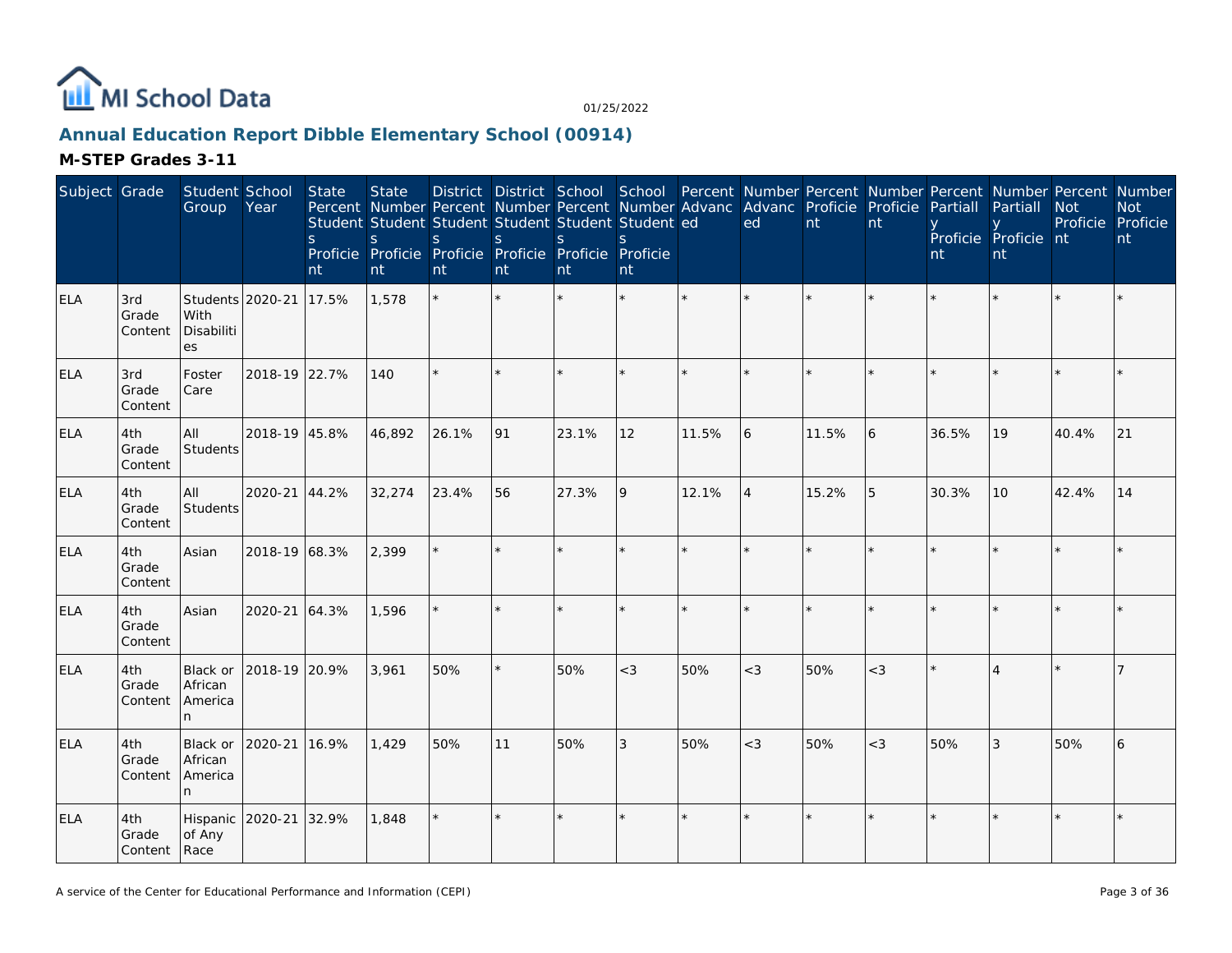

## **Annual Education Report Dibble Elementary School (00914)**

| Subject Grade |                         | Student School<br>Group                             | Year          | <b>State</b><br><sub>S</sub><br>nt | <b>State</b><br>Percent Number Percent Number Percent Number Advanc Advanc Proficie<br>Student Student Student Student Student Student ed<br>S.<br>Proficie Proficie Proficie Proficie Proficie Proficie<br>nt | S.<br>nt | S<br>nt | <sup>S</sup><br>Int | S.<br>nt |         | ed                          | nt    | Proficie<br>nt | Partiall<br>nt | District District School School Percent Number Percent Number Percent Number Percent Number<br>Partiall<br>Proficie Proficie nt<br>nt | <b>Not</b><br>Proficie Proficie | <b>Not</b><br>nt |
|---------------|-------------------------|-----------------------------------------------------|---------------|------------------------------------|----------------------------------------------------------------------------------------------------------------------------------------------------------------------------------------------------------------|----------|---------|---------------------|----------|---------|-----------------------------|-------|----------------|----------------|---------------------------------------------------------------------------------------------------------------------------------------|---------------------------------|------------------|
| <b>ELA</b>    | 4th<br>Grade<br>Content | Two or<br>More<br>Races                             | 2018-19 43.4% |                                    | 2,046                                                                                                                                                                                                          | $\star$  |         |                     | $\star$  | $\star$ | $\star$                     |       |                |                |                                                                                                                                       |                                 |                  |
| <b>ELA</b>    | 4th<br>Grade<br>Content | Two or<br>More<br>Races                             | 2020-21       | 39.0%                              | 1,373                                                                                                                                                                                                          | $\star$  |         |                     | ×.       |         |                             |       |                |                |                                                                                                                                       |                                 |                  |
| <b>ELA</b>    | 4th<br>Grade<br>Content | White                                               | 2018-19 53.4% |                                    | 35,331                                                                                                                                                                                                         | 31.4%    | 48      | 25.7%               | 9        | 11.4%   | $\Delta$                    | 14.3% | 5              | 40.0%          | 14                                                                                                                                    | 34.3%                           | 12               |
| <b>ELA</b>    | 4th<br>Grade<br>Content | White                                               | 2020-21 49.4% |                                    | 25,863                                                                                                                                                                                                         | 50%      | 33      | 50%                 | 5        | 50%     | $<$ 3                       | 50%   |                | 50%            | 5                                                                                                                                     | 50%                             | 4                |
| <b>ELA</b>    | 4th<br>Grade<br>Content | Female                                              | 2018-19 48.8% |                                    | 24,513                                                                                                                                                                                                         | 26.7%    | 44      | 22.2%               | 6        | 20%     | 3                           | 20%   | 3              | 44.4%          | 12                                                                                                                                    | 33.3%                           | 9                |
| <b>ELA</b>    | 4th<br>Grade<br>Content | Female                                              | 2020-21 46.0% |                                    | 16,315                                                                                                                                                                                                         | 50%      |         | 50%                 | $\star$  | 50%     | $<$ 3                       | 50%   | $<$ 3          |                |                                                                                                                                       |                                 | 6                |
| <b>ELA</b>    | 4th<br>Grade<br>Content | Male                                                | 2018-19 42.9% |                                    | 22,379                                                                                                                                                                                                         | 25.7%    | 47      | 24.0%               | 6        | 20%     | $\mathfrak{Z}$              | 20%   | 3              | 28.0%          |                                                                                                                                       | 48.0%                           | 12               |
| <b>ELA</b>    | 4th<br>Grade<br>Content | Male                                                | 2020-21 42.6% |                                    | 15,959                                                                                                                                                                                                         | 25.4%    | 33      | 33.3%               |          | 20%     | $<$ 3                       |       |                | 28.6%          | 6                                                                                                                                     | 38.1%                           | 8                |
| <b>ELA</b>    | 4th<br>Grade<br>Content | Economi 2018-19 31.6%<br>cally<br>Disadva<br>ntaged |               |                                    | 17,865                                                                                                                                                                                                         | 24.5%    | 74      | 19.4%               |          | $\star$ | $\boldsymbol{\vartriangle}$ | 10%   | 3              | 27.8%          | 10                                                                                                                                    | 52.8%                           | 19               |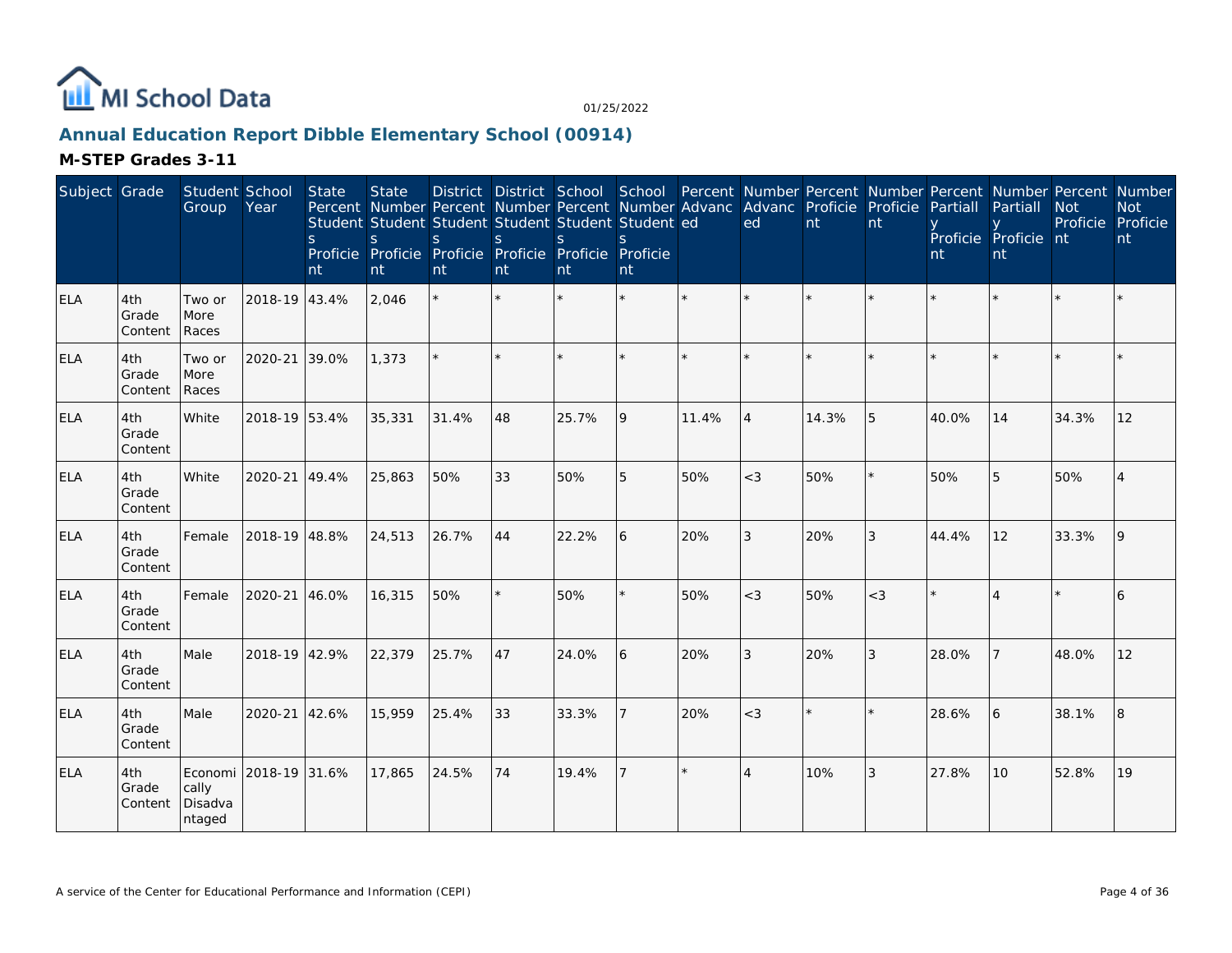

## **Annual Education Report Dibble Elementary School (00914)**

| Subject Grade |                         | Student School<br>Group                       | Year                   | <b>State</b><br><sub>S</sub><br>nt | <b>State</b><br>Percent Number Percent Number Percent Number Advanc Advanc Proficie Proficie<br>Student Student Student Student Student Student ed<br>S<br>Proficie Proficie Proficie Proficie Proficie Proficie<br>nt | <sub>S</sub><br>nt | $\mathsf{S}$<br>nt | <sub>S</sub><br>nt | S<br>nt |         | ed      | $\overline{nt}$ | nt    | Partiall<br>nt | District District School School Percent Number Percent Number Percent Number Percent Number<br>Partiall<br>Proficie Proficie nt<br>nt | <b>Not</b><br>Proficie Proficie | <b>Not</b><br>nt |
|---------------|-------------------------|-----------------------------------------------|------------------------|------------------------------------|------------------------------------------------------------------------------------------------------------------------------------------------------------------------------------------------------------------------|--------------------|--------------------|--------------------|---------|---------|---------|-----------------|-------|----------------|---------------------------------------------------------------------------------------------------------------------------------------|---------------------------------|------------------|
| <b>ELA</b>    | 4th<br>Grade<br>Content | Economi 2020-21<br>cally<br>Disadva<br>ntaged |                        | 28.9%                              | 10,613                                                                                                                                                                                                                 | 20%                | 35                 | 23.8%              | 5       | 20%     |         | 20%             | $<$ 3 |                | 6                                                                                                                                     |                                 | 10               |
| <b>ELA</b>    | 4th<br>Grade<br>Content | English<br>Learners                           | 2018-19 29.1%          |                                    | 2,630                                                                                                                                                                                                                  |                    |                    |                    | ×.      |         | $\star$ |                 |       |                |                                                                                                                                       |                                 |                  |
| <b>ELA</b>    | 4th<br>Grade<br>Content | English<br>Learners                           | 2020-21 23.2%          |                                    | 1,327                                                                                                                                                                                                                  | $\star$            |                    |                    | ×.      |         | $\star$ |                 |       |                |                                                                                                                                       |                                 |                  |
| <b>ELA</b>    | 4th<br>Grade<br>Content | With<br>Disabiliti<br><b>es</b>               | Students 2018-19 17.5% |                                    | 2,130                                                                                                                                                                                                                  | $\star$            | $\star$            |                    | ×.      |         | $\star$ |                 |       |                |                                                                                                                                       |                                 |                  |
| <b>ELA</b>    | 4th<br>Grade<br>Content | Students 2020-21<br>With<br>Disabiliti<br>es  |                        | 15.7%                              | 1,431                                                                                                                                                                                                                  | $\star$            |                    |                    | $\star$ |         |         |                 |       |                |                                                                                                                                       |                                 |                  |
| <b>ELA</b>    | 4th<br>Grade<br>Content | Foster<br>Care                                | 2018-19 18.9%          |                                    | 102                                                                                                                                                                                                                    | $\star$            |                    |                    | ×.      | $\star$ | $\star$ |                 |       |                |                                                                                                                                       |                                 |                  |
| <b>ELA</b>    | 5th<br>Grade<br>Content | All<br>Students                               | 2018-19 46.2%          |                                    | 48,528                                                                                                                                                                                                                 | 28.7%              | 98                 | 44.1%              | 26      | 18.6%   | 11      | 25.4%           | 15    | 22.0%          | 13                                                                                                                                    | 33.9%                           | 20               |
| <b>ELA</b>    | 5th<br>Grade<br>Content | All<br>Students                               | 2020-21 43.7%          |                                    | 31,669                                                                                                                                                                                                                 | 15.3%              | 36                 | 23.1%              | 9       | 10%     | $<$ 3   |                 |       | 23.1%          | 9                                                                                                                                     | 53.8%                           | 21               |
| <b>ELA</b>    | 5th<br>Grade<br>Content | Asian                                         | 2018-19 70.2%          |                                    | 2,470                                                                                                                                                                                                                  | $\star$            |                    |                    | ×.      |         | ×.      |                 |       |                |                                                                                                                                       |                                 |                  |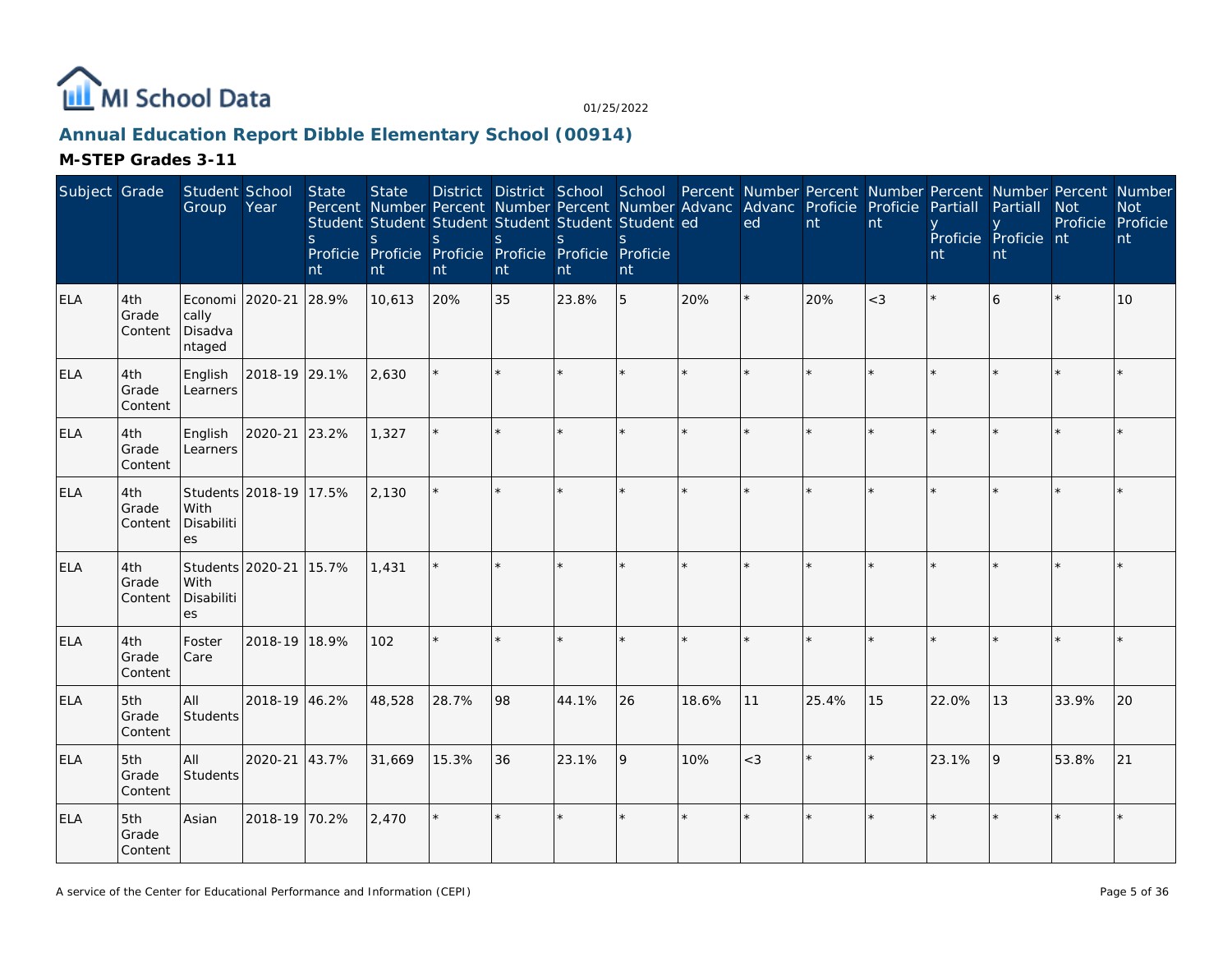

## **Annual Education Report Dibble Elementary School (00914)**

| Subject Grade |                         | Student School<br>Group                  | Year          | <b>State</b><br>S<br>nt | <b>State</b><br>Percent Number Percent Number Percent Number Advanc Advanc Proficie Proficie<br>Student Student Student Student Student Student ed<br>S.<br>Proficie Proficie Proficie Proficie Proficie Proficie<br>nt | S.<br>nt | <sub>S</sub><br>nt | <sub>S</sub><br>nt | <sup>S</sup><br>nt |         | ed      | nt    | nt             | Partiall<br>nt | District District School School Percent Number Percent Number Percent Number Percent Number<br>Partiall<br>Proficie Proficie nt<br>nt | <b>Not</b><br>Proficie Proficie | <b>Not</b><br>nt |
|---------------|-------------------------|------------------------------------------|---------------|-------------------------|-------------------------------------------------------------------------------------------------------------------------------------------------------------------------------------------------------------------------|----------|--------------------|--------------------|--------------------|---------|---------|-------|----------------|----------------|---------------------------------------------------------------------------------------------------------------------------------------|---------------------------------|------------------|
| <b>ELA</b>    | 5th<br>Grade<br>Content | Black or<br>African<br>America<br>n.     | 2018-19 21.7% |                         | 4,060                                                                                                                                                                                                                   | 50%      | 24                 | 50%                | 3                  | 50%     | $<$ 3   | 50%   |                | 50%            | $<$ 3                                                                                                                                 | 50%                             | 6                |
| <b>ELA</b>    | 5th<br>Grade<br>Content | Black or<br>African<br>America<br>n.     | 2020-21       | 17.6%                   | 1,502                                                                                                                                                                                                                   |          |                    |                    |                    |         | $\star$ |       |                |                |                                                                                                                                       |                                 |                  |
| <b>ELA</b>    | 5th<br>Grade<br>Content | Hispanic 2018-19 35.7%<br>of Any<br>Race |               |                         | 3,119                                                                                                                                                                                                                   | $\star$  |                    |                    |                    |         | $\star$ |       |                |                |                                                                                                                                       |                                 |                  |
| <b>ELA</b>    | 5th<br>Grade<br>Content | Two or<br>More<br>Races                  | 2018-19 43.5% |                         | 2,088                                                                                                                                                                                                                   |          |                    |                    |                    |         | $\star$ |       |                |                |                                                                                                                                       |                                 |                  |
| <b>ELA</b>    | 5th<br>Grade<br>Content | Two or<br>More<br>Races                  | 2020-21 40.7% |                         | 1,412                                                                                                                                                                                                                   |          |                    |                    |                    |         |         |       |                |                |                                                                                                                                       |                                 |                  |
| <b>ELA</b>    | 5th<br>Grade<br>Content | White                                    | 2018-19 53.3% |                         | 36,534                                                                                                                                                                                                                  | 39.6%    | 59                 | 54.1%              | 20                 | 24.3%   | 9       | 29.7% | 11             | 16.2%          | 6                                                                                                                                     | 29.7%                           | 11               |
| <b>ELA</b>    | 5th<br>Grade<br>Content | White                                    | 2020-21 48.4% |                         | 25,033                                                                                                                                                                                                                  | 22.8%    | 21                 | 23.1%              | 6                  | 20%     | $<$ 3   | 20%   |                | 23.1%          | 6                                                                                                                                     | 53.8%                           | 14               |
| <b>ELA</b>    | 5th<br>Grade<br>Content | Female                                   | 2018-19 50.2% |                         | 25,866                                                                                                                                                                                                                  | 37.0%    | 60                 | 43.5%              | 10                 | $\star$ | 6       | 20%   | $\overline{4}$ | 34.8%          | l8                                                                                                                                    | 21.7%                           | l 5              |
| <b>ELA</b>    | 5th<br>Grade<br>Content | Female                                   | 2020-21       | 47.0%                   | 16,718                                                                                                                                                                                                                  | 50%      | 15                 | 50%                | 3                  | 50%     | $<$ 3   | 50%   |                | 50%            | $\Delta$                                                                                                                              | 50%                             |                  |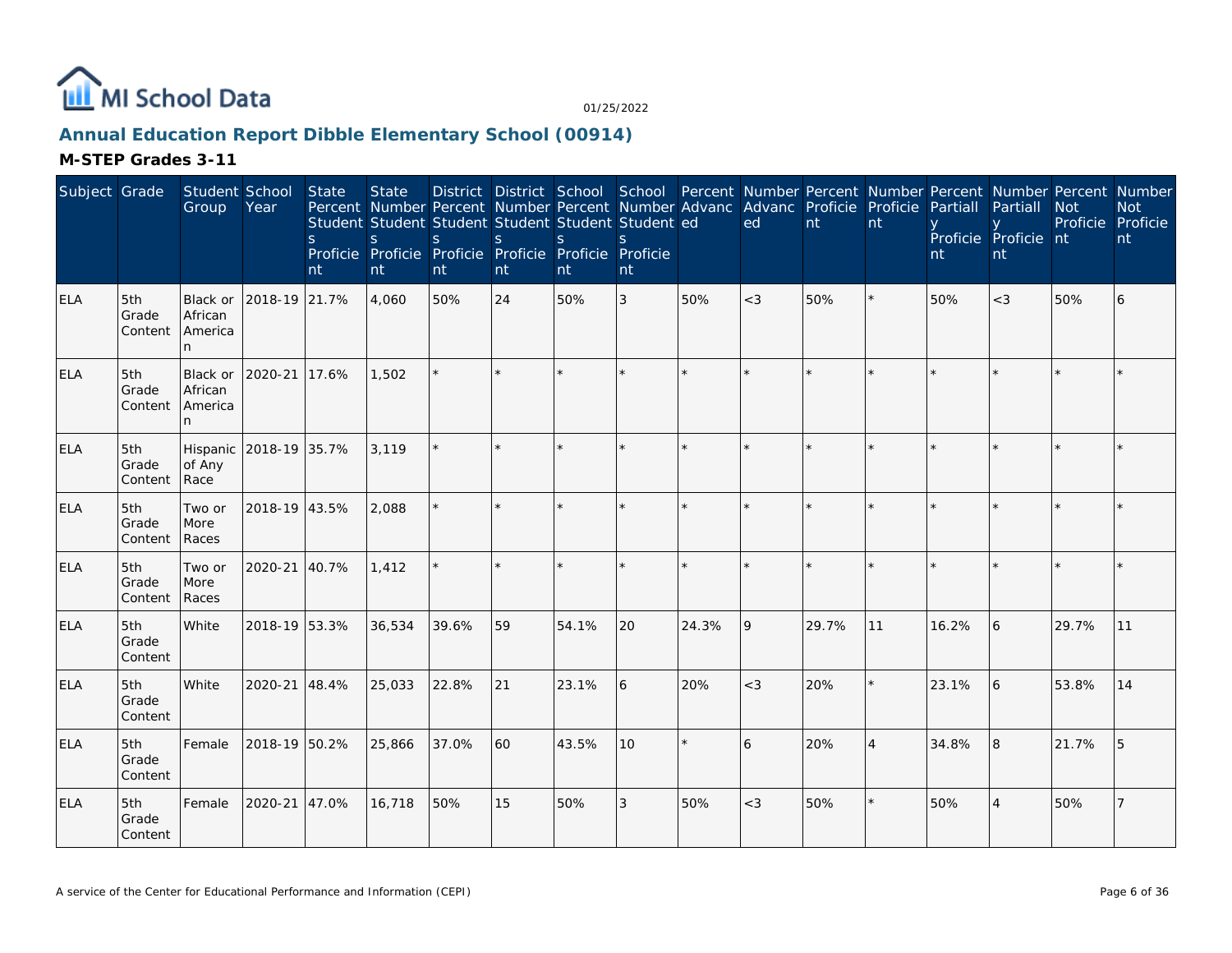

## **Annual Education Report Dibble Elementary School (00914)**

| Subject Grade |                         | Student School<br>Group                      | Year                   | <b>State</b><br><sub>S</sub><br>nt | <b>State</b><br>$\mathsf{S}$<br>nt | Percent Number Percent Number Percent Number Advanc Advanc Proficie Proficie<br>Student Student Student Student Student Student ed<br>S<br>Proficie Proficie Proficie Proficie Proficie Proficie<br>nt | <sub>S</sub><br>nt | <sub>S</sub><br>nt | $\mathbf{S}$<br>nt |         | ed      | nt    | nt    | Partiall<br>nt | District District School School Percent Number Percent Number Percent Number Percent Number<br>Partiall<br>Proficie Proficie nt<br>nt | <b>Not</b><br>Proficie | <b>Not</b><br>Proficie<br>nt |
|---------------|-------------------------|----------------------------------------------|------------------------|------------------------------------|------------------------------------|--------------------------------------------------------------------------------------------------------------------------------------------------------------------------------------------------------|--------------------|--------------------|--------------------|---------|---------|-------|-------|----------------|---------------------------------------------------------------------------------------------------------------------------------------|------------------------|------------------------------|
| <b>ELA</b>    | 5th<br>Grade<br>Content | Male                                         | 2018-19 42.3%          |                                    | 22,662                             | 21.2%                                                                                                                                                                                                  | 38                 | 44.4%              | 16                 | 13.9%   | 5       | 30.6% | 11    | 13.9%          | 5                                                                                                                                     | 41.7%                  | 15                           |
| ELA           | 5th<br>Grade<br>Content | Male                                         | 2020-21                | 40.6%                              | 14,951                             | 20%                                                                                                                                                                                                    | 21                 | 24.0%              | 6                  | 20%     | $<$ 3   | 20%   |       | 20%            | $\sqrt{2}$                                                                                                                            |                        | 14                           |
| <b>ELA</b>    | 5th<br>Grade<br>Content | cally<br>Disadva<br>ntaged                   | Economi 2018-19 31.6%  |                                    | 17,978                             | 20.2%                                                                                                                                                                                                  | 51                 | 20%                | 3                  | 20%     | $<$ 3   | 20%   | $<$ 3 | 20%            |                                                                                                                                       |                        | 16                           |
| <b>ELA</b>    | 5th<br>Grade<br>Content | cally<br>Disadva<br>ntaged                   | Economi 2020-21 28.5%  |                                    | 10,326                             | 20%                                                                                                                                                                                                    |                    | 20%                | $\star$            | 20%     | $<$ 3   | 20%   | $<$ 3 |                | 5                                                                                                                                     |                        | 15                           |
| <b>ELA</b>    | 5th<br>Grade<br>Content | English<br>Learners                          | 2018-19 21.9%          |                                    | 1,708                              |                                                                                                                                                                                                        |                    |                    |                    |         |         |       |       |                |                                                                                                                                       |                        |                              |
| <b>ELA</b>    | 5th<br>Grade<br>Content | With<br>Disabiliti<br>es                     | Students 2018-19 15.0% |                                    | 1,885                              | $\star$                                                                                                                                                                                                |                    |                    | $\star$            | $\star$ | $\star$ |       |       |                |                                                                                                                                       |                        |                              |
| <b>ELA</b>    | 5th<br>Grade<br>Content | Students 2020-21<br>With<br>Disabiliti<br>es |                        | 13.0%                              | 1,138                              |                                                                                                                                                                                                        |                    |                    |                    |         |         |       |       |                |                                                                                                                                       |                        |                              |
| <b>ELA</b>    | 5th<br>Grade<br>Content | Foster<br>Care                               | 2020-21                | 22.2%                              | 72                                 | $\star$                                                                                                                                                                                                |                    |                    | $\star$            |         |         |       |       |                |                                                                                                                                       |                        |                              |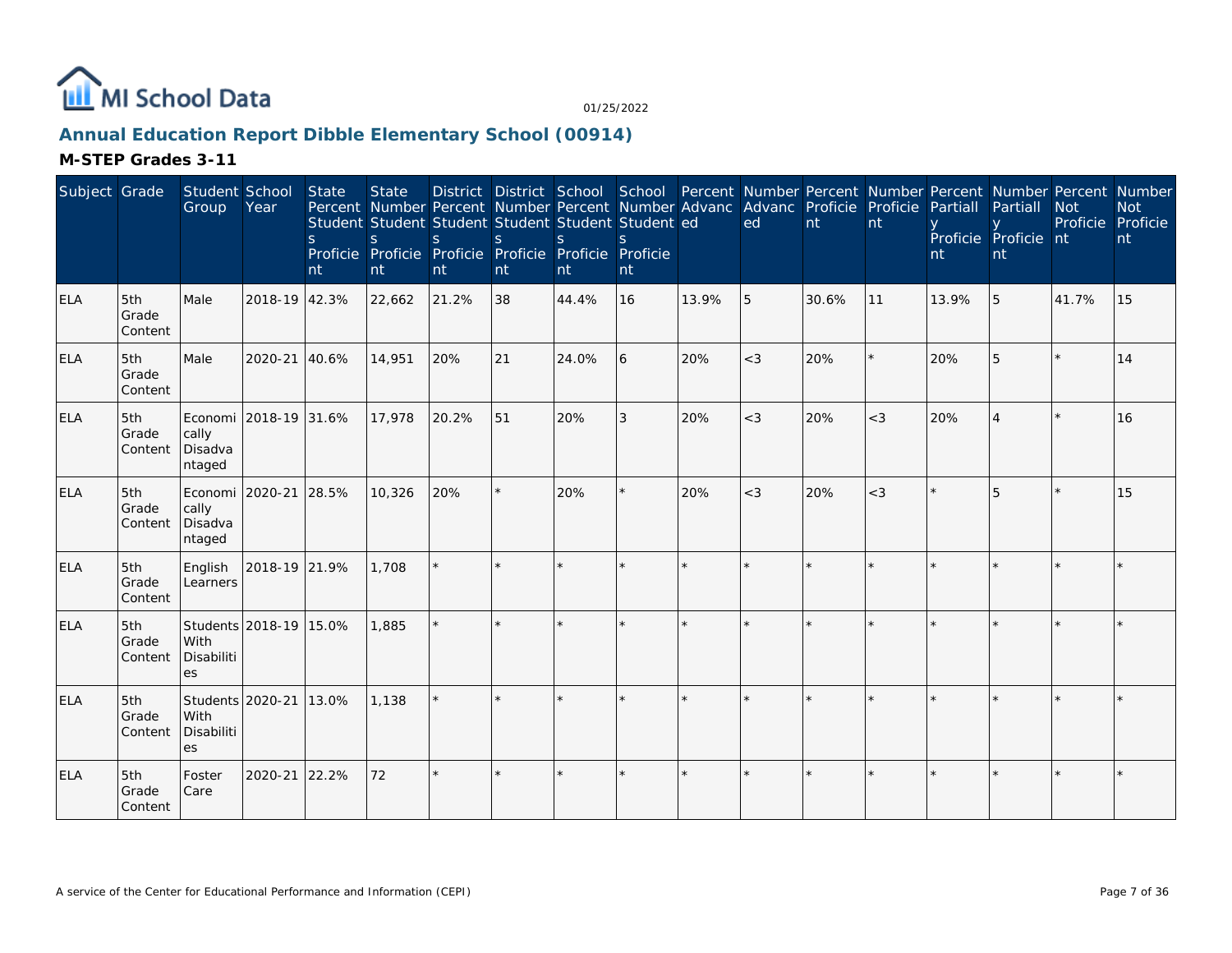

## **Annual Education Report Dibble Elementary School (00914)**

| Subject Grade   |                         | Student School<br>Group             | Year          | State<br>S.<br>nt | <b>State</b><br>Student Student Student Student Student Student ed<br>S.<br>Proficie Proficie Proficie Proficie Proficie Proficie<br>nt | S.<br>nt | <sub>S</sub><br>nt | S.<br>nt | S.<br>nt |       | District District School School Percent Number Percent Number Percent Number Percent Number<br>Percent Number Percent Number Percent Number Advanc Advanc Proficie Proficie<br>ed | nt    | nt    | Partiall<br>nt | Partiall<br>Proficie Proficie nt<br>nt | <b>Not</b><br>Proficie Proficie | <b>Not</b><br>nt |
|-----------------|-------------------------|-------------------------------------|---------------|-------------------|-----------------------------------------------------------------------------------------------------------------------------------------|----------|--------------------|----------|----------|-------|-----------------------------------------------------------------------------------------------------------------------------------------------------------------------------------|-------|-------|----------------|----------------------------------------|---------------------------------|------------------|
| Mathem<br>atics | 3rd<br>Grade<br>Content | All<br>Students                     | 2018-19 46.7% |                   | 47,210                                                                                                                                  | 26.5%    | 91                 | 42.6%    | 23       | 11.1% | 16                                                                                                                                                                                | 31.5% | 17    | 29.6%          | 16                                     | 27.8%                           | 15               |
| Mathem<br>atics | 3rd<br>Grade<br>Content | All<br>Students                     | 2020-21 42.3% |                   | 30,590                                                                                                                                  | 24.9%    | 54                 | 34.9%    | 15       | 14.0% | 6                                                                                                                                                                                 | 20.9% | 9     | 25.6%          | 11                                     | 39.5%                           | 17               |
| Mathem<br>atics | 3rd<br>Grade<br>Content | Asian                               | 2020-21 65.7% |                   | 1,643                                                                                                                                   |          | $\star$            |          |          |       |                                                                                                                                                                                   | ÷.    |       |                |                                        |                                 |                  |
| Mathem<br>atics | 3rd<br>Grade<br>Content | Black or<br>African<br>America<br>n | 2018-19 20.5% |                   | 3,884                                                                                                                                   | 50%      |                    | 50%      |          | 50%   | $<$ 3                                                                                                                                                                             | 50%   | $<$ 3 |                |                                        |                                 |                  |
| Mathem<br>atics | 3rd<br>Grade<br>Content | Black or<br>African<br>America<br>n | 2020-21 12.5% |                   | 1,022                                                                                                                                   |          |                    |          |          |       |                                                                                                                                                                                   |       |       |                |                                        |                                 |                  |
| Mathem<br>atics | 3rd<br>Grade<br>Content | Hispanic<br>of Any<br>Race          | 2020-21       | 28.3%             | 1,539                                                                                                                                   |          |                    |          |          |       |                                                                                                                                                                                   |       |       |                |                                        |                                 |                  |
| Mathem<br>atics | 3rd<br>Grade<br>Content | Two or<br>More<br>Races             | 2018-19 43.7% |                   | 2,140                                                                                                                                   |          |                    |          |          |       |                                                                                                                                                                                   |       |       |                |                                        |                                 |                  |
| Mathem<br>atics | 3rd<br>Grade<br>Content | Two or<br>More<br>Races             | 2020-21 36.1% |                   | 1,320                                                                                                                                   |          |                    |          |          |       |                                                                                                                                                                                   |       |       |                |                                        |                                 |                  |
| Mathem<br>atics | 3rd<br>Grade<br>Content | White                               | 2018-19 54.8% |                   | 35,297                                                                                                                                  | 44.8%    | 64                 | 52.8%    | 19       | 11.1% | $\overline{4}$                                                                                                                                                                    | 41.7% | 15    | 19.4%          |                                        | 27.8%                           | 10               |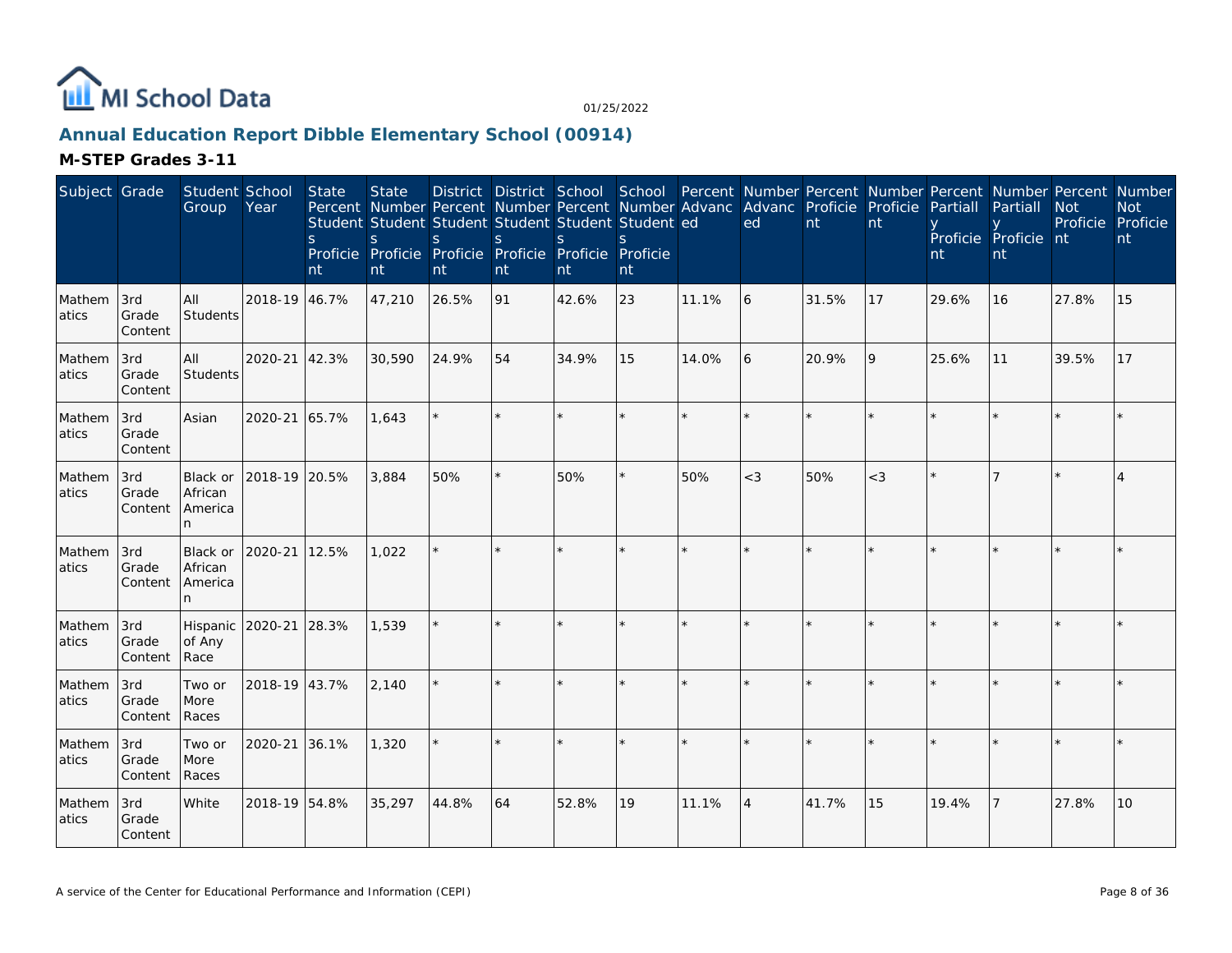

## **Annual Education Report Dibble Elementary School (00914)**

| Subject Grade   |                         | Student School<br>Group                       | Year                   | State<br>S.<br>nt | <b>State</b><br>Percent Number Percent Number Percent Number Advanc<br>Student Student Student Student Student Student ed<br>S<br>Proficie Proficie Proficie Proficie Proficie Proficie<br>nt | <sub>S</sub><br>nt | S<br>nt | <sub>S</sub><br>nt | S.<br>nt       |     | District District School School Percent Number Percent Number Percent Number Percent Number<br>Advanc Proficie Proficie<br>ed | nt      | nt             | Partiall<br>nt | Partiall<br>Proficie Proficie nt<br>nt | <b>Not</b><br>Proficie Proficie | <b>Not</b><br>nt |
|-----------------|-------------------------|-----------------------------------------------|------------------------|-------------------|-----------------------------------------------------------------------------------------------------------------------------------------------------------------------------------------------|--------------------|---------|--------------------|----------------|-----|-------------------------------------------------------------------------------------------------------------------------------|---------|----------------|----------------|----------------------------------------|---------------------------------|------------------|
| Mathem<br>atics | 3rd<br>Grade<br>Content | White                                         | 2020-21                | 47.9%             | 24,910                                                                                                                                                                                        | 38.3%              | 36      | 38.5%              | 10             | 20% | $\overline{4}$                                                                                                                |         | 6              | 26.9%          |                                        | 34.6%                           | 9                |
| Mathem<br>atics | 3rd<br>Grade<br>Content | Female                                        | 2018-19 44.3%          |                   | 21,930                                                                                                                                                                                        | 20.5%              | 33      | 34.6%              | 9              | 20% | $<$ 3                                                                                                                         |         |                | 42.3%          | 11                                     | 23.1%                           | 16               |
| Mathem<br>atics | 3rd<br>Grade<br>Content | Female                                        | 2020-21                | 38.9%             | 13,785                                                                                                                                                                                        | 22.1%              | 23      | 35.0%              |                | 20% | $<$ 3                                                                                                                         |         |                | 20%            | 3                                      |                                 | 10               |
| Mathem<br>atics | 3rd<br>Grade<br>Content | Male                                          | 2018-19 49.1%          |                   | 25,280                                                                                                                                                                                        | 31.7%              | 58      | 50.0%              | 14             | 20% | $\overline{4}$                                                                                                                | $\star$ | 10             | 20%            | 5                                      |                                 | 9                |
| Mathem<br>atics | 3rd<br>Grade<br>Content | Male                                          | 2020-21                | 45.6%             | 16,805                                                                                                                                                                                        | 27.4%              | 31      | 34.8%              | 8              | 20% | $\overline{4}$                                                                                                                | 20%     | $\overline{4}$ | 34.8%          | 8                                      | 30.4%                           |                  |
| Mathem<br>atics | 3rd<br>Grade<br>Content | cally<br>Disadva<br>ntaged                    | Economi 2018-19 32.6%  |                   | 18,495                                                                                                                                                                                        | 20%                | 52      | 20%                | $\overline{4}$ | 20% | $<$ 3                                                                                                                         | 20%     |                |                | 8                                      |                                 | 8                |
| Mathem<br>atics | 3rd<br>Grade<br>Content | Economi 2020-21<br>cally<br>Disadva<br>ntaged |                        | 25.8%             | 9,511                                                                                                                                                                                         | 18.0%              | 32      | 29.0%              | 9              | 10% | 3                                                                                                                             |         | 6              | 22.6%          |                                        | 48.4%                           | 15               |
| Mathem<br>atics | 3rd<br>Grade<br>Content | English<br>Learners                           | 2020-21                | 30.2%             | 1,859                                                                                                                                                                                         |                    |         |                    |                |     |                                                                                                                               |         |                |                |                                        |                                 | $\star$          |
| Mathem<br>atics | 3rd<br>Grade<br>Content | With<br>Disabiliti<br>es                      | Students 2018-19 20.9% |                   | 2,504                                                                                                                                                                                         | $\star$            | $\star$ |                    |                |     |                                                                                                                               |         |                |                |                                        |                                 |                  |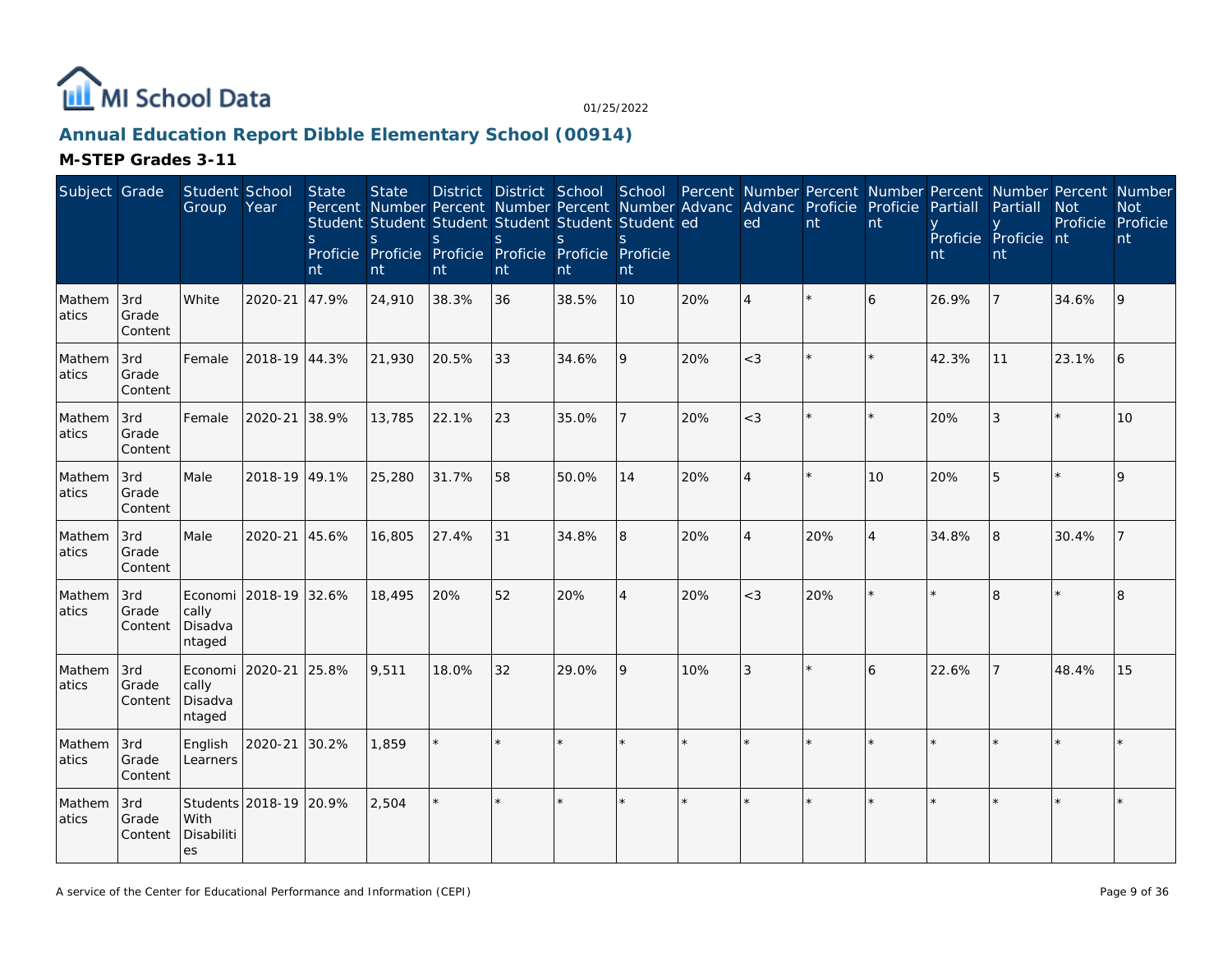

## **Annual Education Report Dibble Elementary School (00914)**

| Subject Grade   |                              | Student School<br>Group                      | Year          | State<br><sub>S</sub><br>nt | <b>State</b><br>Percent Number Percent Number Percent Number Advanc Advanc Proficie Proficie<br>Student Student Student Student Student Student ed<br>S<br>Proficie Proficie Proficie Proficie Proficie Proficie<br>nt | <sub>S</sub><br>nt | S<br>nt | S<br>nt | <sub>S</sub><br>nt |     | ed             | $\overline{nt}$ | nt    | Partiall<br>nt | District District School School Percent Number Percent Number Percent Number Percent Number<br>Partiall<br>Proficie Proficie nt<br>nt | <b>Not</b><br>Proficie Proficie | <b>Not</b><br>nt |
|-----------------|------------------------------|----------------------------------------------|---------------|-----------------------------|------------------------------------------------------------------------------------------------------------------------------------------------------------------------------------------------------------------------|--------------------|---------|---------|--------------------|-----|----------------|-----------------|-------|----------------|---------------------------------------------------------------------------------------------------------------------------------------|---------------------------------|------------------|
| Mathem<br>atics | 3rd<br>Grade<br>Content      | Students 2020-21<br>With<br>Disabiliti<br>es |               | 19.1%                       | 1,711                                                                                                                                                                                                                  |                    |         |         |                    |     |                |                 |       |                |                                                                                                                                       |                                 |                  |
| Mathem<br>atics | 3rd<br>Grade<br>Content      | Foster<br>Care                               | 2018-19 24.5% |                             | 152                                                                                                                                                                                                                    | $\star$            |         |         |                    |     |                |                 |       |                |                                                                                                                                       |                                 |                  |
| Mathem<br>atics | 4th<br>Grade<br>Content      | All<br>Students                              | 2018-19 41.8% |                             | 42,898                                                                                                                                                                                                                 | 19.7%              | 68      | 17.3%   | 9                  | 10% | $\mathfrak{Z}$ |                 | 6     | 55.8%          | 29                                                                                                                                    | 26.9%                           | 14               |
| Mathem<br>atics | 4th<br>Grade<br>Content      | All<br>Students                              | 2020-21       | 36.5%                       | 26,524                                                                                                                                                                                                                 | 15.4%              | 36      | 18.2%   | 6                  | 10% | $<$ 3          |                 |       | 60.6%          | 20                                                                                                                                    | 21.2%                           |                  |
| Mathem<br>atics | 4th<br>Grade<br>Content      | Asian                                        | 2018-19 70.7% |                             | 2,554                                                                                                                                                                                                                  | ÷.                 | ×.      |         |                    |     |                |                 |       |                |                                                                                                                                       |                                 |                  |
| Mathem<br>atics | 4th<br>Grade<br>Content      | Asian                                        | 2020-21       | 62.8%                       | 1,571                                                                                                                                                                                                                  | $\star$            |         |         |                    |     |                |                 |       |                |                                                                                                                                       |                                 |                  |
| Mathem<br>atics | 4th<br>Grade<br>Content      | Black or<br>African<br>America<br>n.         | 2018-19 15.8% |                             | 3.007                                                                                                                                                                                                                  | 50%                | $\star$ | 50%     | $\star$            | 50% | $<$ 3          | 50%             | $<$ 3 |                |                                                                                                                                       |                                 | 6                |
| Mathem<br>atics | 4th<br>Grade<br>Content      | Black or<br>African<br>America<br>n.         | 2020-21       | 9.5%                        | 788                                                                                                                                                                                                                    | 50%                |         | 50%     | ×.                 | 50% | $<$ 3          | 50%             | $<$ 3 |                |                                                                                                                                       |                                 | 2                |
| Mathem<br>atics | 4th<br>Grade<br>Content Race | Hispanic<br>of Any                           | 2020-21       | 23.9%                       | 1,340                                                                                                                                                                                                                  |                    |         |         |                    |     |                |                 |       |                |                                                                                                                                       |                                 |                  |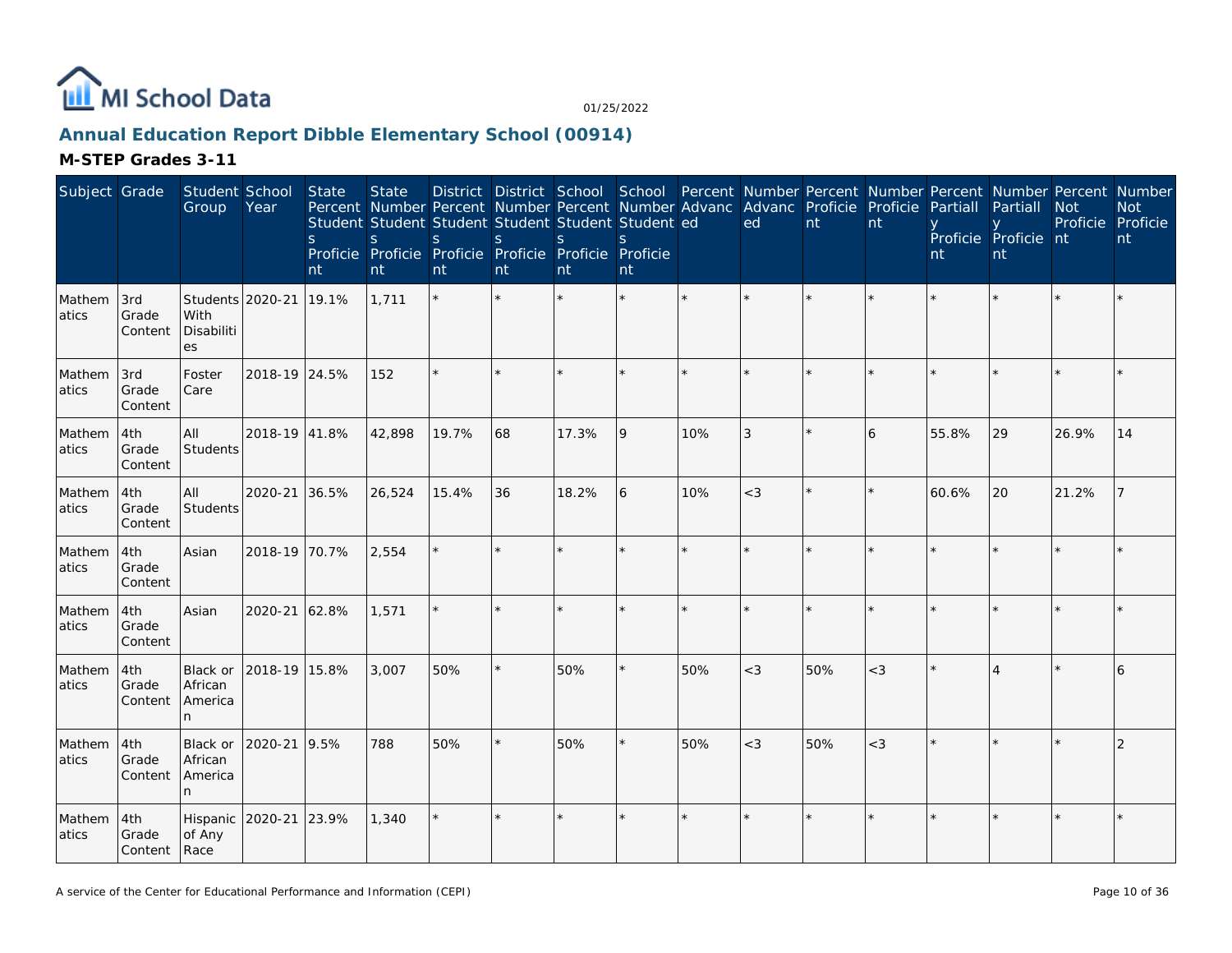

## **Annual Education Report Dibble Elementary School (00914)**

| Subject Grade   |                         | Student School<br>Group    | Year                  | State<br>S<br>nt | <b>State</b><br><sub>S</sub><br>nt | Percent Number Percent Number Percent Number Advanc Advanc Proficie Proficie<br>Student Student Student Student Student Student ed<br><sub>S</sub><br>Proficie Proficie Proficie Proficie Proficie Proficie<br>nt | <sub>S</sub><br>nt | S.<br>nt | $\mathcal{S}_{\mathcal{S}}$<br>nt |     | District District School School Percent Number Percent Number Percent Number Percent Number<br>ed | nt  | nt    | Partiall<br>nt | Partiall<br>Proficie Proficie nt<br>nt | <b>Not</b><br>Proficie | <b>Not</b><br>Proficie<br>nt |
|-----------------|-------------------------|----------------------------|-----------------------|------------------|------------------------------------|-------------------------------------------------------------------------------------------------------------------------------------------------------------------------------------------------------------------|--------------------|----------|-----------------------------------|-----|---------------------------------------------------------------------------------------------------|-----|-------|----------------|----------------------------------------|------------------------|------------------------------|
| Mathem<br>atics | 4th<br>Grade<br>Content | Two or<br>More<br>Races    | 2018-19 38.1%         |                  | 1,795                              |                                                                                                                                                                                                                   |                    |          | $\star$                           |     | $\star$                                                                                           |     |       |                |                                        |                        |                              |
| Mathem<br>atics | 4th<br>Grade<br>Content | Two or<br>More<br>Races    | 2020-21               | 29.4%            | 1,027                              |                                                                                                                                                                                                                   |                    |          | ×.                                |     |                                                                                                   |     |       |                |                                        |                        |                              |
| Mathem<br>atics | 4th<br>Grade<br>Content | White                      | 2018-19 49.6%         |                  | 32,851                             | 23.8%                                                                                                                                                                                                             | 36                 | 17.1%    | 6                                 | 10% | $<$ 3                                                                                             |     |       | 62.9%          | 22                                     | 20.0%                  |                              |
| Mathem<br>atics | 4th<br>Grade<br>Content | White                      | 2020-21               | 41.5%            | 21,680                             | 50%                                                                                                                                                                                                               | 24                 | 50%      | 3                                 | 50% | $<$ 3                                                                                             | 50% |       | 50%            |                                        | 50%                    | 2                            |
| Mathem<br>atics | 4th<br>Grade<br>Content | Female                     | 2018-19 39.0%         |                  | 19,618                             | 20%                                                                                                                                                                                                               | 26                 | 20%      | 3                                 | 20% | $<$ 3                                                                                             | 20% |       |                | 17                                     |                        |                              |
| Mathem<br>atics | 4th<br>Grade<br>Content | Female                     | 2020-21               | 32.4%            | 11,434                             | 50%                                                                                                                                                                                                               |                    | 50%      | ×.                                | 50% | $<$ 3                                                                                             | 50% | $<$ 3 |                |                                        |                        | 2                            |
| Mathem<br>atics | 4th<br>Grade<br>Content | Male                       | 2018-19 44.5%         |                  | 23,280                             | 23.2%                                                                                                                                                                                                             | 42                 | 24.0%    | 6                                 | 20% | 3                                                                                                 | 20% | 3     | 48.0%          | 12                                     | 28.0%                  |                              |
| Mathem<br>atics | 4th<br>Grade<br>Content | Male                       | 2020-21               | 40.4%            | 15,090                             | 20%                                                                                                                                                                                                               | 25                 | 23.8%    | 5                                 | 20% | $<$ 3                                                                                             | 20% |       |                | 11                                     |                        | 5                            |
| Mathem<br>atics | 4th<br>Grade<br>Content | cally<br>Disadva<br>ntaged | Economi 2018-19 27.0% |                  | 15,316                             | 16.0%                                                                                                                                                                                                             | 48                 | 11.1%    | $\overline{4}$                    | 10% | $<$ 3                                                                                             | 10% | $<$ 3 | 52.8%          | 19                                     | 36.1%                  | 13                           |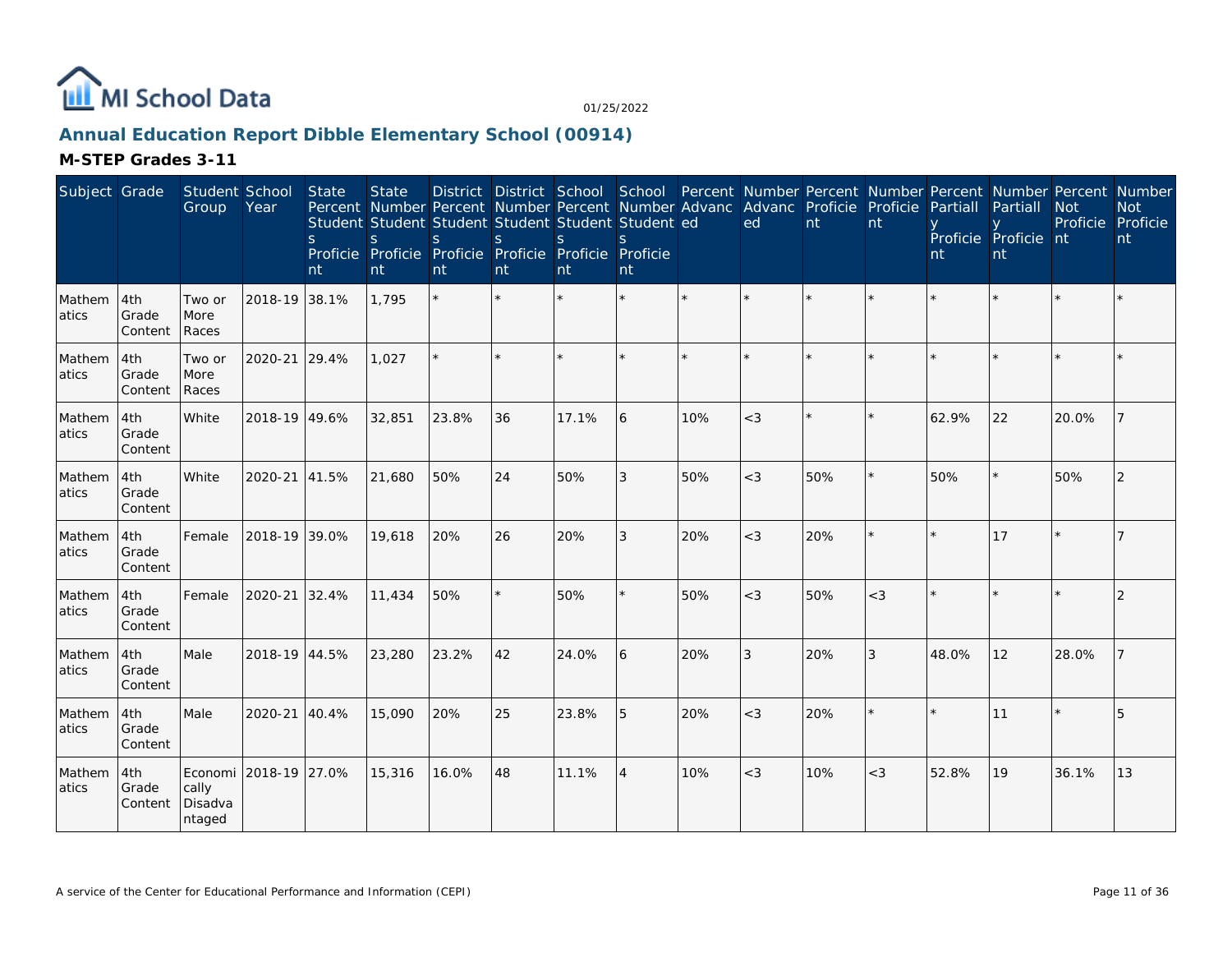

## **Annual Education Report Dibble Elementary School (00914)**

| Subject Grade   |                         | Student School<br>Group                      | Year                   | State<br><sub>S</sub><br>nt | <b>State</b><br>Percent Number Percent Number Percent Number Advanc Advanc Proficie Proficie<br>Student Student Student Student Student Student ed<br>S<br>Proficie Proficie Proficie Proficie Proficie Proficie<br>nt | <sub>S</sub><br>nt | S<br>nt | <sub>S</sub><br>nt | S<br>nt |         | ed      | nt      | nt | Partiall<br>nt | District District School School Percent Number Percent Number Percent Number Percent Number<br>Partiall<br>Proficie Proficie nt<br>nt | <b>Not</b><br>Proficie Proficie | <b>Not</b><br>nt |
|-----------------|-------------------------|----------------------------------------------|------------------------|-----------------------------|------------------------------------------------------------------------------------------------------------------------------------------------------------------------------------------------------------------------|--------------------|---------|--------------------|---------|---------|---------|---------|----|----------------|---------------------------------------------------------------------------------------------------------------------------------------|---------------------------------|------------------|
| Mathem<br>atics | 4th<br>Grade<br>Content | Economi<br>cally<br>Disadva<br>ntaged        | 2020-21                | 20.7%                       | 7,547                                                                                                                                                                                                                  | 20%                | 20      | 20%                | 3       | 20%     | $<$ 3   | 20%     |    |                | 13                                                                                                                                    |                                 | 5                |
| Mathem<br>atics | 4th<br>Grade<br>Content | English<br>Learners                          | 2018-19 29.9%          |                             | 2,776                                                                                                                                                                                                                  |                    |         |                    |         |         | $\star$ |         |    |                |                                                                                                                                       |                                 |                  |
| Mathem<br>atics | 4th<br>Grade<br>Content | English<br>Learners                          | 2020-21                | 19.9%                       | 1,142                                                                                                                                                                                                                  | ÷.                 | $\star$ | $\star$            | ×.      | $\star$ | $\star$ |         |    |                |                                                                                                                                       |                                 |                  |
| Mathem<br>atics | 4th<br>Grade<br>Content | With<br>Disabiliti<br>es                     | Students 2018-19 16.0% |                             | 1,955                                                                                                                                                                                                                  |                    |         |                    | ×.      |         | ×.      |         |    |                |                                                                                                                                       |                                 |                  |
| Mathem<br>atics | 4th<br>Grade<br>Content | Students 2020-21<br>With<br>Disabiliti<br>es |                        | 13.5%                       | 1,222                                                                                                                                                                                                                  |                    |         |                    | $\star$ |         |         |         |    |                |                                                                                                                                       |                                 |                  |
| Mathem<br>atics | 4th<br>Grade<br>Content | Foster<br>Care                               | 2018-19 15.7%          |                             | 85                                                                                                                                                                                                                     |                    |         |                    | ×.      |         | $\star$ | $\star$ |    |                |                                                                                                                                       |                                 |                  |
| Mathem<br>atics | 5th<br>Grade<br>Content | All<br>Students                              | 2018-19 34.8%          |                             | 36,649                                                                                                                                                                                                                 | 19.8%              | 67      | 39.0%              | 23      | 16.9%   | 10      | 22.0%   | 13 | 28.8%          | 17                                                                                                                                    | 32.2%                           | 19               |
| Mathem<br>atics | 5th<br>Grade<br>Content | All<br>Students                              | 2020-21                | 29.6%                       | 21,274                                                                                                                                                                                                                 | 10%                | 22      | 20.5%              | 8       | 10%     | 3       | $\star$ | 5  |                | 6                                                                                                                                     |                                 | 25               |
| Mathem<br>atics | 5th<br>Grade<br>Content | Asian                                        | 2018-19 67.2%          |                             | 2,430                                                                                                                                                                                                                  |                    |         |                    | ×.      |         |         |         |    |                |                                                                                                                                       |                                 |                  |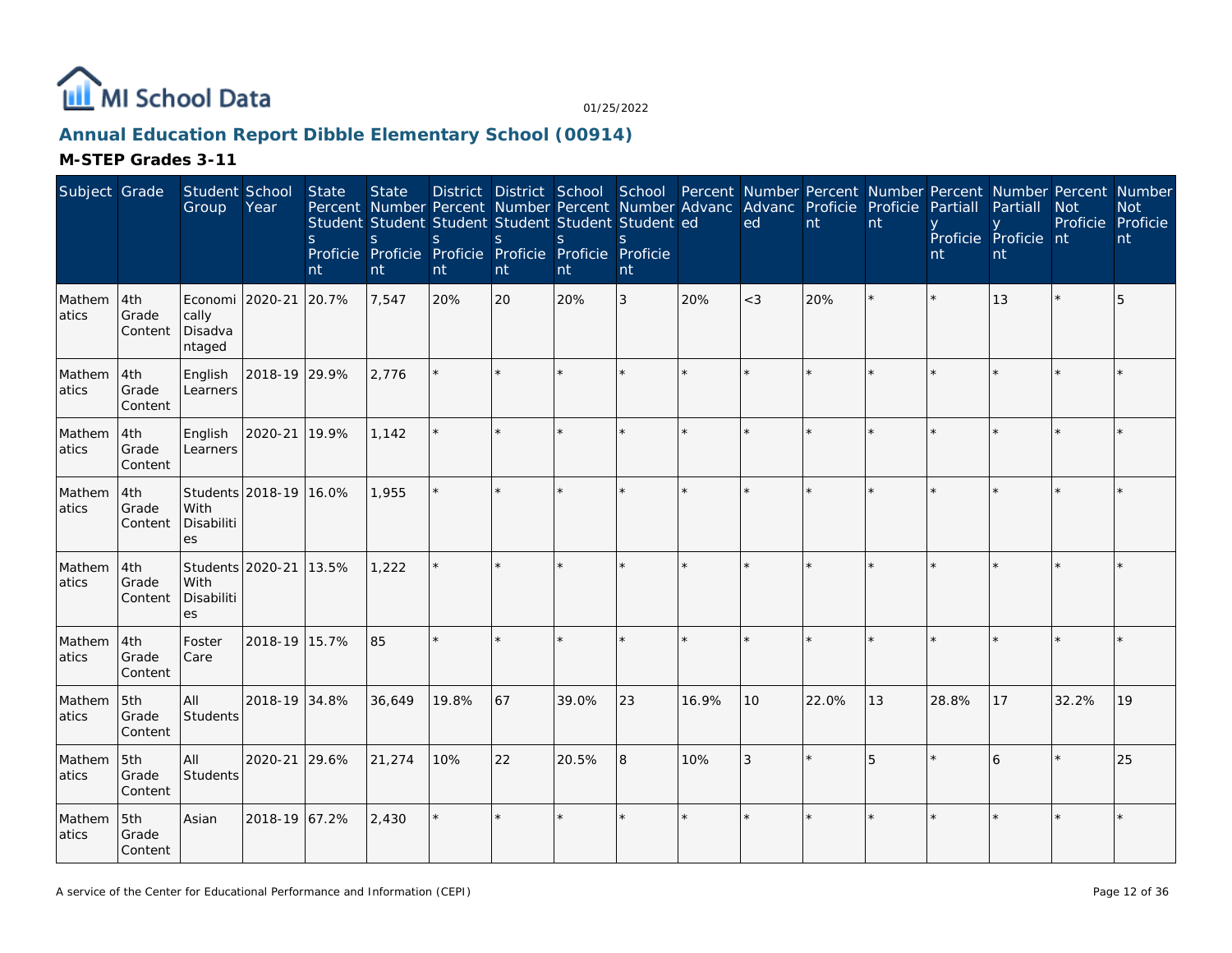

## **Annual Education Report Dibble Elementary School (00914)**

| Subject Grade   |                         | Student School<br>Group             | Year          | State<br><sub>S</sub><br>nt | <b>State</b><br>S<br>nt | Percent Number Percent Number Percent Number Advanc<br>Student Student Student Student Student Student ed<br><sub>S</sub><br>Proficie Proficie Proficie Proficie Proficie Proficie<br>nt | S<br>nt | <sub>S</sub><br>nt | $\mathcal{S}_{\mathcal{S}}$<br>nt |       | District District School School Percent Number Percent Number Percent Number Percent Number<br>Advanc Proficie Proficie<br>ed | nt    | nt    | Partiall<br>nt | Partiall<br>Proficie Proficie nt<br>nt | <b>Not</b><br>Proficie Proficie | <b>Not</b><br>nt |
|-----------------|-------------------------|-------------------------------------|---------------|-----------------------------|-------------------------|------------------------------------------------------------------------------------------------------------------------------------------------------------------------------------------|---------|--------------------|-----------------------------------|-------|-------------------------------------------------------------------------------------------------------------------------------|-------|-------|----------------|----------------------------------------|---------------------------------|------------------|
| Mathem<br>atics | 5th<br>Grade<br>Content | Black or<br>African<br>America<br>n | 2018-19 10.7% |                             | 1.998                   | 50%                                                                                                                                                                                      | $\star$ | 50%                | $\star$                           | 50%   | $<$ 3                                                                                                                         | 50%   | $<$ 3 |                |                                        |                                 | 5                |
| Mathem<br>atics | 5th<br>Grade<br>Content | Black or<br>African<br>America<br>n | 2020-21       | 6.3%                        | 528                     | ÷.                                                                                                                                                                                       | ×.      |                    |                                   |       |                                                                                                                               |       |       |                |                                        |                                 |                  |
| Mathem<br>atics | 5th<br>Grade<br>Content | Hispanic<br>of Any<br>Race          | 2018-19 22.6% |                             | 1.992                   |                                                                                                                                                                                          |         |                    | $\star$                           |       |                                                                                                                               |       |       |                |                                        |                                 |                  |
| Mathem<br>atics | 5th<br>Grade<br>Content | Two or<br>More<br>Races             | 2018-19 30.7% |                             | 1,473                   |                                                                                                                                                                                          |         |                    | ×.                                |       | ÷                                                                                                                             |       |       |                |                                        |                                 |                  |
| Mathem<br>atics | 5th<br>Grade<br>Content | Two or<br>More<br>Races             | 2020-21       | 24.7%                       | 846                     |                                                                                                                                                                                          |         |                    |                                   |       |                                                                                                                               |       |       |                |                                        |                                 |                  |
| Mathem<br>atics | 5th<br>Grade<br>Content | White                               | 2018-19 41.6% |                             | 28,567                  | 29.7%                                                                                                                                                                                    | 44      | 48.6%              | 18                                | 27.0% | 10                                                                                                                            | 21.6% | 8     | 24.3%          | 9                                      | 27.0%                           | 10               |
| Mathem<br>atics | 5th<br>Grade<br>Content | White                               | 2020-21       | 33.8%                       | 17,393                  | 20%                                                                                                                                                                                      | 13      | 20%                | 5                                 | 20%   | $<$ 3                                                                                                                         | 20%   |       | 20%            | 5                                      |                                 | 16               |
| Mathem<br>atics | 5th<br>Grade<br>Content | Female                              | 2018-19 31.7% |                             | 16,346                  | 20%                                                                                                                                                                                      | 30      | 21.7%              | 5                                 | 20%   |                                                                                                                               | 20%   | $<$ 3 |                | 10                                     |                                 | 8                |
| Mathem<br>atics | 5th<br>Grade<br>Content | Female                              | 2020-21       | 25.2%                       | 8,880                   | 50%                                                                                                                                                                                      |         | 50%                | ¥.                                | 50%   | $<$ 3                                                                                                                         | 50%   | $<$ 3 | $<$ 3          | $<$ 3                                  |                                 | 11               |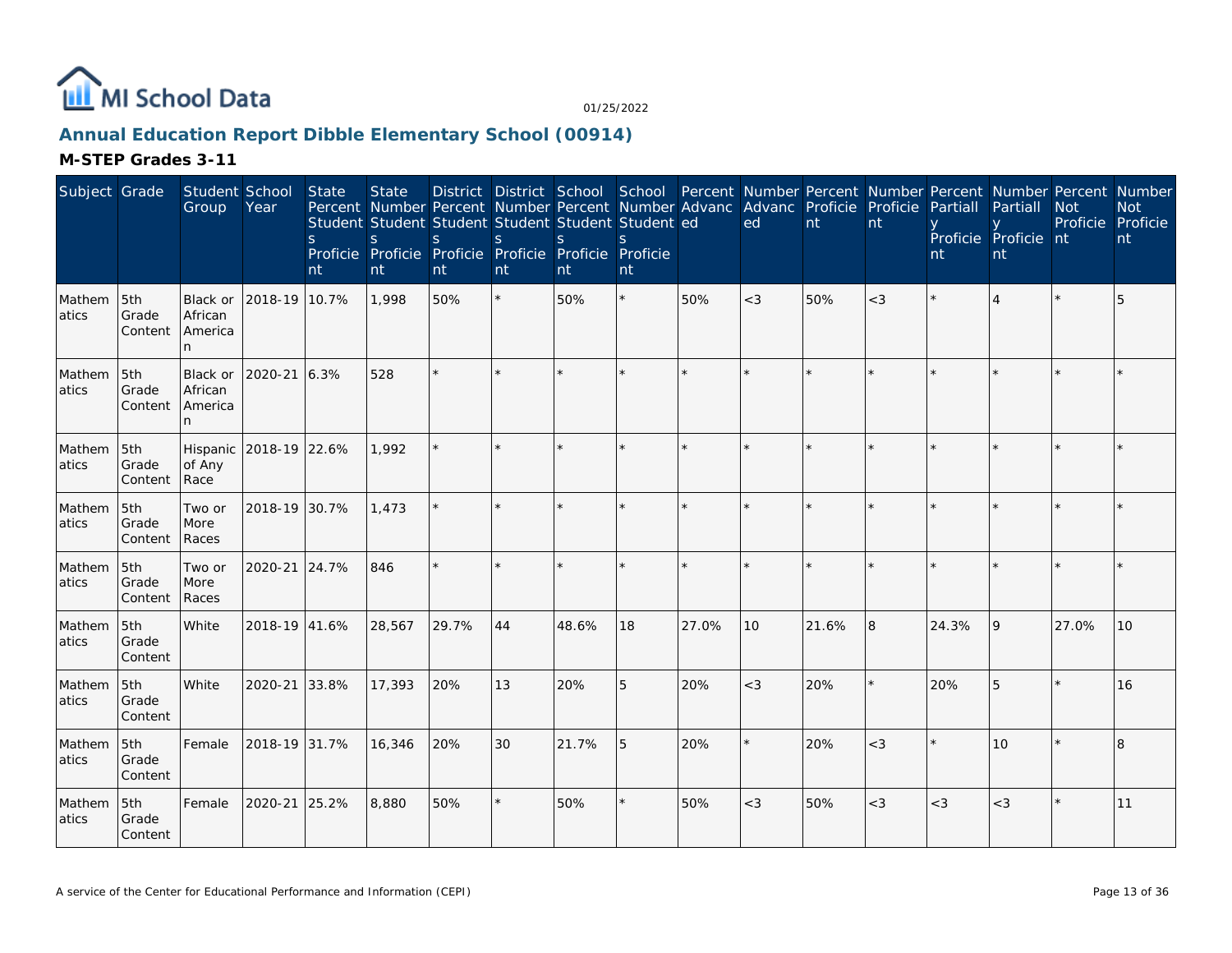

## **Annual Education Report Dibble Elementary School (00914)**

| Subject Grade   |                         | Student School<br>Group                       | Year                   | State<br><sub>S</sub><br>nt | <b>State</b><br>S<br>nt | Percent Number Percent Number Percent Number Advanc Advanc Proficie Proficie<br>Student Student Student Student Student Student ed<br><sub>S</sub><br>Proficie Proficie Proficie Proficie Proficie Proficie<br>nt | <sub>S</sub><br>nt | S.<br>nt | nt      |         | District District School School Percent Number Percent Number Percent Number Percent Number<br>ed | nt    | nt    | Partiall<br>nt | Partiall<br>Proficie Proficie nt<br>nt | <b>Not</b><br>Proficie | <b>Not</b><br>Proficie<br>nt |
|-----------------|-------------------------|-----------------------------------------------|------------------------|-----------------------------|-------------------------|-------------------------------------------------------------------------------------------------------------------------------------------------------------------------------------------------------------------|--------------------|----------|---------|---------|---------------------------------------------------------------------------------------------------|-------|-------|----------------|----------------------------------------|------------------------|------------------------------|
| Mathem<br>atics | 5th<br>Grade<br>Content | Male                                          | 2018-19 37.8%          |                             | 20,303                  | 21.0%                                                                                                                                                                                                             | 37                 | 50.0%    | 18      | 16.7%   | 6                                                                                                 | 33.3% | 12    | 19.4%          |                                        | 30.6%                  | 11                           |
| Mathem<br>atics | 5th<br>Grade<br>Content | Male                                          | 2020-21                | 33.8%                       | 12,394                  | 20%                                                                                                                                                                                                               | 17                 | 24.0%    | 6       | 20%     | 3                                                                                                 | 20%   | 3     | 20%            | 5                                      |                        | 14                           |
| Mathem<br>atics | 5th<br>Grade<br>Content | Economi<br>cally<br>Disadva<br>ntaged         | 2018-19 20.2%          |                             | 11,502                  | 20%                                                                                                                                                                                                               | 26                 | 20%      | 3       | 20%     | $<$ 3                                                                                             | 20%   | $<$ 3 |                | 6                                      |                        | 14                           |
| Mathem<br>atics | 5th<br>Grade<br>Content | Economi 2020-21<br>cally<br>Disadva<br>ntaged |                        | 15.5%                       | 5,557                   | 20%                                                                                                                                                                                                               | $\star$            | 20%      | ¥.      | 20%     | $<$ 3                                                                                             | 20%   | $<$ 3 |                |                                        |                        | 17                           |
| Mathem<br>atics | 5th<br>Grade<br>Content | English<br>Learners                           | 2018-19 18.1%          |                             | 1,448                   |                                                                                                                                                                                                                   |                    |          |         |         |                                                                                                   |       |       |                |                                        |                        |                              |
| Mathem<br>atics | 5th<br>Grade<br>Content | With<br>Disabiliti<br>es                      | Students 2018-19 10.3% |                             | 1,300                   | $\star$                                                                                                                                                                                                           | $\star$            |          | $\star$ | $\star$ | $\star$                                                                                           |       |       |                |                                        |                        | $\star$                      |
| Mathem<br>atics | 5th<br>Grade<br>Content | Students 2020-21<br>With<br>Disabiliti<br>es  |                        | 8.4%                        | 728                     |                                                                                                                                                                                                                   |                    |          |         |         |                                                                                                   |       |       |                |                                        |                        |                              |
| Mathem<br>atics | 5th<br>Grade<br>Content | Foster<br>Care                                | 2020-21                | 11.2%                       | 35                      | ÷.                                                                                                                                                                                                                | ×.                 |          | $\star$ |         |                                                                                                   |       |       |                |                                        |                        |                              |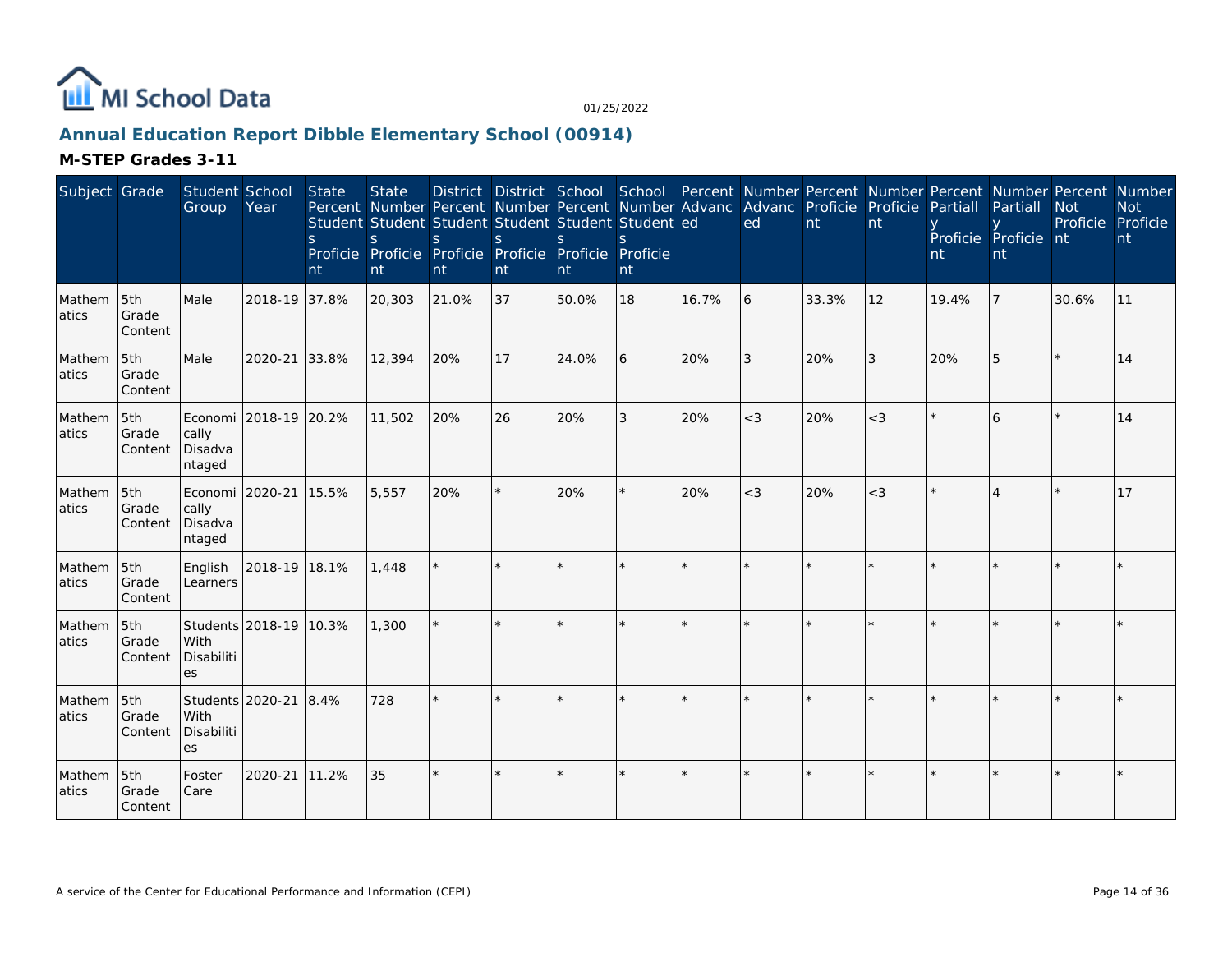

## **Annual Education Report Dibble Elementary School (00914)**

| Subject Grade |                         | Student School<br>Group                       | Year    | State<br><sub>S</sub><br>nt | <b>State</b><br>Percent Number Percent Number Percent Number Advanc Advanc Proficie Proficie<br>Student Student Student Student Student Student ed<br>S.<br>Proficie Proficie Proficie Proficie Proficie Proficie<br>nt | District District School School Percent Number Percent Number Percent Number Percent Number<br><sub>S</sub><br>nt | $\mathsf S$<br>nt | S<br>nt | S<br>nt |     | ed    | nt  | nt    | Partiall<br>nt | Partiall<br>Proficie Proficie nt<br>nt | Not<br>Proficie | <b>Not</b><br>Proficie<br>nt |
|---------------|-------------------------|-----------------------------------------------|---------|-----------------------------|-------------------------------------------------------------------------------------------------------------------------------------------------------------------------------------------------------------------------|-------------------------------------------------------------------------------------------------------------------|-------------------|---------|---------|-----|-------|-----|-------|----------------|----------------------------------------|-----------------|------------------------------|
| Science       | 5th<br>Grade<br>Content | All<br>Students                               | 2020-21 | 28.5%                       | 20,119                                                                                                                                                                                                                  | 10%                                                                                                               | 14                | 16.2%   | 6       | 10% | $<$ 3 |     |       |                | 16                                     |                 | 15                           |
| Science       | 5th<br>Grade<br>Content | Black or<br>African<br>America<br>n.          | 2020-21 | 7.4%                        | 593                                                                                                                                                                                                                     |                                                                                                                   |                   |         |         |     |       |     |       |                |                                        |                 |                              |
| Science       | 5th<br>Grade<br>Content | Two or<br>More<br>Races                       | 2020-21 | 25.5%                       | 858                                                                                                                                                                                                                     |                                                                                                                   |                   |         |         |     |       |     |       |                |                                        |                 |                              |
| Science       | 5th<br>Grade<br>Content | White                                         | 2020-21 | 32.5%                       | 16,483                                                                                                                                                                                                                  | 20%                                                                                                               | 9                 | 20.8%   | 5       | 20% | $<$ 3 |     |       |                | 11                                     |                 | 8                            |
| Science       | 5th<br>Grade<br>Content | Female                                        | 2020-21 | 27.5%                       | 9,500                                                                                                                                                                                                                   | 50%                                                                                                               | $\star$           | 50%     | $\star$ | 50% | $<$ 3 | 50% | $<$ 3 |                |                                        |                 | 6                            |
| Science       | 5th<br>Grade<br>Content | Male                                          | 2020-21 | 29.6%                       | 10,619                                                                                                                                                                                                                  | 20%                                                                                                               | 11                | 21.7%   | 5       | 20% | $<$ 3 |     |       |                | $\mathsf{Q}$                           |                 |                              |
| Science       | 5th<br>Grade<br>Content | Economi 2020-21<br>cally<br>Disadva<br>ntaged |         | 16.5%                       | 5,761                                                                                                                                                                                                                   | 20%                                                                                                               | $\star$           | 20%     | $<$ 3   | 20% | $<$ 3 | 20% | $<$ 3 |                | 10                                     |                 | 11                           |
| Science       | 5th<br>Grade<br>Content | Students 2020-21<br>With<br>Disabiliti<br>es  |         | 8.8%                        | 748                                                                                                                                                                                                                     |                                                                                                                   |                   |         | $\star$ |     |       |     |       |                |                                        |                 |                              |
| Science       | 5th<br>Grade<br>Content | Foster<br>Care                                | 2020-21 | 10.6%                       | 32                                                                                                                                                                                                                      |                                                                                                                   |                   |         | $\star$ |     |       |     |       |                |                                        |                 |                              |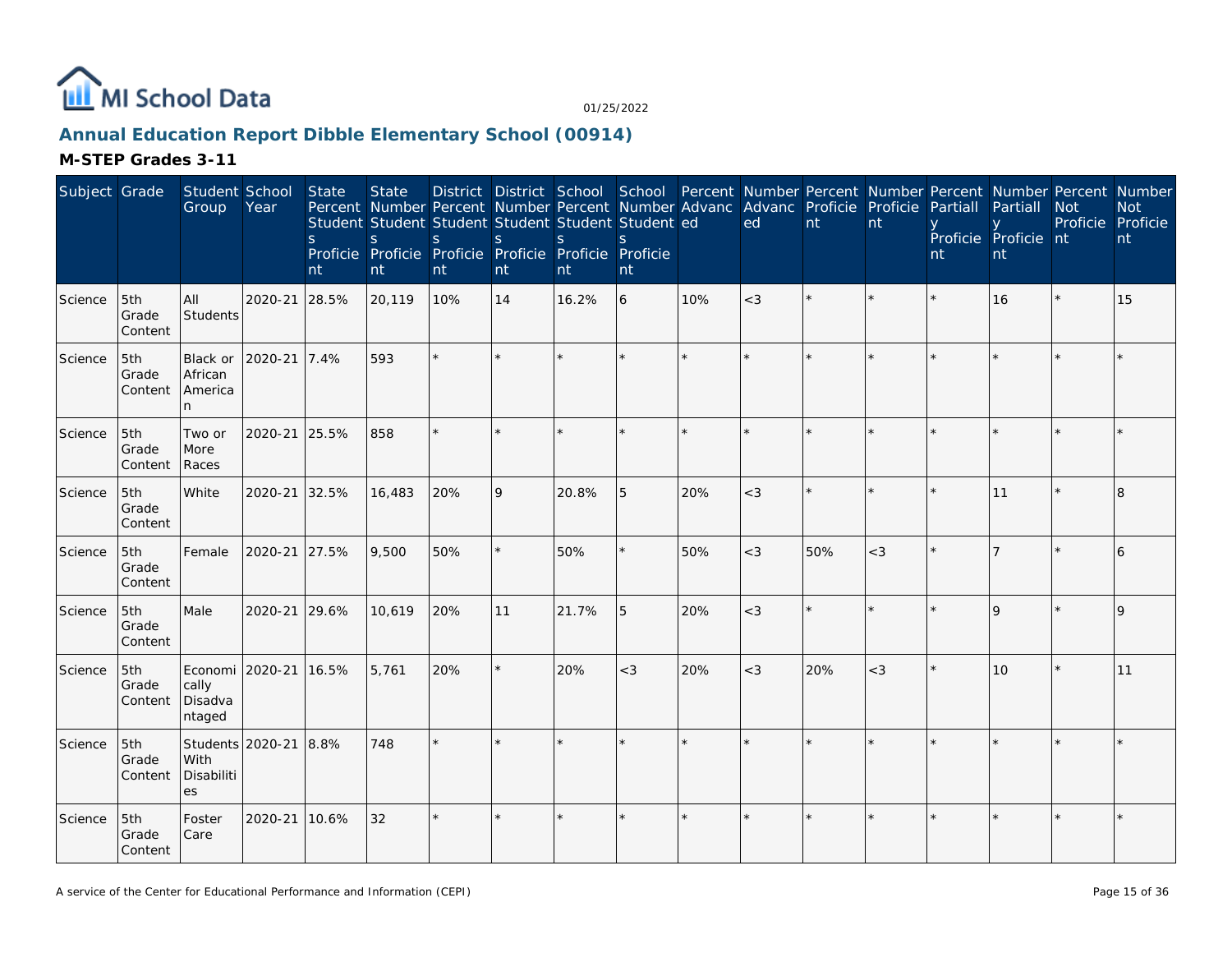

## **Annual Education Report Dibble Elementary School (00914)**

| Subject Grade            |                         | Student School<br>Group              | Year          | State<br>$\mathsf{S}$<br>nt | <b>State</b><br>Student Student Student Student Student Student ed<br>S<br>Proficie Proficie Proficie Proficie Proficie Proficie<br>nt | S.<br>nt | <sub>S</sub><br>nt | S.<br>nt | $\mathcal{S}_{\mathcal{S}}$<br>nt |     | District District School School Percent Number Percent Number Percent Number Percent Number<br>Percent Number Percent Number Percent Number Advanc Advanc Proficie<br>ed | nt  | Proficie<br>nt | Partiall<br>nt | Partiall<br>Proficie Proficie nt<br>nt | <b>Not</b><br>Proficie Proficie | <b>Not</b><br>nt |
|--------------------------|-------------------------|--------------------------------------|---------------|-----------------------------|----------------------------------------------------------------------------------------------------------------------------------------|----------|--------------------|----------|-----------------------------------|-----|--------------------------------------------------------------------------------------------------------------------------------------------------------------------------|-----|----------------|----------------|----------------------------------------|---------------------------------|------------------|
| Social<br><b>Studies</b> | 5th<br>Grade<br>Content | All<br>Students                      | 2018-19 17.4% |                             | 18,265                                                                                                                                 | 10%      | 28                 | 10%      | 5                                 | 10% | $<$ 3                                                                                                                                                                    | 10% |                |                | 37                                     |                                 | 17               |
| Social<br><b>Studies</b> | 5th<br>Grade<br>Content | All<br>Students                      | 2020-21       | 15.6%                       | 11,119                                                                                                                                 | 10%      |                    | 10%      | ×                                 | 10% | $<$ 3                                                                                                                                                                    | 10% | $<$ 3          |                | 22                                     |                                 | 13               |
| Social<br>Studies        | 5th<br>Grade<br>Content | Asian                                | 2018-19 32.6% |                             | 1,176                                                                                                                                  | $\star$  | $\star$            |          | $\star$                           |     | $\star$                                                                                                                                                                  |     |                |                |                                        |                                 |                  |
| Social<br><b>Studies</b> | 5th<br>Grade<br>Content | Black or<br>African<br>America<br>n  | 2018-19 4.4%  |                             | 812                                                                                                                                    | 50%      | $<$ 3              | 50%      | $<$ 3                             | 50% | $<$ 3                                                                                                                                                                    | 50% | $<$ 3          |                | 6                                      |                                 | 5                |
| Social<br>Studies        | 5th<br>Grade<br>Content | Black or<br>African<br>America<br>n. | 2020-21       | 3.0%                        | 244                                                                                                                                    | ÷.       | ×.                 |          | $\star$                           |     |                                                                                                                                                                          |     |                |                |                                        |                                 |                  |
| Social<br>Studies        | 5th<br>Grade<br>Content | Hispanic<br>of Any<br>Race           | 2018-19 8.8%  |                             | 776                                                                                                                                    |          |                    |          | $\star$                           |     |                                                                                                                                                                          |     |                |                |                                        |                                 |                  |
| Social<br>Studies        | 5th<br>Grade<br>Content | Two or<br>More<br>Races              | 2018-19 14.6% |                             | 698                                                                                                                                    | ÷.       | $\star$            |          | ×.                                |     |                                                                                                                                                                          |     |                |                |                                        |                                 |                  |
| Social<br>Studies        | 5th<br>Grade<br>Content | Two or<br>More<br>Races              | 2020-21       | 13.6%                       | 462                                                                                                                                    | ÷.       |                    |          |                                   |     |                                                                                                                                                                          |     |                |                |                                        |                                 |                  |
| Social<br><b>Studies</b> | 5th<br>Grade<br>Content | White                                | 2018-19 21.5% |                             | 14,719                                                                                                                                 | 16.3%    | 24                 | 13.5%    | 5                                 | 10% | $<$ 3                                                                                                                                                                    |     |                | 62.2%          | 23                                     | 24.3%                           | 9                |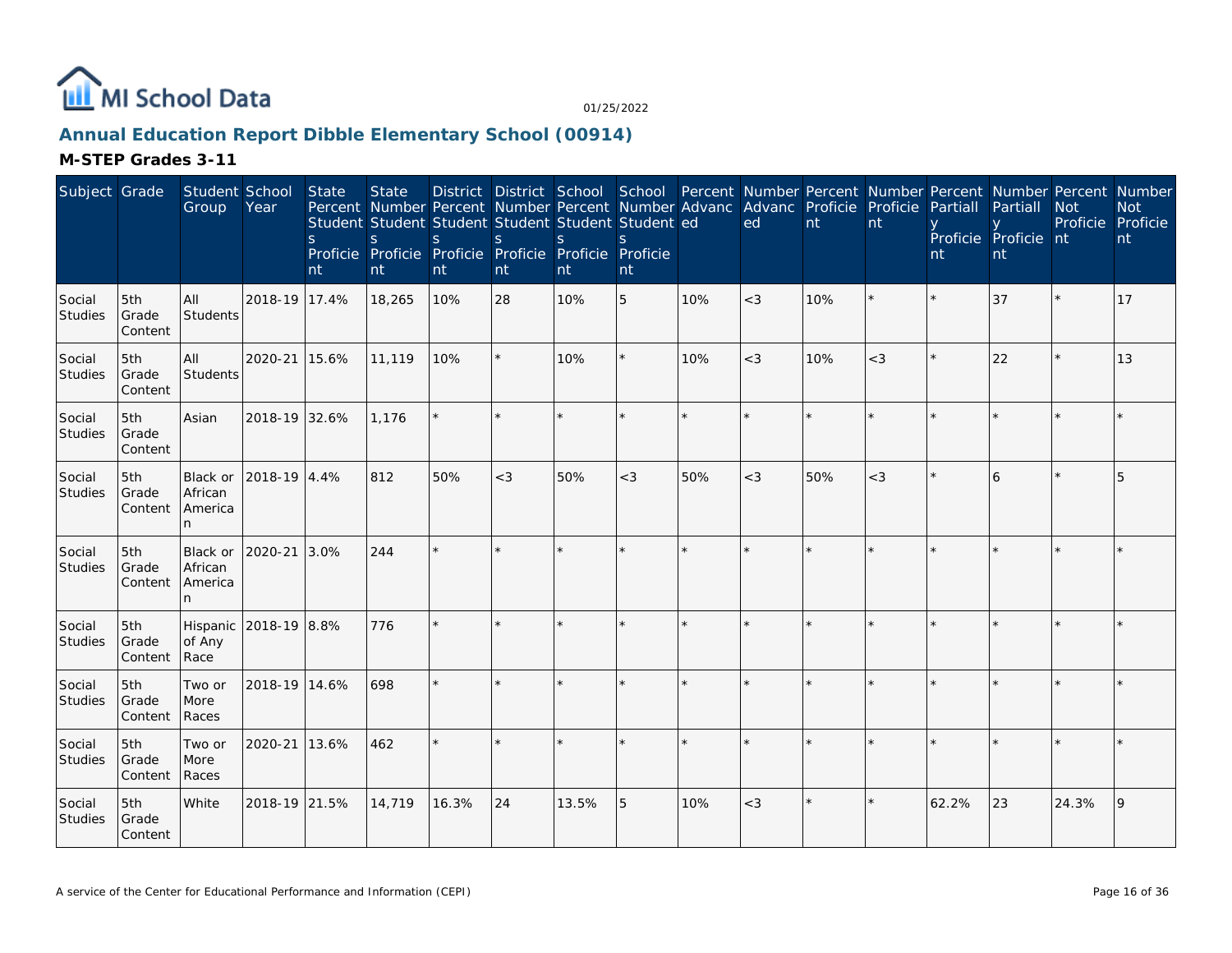

## **Annual Education Report Dibble Elementary School (00914)**

| Subject Grade            |                         | Student School<br>Group                       | Year                  | State<br>S.<br>nt | <b>State</b><br>S<br>nt | <sub>S</sub><br>nt | S<br>nt | District District School School Percent Number Percent Number Percent Number Percent Number<br>Percent Number Percent Number Percent Number Advanc<br>Student Student Student Student Student Student ed<br><sub>S</sub><br>Proficie Proficie Proficie Proficie Proficie Proficie<br>nt | <sub>S</sub><br>nt |     | Advanc Proficie<br>ed | nt      | Proficie<br>nt | Partiall<br>nt | Partiall<br>Proficie Proficie nt<br>nt | <b>Not</b><br>Proficie Proficie | <b>Not</b><br>nt |
|--------------------------|-------------------------|-----------------------------------------------|-----------------------|-------------------|-------------------------|--------------------|---------|-----------------------------------------------------------------------------------------------------------------------------------------------------------------------------------------------------------------------------------------------------------------------------------------|--------------------|-----|-----------------------|---------|----------------|----------------|----------------------------------------|---------------------------------|------------------|
| Social<br>Studies        | 5th<br>Grade<br>Content | White                                         | 2020-21               | 18.0%             | 9,158                   | 20%                |         | 20%                                                                                                                                                                                                                                                                                     |                    | 20% | $<$ 3                 | 20%     | $<$ 3          |                | 16                                     |                                 | 7                |
| Social<br>Studies        | 5th<br>Grade<br>Content | Female                                        | 2018-19 15.3%         |                   | 7,868                   | 20%                |         | 20%                                                                                                                                                                                                                                                                                     | $<$ 3              | 20% | $<$ 3                 | 20%     | $<$ 3          |                | 17                                     |                                 | 6                |
| Social<br><b>Studies</b> | 5th<br>Grade<br>Content | Female                                        | 2020-21 13.4%         |                   | 4,686                   | 50%                |         | 50%                                                                                                                                                                                                                                                                                     | $<$ 3              | 50% | $<$ 3                 | 50%     | $<$ 3          |                | $\overline{8}$                         |                                 | 5                |
| Social<br>Studies        | 5th<br>Grade<br>Content | Male                                          | 2018-19 19.4%         |                   | 10,397                  | 10%                | 14      | 13.9%                                                                                                                                                                                                                                                                                   | 5                  | 10% | $<$ 3                 | $\star$ |                |                | 20                                     |                                 | 11               |
| Social<br><b>Studies</b> | 5th<br>Grade<br>Content | Male                                          | 2020-21               | 17.8%             | 6,433                   | 20%                |         | 20%                                                                                                                                                                                                                                                                                     |                    | 20% | $<$ 3                 | 20%     | $<$ 3          |                | 14                                     |                                 | 8                |
| Social<br>Studies        | 5th<br>Grade<br>Content | cally<br>Disadva<br>ntaged                    | Economi 2018-19 8.1%  |                   | 4,614                   | 20%                |         | 20%                                                                                                                                                                                                                                                                                     |                    | 20% | $<$ 3                 | 20%     | $<$ 3          |                | $\mathsf Q$                            |                                 | 13               |
| Social<br>Studies        | 5th<br>Grade<br>Content | Economi 2020-21<br>cally<br>Disadva<br>ntaged |                       | 7.0%              | 2,478                   | 20%                |         | 20%                                                                                                                                                                                                                                                                                     | $<$ 3              | 20% | $<$ 3                 | 20%     | $<$ 3          |                | 10                                     |                                 | 10               |
| Social<br><b>Studies</b> | 5th<br>Grade<br>Content | English<br>Learners                           | 2018-19 4.3%          |                   | 344                     |                    |         |                                                                                                                                                                                                                                                                                         |                    |     |                       |         |                |                |                                        |                                 | $\star$          |
| Social<br>Studies        | 5th<br>Grade<br>Content | With<br>Disabiliti<br>es                      | Students 2018-19 5.0% |                   | 632                     | $\star$            | $\star$ |                                                                                                                                                                                                                                                                                         |                    |     |                       |         |                |                |                                        |                                 |                  |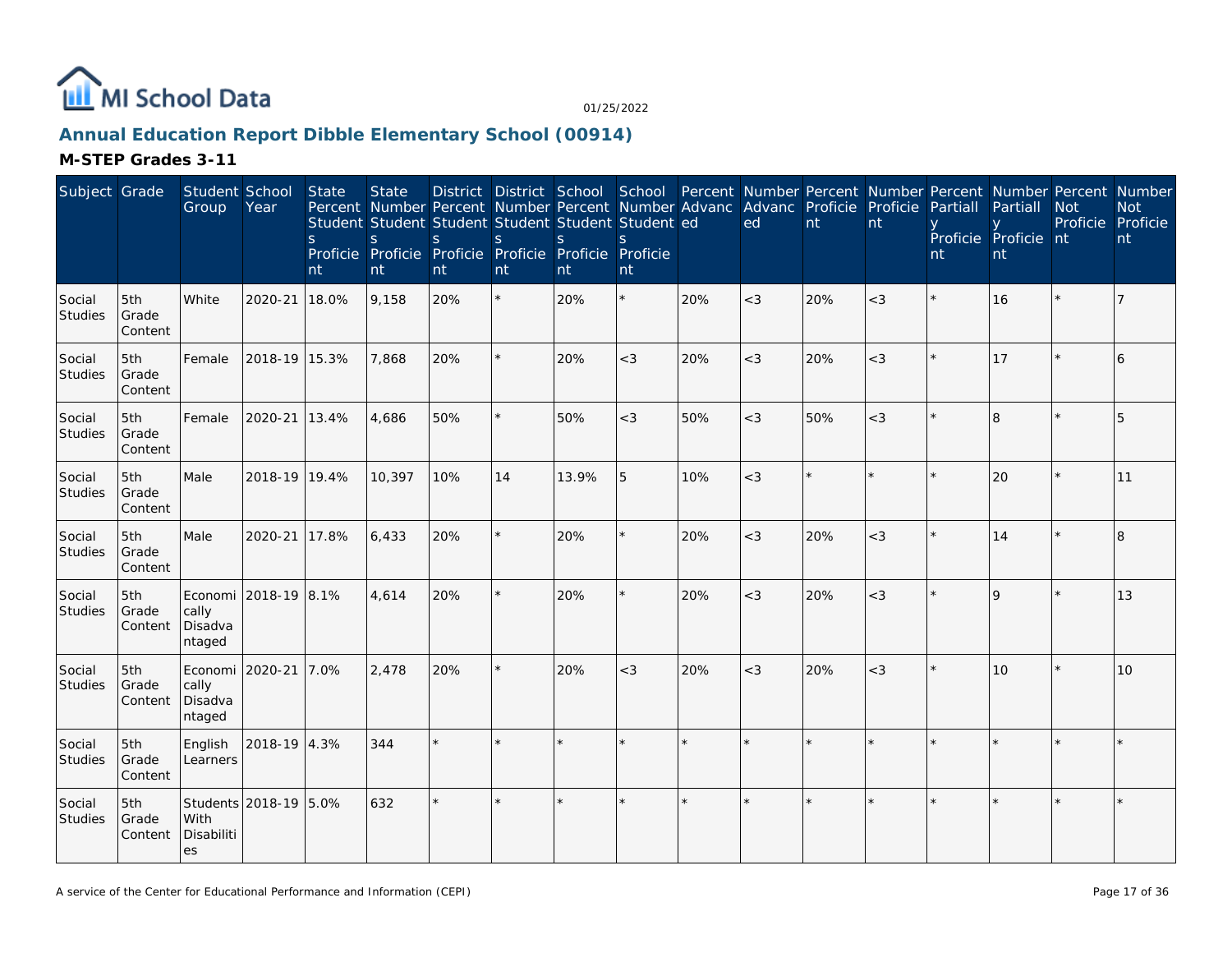

## **Annual Education Report Dibble Elementary School (00914)**

| Subject Grade            |                           | Student School<br>Group                        | Year               | State<br>nt | State District District School School Percent Number Percent Number Percent Number Percent Number<br>Percent Number Percent Number Percent Number Advanc Advanc Proficie Proficie Partiall Partiall Not<br>Student Student Student Student Student Student ed<br>Proficie Proficie Proficie Proficie Proficie Proficie<br>nt | nt | nt | nt | nτ | led l | -nt- | l nti | nt | Proficie Proficie nt<br>nt | Proficie Proficie | Not l |
|--------------------------|---------------------------|------------------------------------------------|--------------------|-------------|------------------------------------------------------------------------------------------------------------------------------------------------------------------------------------------------------------------------------------------------------------------------------------------------------------------------------|----|----|----|----|-------|------|-------|----|----------------------------|-------------------|-------|
| Social<br><b>Studies</b> | 5th<br>Grade<br>l Content | Students 2020-21 14.2%<br>With<br>l Disabiliti |                    |             | 357                                                                                                                                                                                                                                                                                                                          |    |    |    |    |       |      |       |    |                            |                   |       |
| Social<br><b>Studies</b> | 5th<br>Grade<br>l Content | l Foster<br>l Care                             | $12020 - 2112.8\%$ |             | <10                                                                                                                                                                                                                                                                                                                          |    |    |    |    |       |      |       |    |                            |                   |       |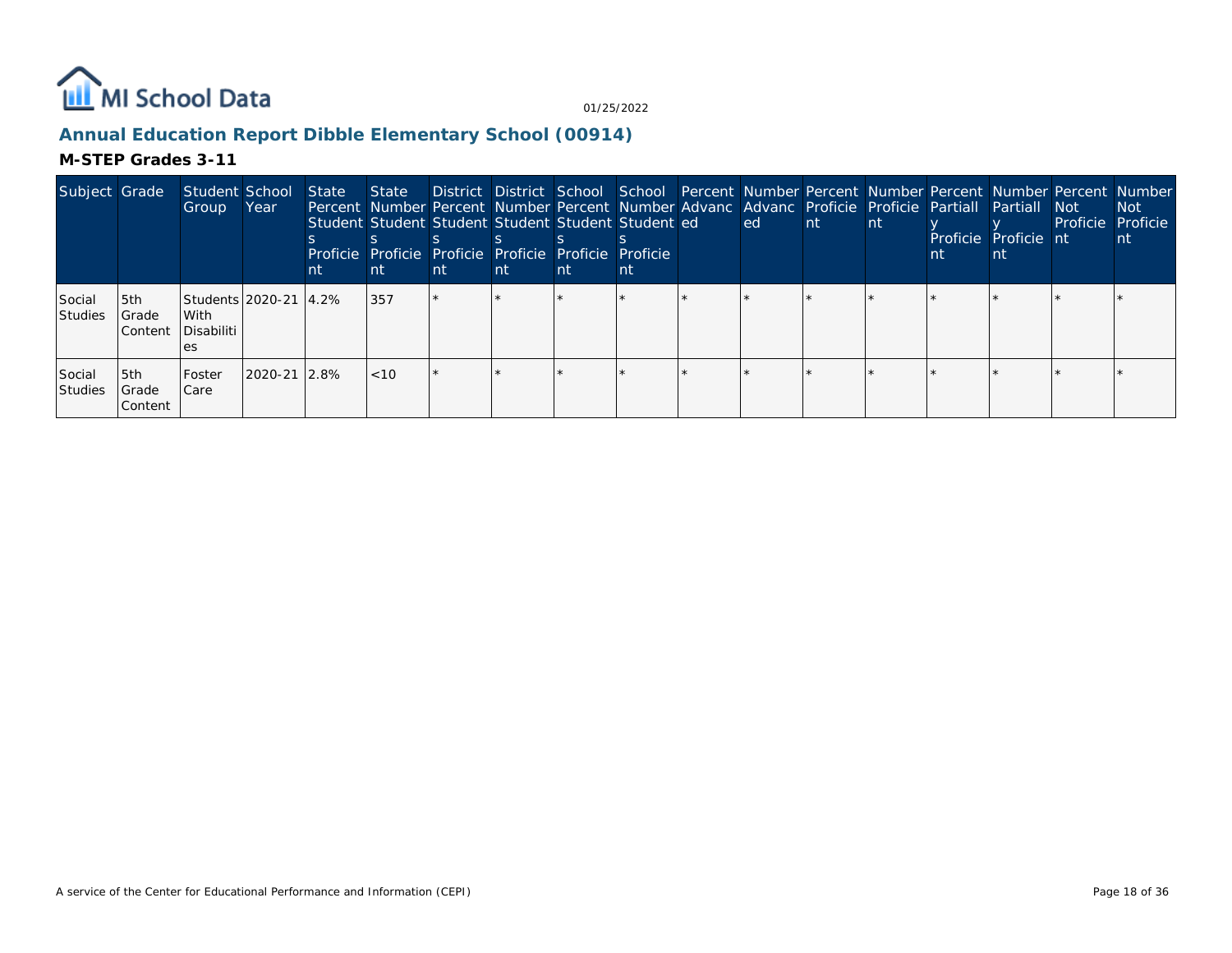

## **Annual Education Report Dibble Elementary School (00914)**

#### **PSAT**

| Subject Grade Student School State State |       |      |    |                                                                                                    |    |    |    |     |      |  |                      |                   | District District School School Percent Number Percent Number Percent Number Percent Number |
|------------------------------------------|-------|------|----|----------------------------------------------------------------------------------------------------|----|----|----|-----|------|--|----------------------|-------------------|---------------------------------------------------------------------------------------------|
|                                          | Group | Year |    | Percent Number Percent Number Percent Number Advanc Advanc Proficie Proficie Partiall Partiall Not |    |    |    |     |      |  |                      |                   | <b>Not</b>                                                                                  |
|                                          |       |      |    | Student Student Student Student Student Student ed                                                 |    |    |    | led | l nt |  |                      | Proficie Proficie |                                                                                             |
|                                          |       |      |    |                                                                                                    |    |    |    |     |      |  | Proficie Proficie nt |                   | nt                                                                                          |
|                                          |       |      |    | Proficie Proficie Proficie Proficie Proficie Proficie                                              |    |    |    |     |      |  |                      |                   |                                                                                             |
|                                          |       |      | nt |                                                                                                    | nt | nt | nt |     |      |  |                      |                   |                                                                                             |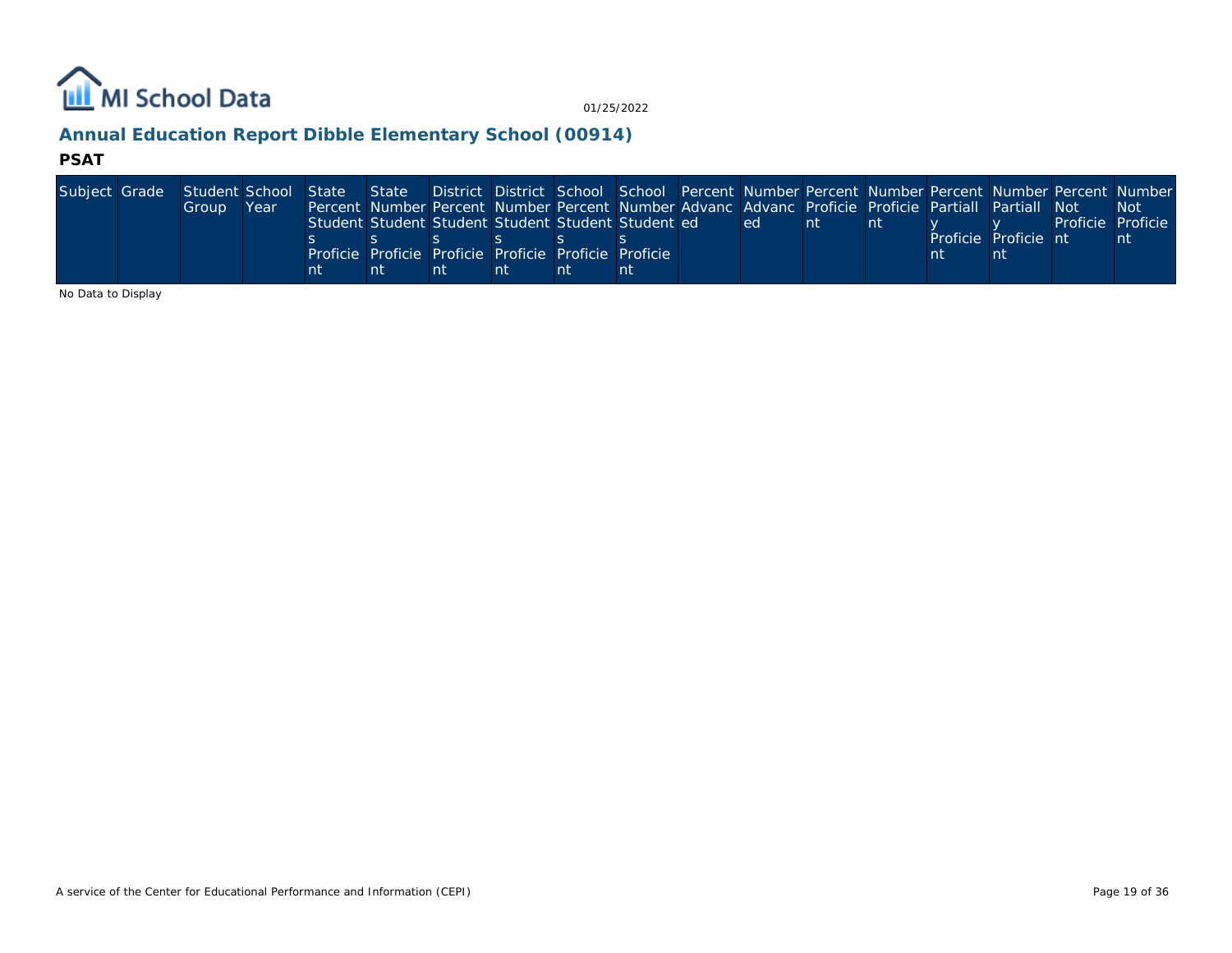

## **Annual Education Report Dibble Elementary School (00914)**

#### **SAT**

| Location<br>Name            | School Year | Subject | <b>Student</b><br>Group | Mean SAT<br><b>Score</b> | <b>Benchmark</b> | Met or<br>Exceeded | % Met or<br>Exceeded <sup>1</sup> | Did Not Meet % Did Not | Meet | <b>Number</b><br>Assessed |
|-----------------------------|-------------|---------|-------------------------|--------------------------|------------------|--------------------|-----------------------------------|------------------------|------|---------------------------|
| Also Distributed Districts. |             |         |                         |                          |                  |                    |                                   |                        |      |                           |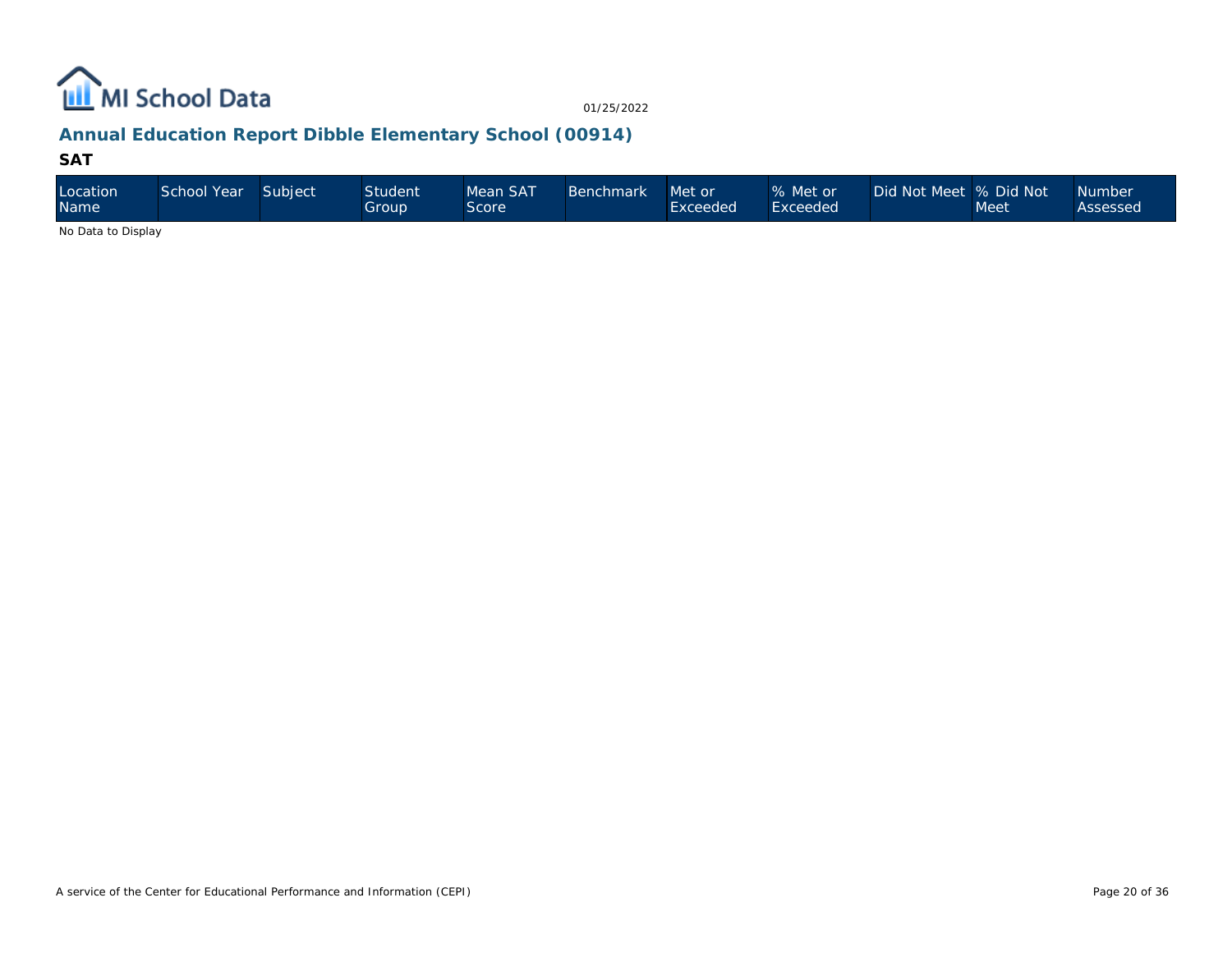

## **Annual Education Report Dibble Elementary School (00914)**

#### **MI-Access Participation**

| Subject | Grade | Student Group School Year |  | State Percent District<br><b>Students</b><br>Proficient | Percent<br><b>Students</b><br>Proficient | School Percent Percent<br><b>Students</b><br>Proficient | Surpassed | Percent<br>Attained | Percent<br>Emerging |
|---------|-------|---------------------------|--|---------------------------------------------------------|------------------------------------------|---------------------------------------------------------|-----------|---------------------|---------------------|
|---------|-------|---------------------------|--|---------------------------------------------------------|------------------------------------------|---------------------------------------------------------|-----------|---------------------|---------------------|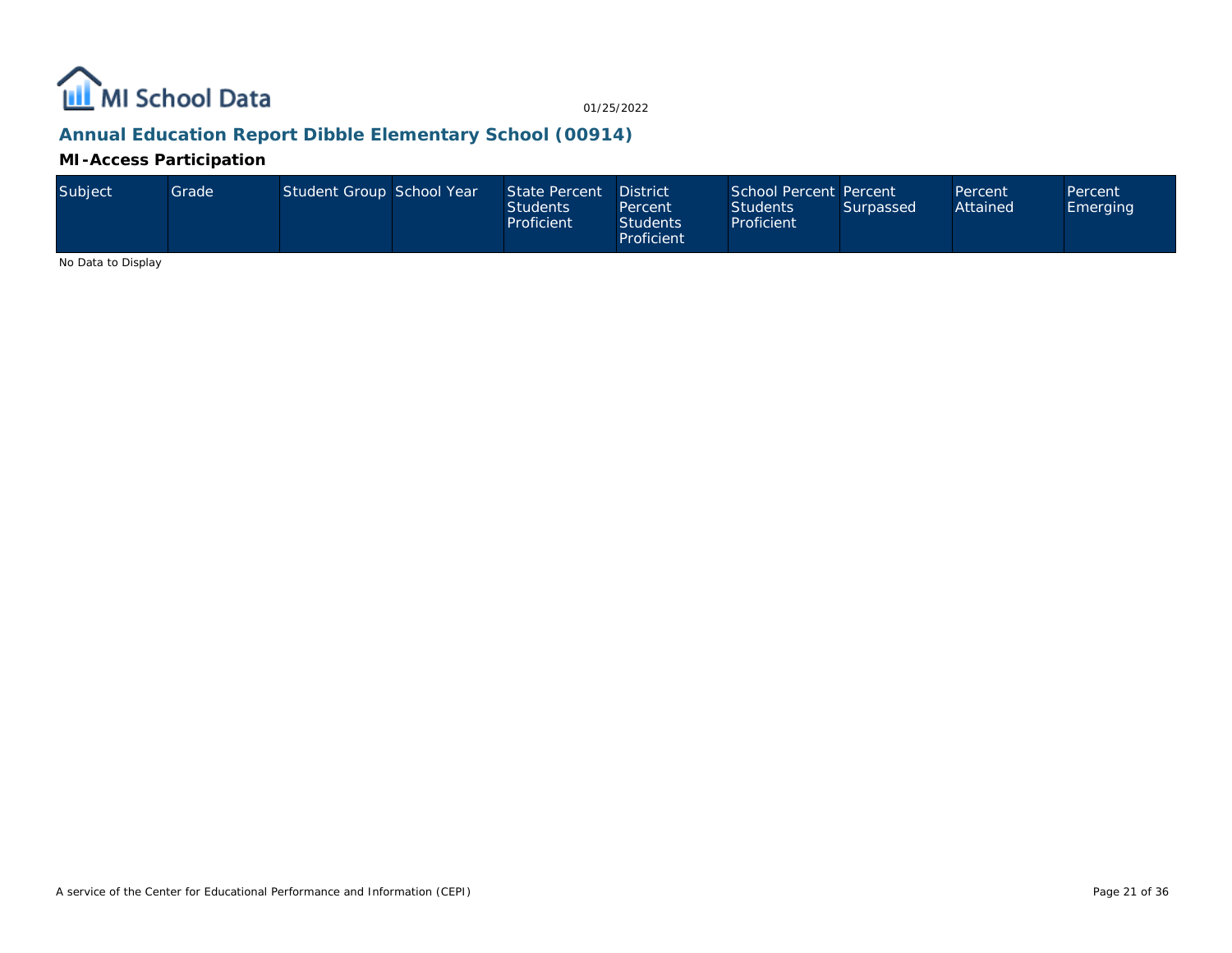

## **Annual Education Report Dibble Elementary School (00914)**

| Subject    | Grade                    | Student<br>Group                           | School<br>Year | Number<br>Tested -<br>M-STEP,<br>SAT or MI-<br><b>Access</b> | Number<br>Tested -<br>Any MI-<br>Access | Percent<br>Tested -<br>Any MI-<br>Access | Number<br>Tested -<br>Functional<br>Independe<br>nce | Percent<br>Tested -<br>Functional<br>Independe<br>nce | Number<br>Tested -<br>Supported<br>Independe<br>nce | Percent<br>Tested -<br>Supported<br>Independe n<br>nce | <b>Number</b><br>Tested -<br>Participatio Participatio | Percent<br>Tested -<br>n. |
|------------|--------------------------|--------------------------------------------|----------------|--------------------------------------------------------------|-----------------------------------------|------------------------------------------|------------------------------------------------------|-------------------------------------------------------|-----------------------------------------------------|--------------------------------------------------------|--------------------------------------------------------|---------------------------|
| <b>ELA</b> | All Grades<br>(Combined) | <b>All Students</b>                        | 2020-21        | 116                                                          | $<10$                                   |                                          |                                                      |                                                       |                                                     | ×.                                                     |                                                        | $\star$                   |
| <b>ELA</b> | All Grades<br>(Combined) | Asian                                      | 2020-21        | < 10                                                         |                                         |                                          |                                                      | $\star$                                               | ÷                                                   | $\star$                                                | $\star$                                                | $\star$                   |
| <b>ELA</b> | All Grades<br>(Combined) | <b>Black or</b><br>African<br>American     | 2020-21        | 26                                                           | < 10                                    |                                          |                                                      |                                                       | ÷                                                   |                                                        |                                                        | $\star$                   |
| ELA        | All Grades<br>(Combined) | Hispanic of<br>Any Race                    | 2020-21        | < 10                                                         |                                         |                                          |                                                      |                                                       |                                                     |                                                        | $\star$                                                | $\star$                   |
| <b>ELA</b> | All Grades<br>(Combined) | Two or More<br>Races                       | 2020-21        | 15                                                           | < 10                                    |                                          |                                                      | $\star$                                               | ÷                                                   |                                                        |                                                        | $\star$                   |
| <b>ELA</b> | All Grades<br>(Combined) | White                                      | 2020-21        | 67                                                           | < 10                                    | $\star$                                  |                                                      | $\star$                                               | ÷                                                   | $\star$                                                | $\star$                                                | $\star$                   |
| <b>ELA</b> | All Grades<br>(Combined) | Female                                     | 2020-21        | 46                                                           | < 10                                    |                                          |                                                      |                                                       | ÷                                                   | ×.                                                     |                                                        | $\star$                   |
| <b>ELA</b> | All Grades<br>(Combined) | Male                                       | 2020-21        | 70                                                           | < 10                                    |                                          |                                                      |                                                       |                                                     | sk.                                                    |                                                        | $\star$                   |
| ELA        | All Grades<br>(Combined) | Economicall<br>$\vee$<br>Disadvantag<br>ed | 2020-21        | 75                                                           | < 10                                    |                                          |                                                      |                                                       |                                                     |                                                        |                                                        | $\star$                   |
| ELA        | All Grades<br>(Combined) | Not<br>Economicall<br>Disadvantag<br>ed    | 2020-21        | 41                                                           | < 10                                    |                                          |                                                      |                                                       |                                                     |                                                        |                                                        | $\star$                   |
| <b>ELA</b> | All Grades<br>(Combined) | English<br>Learners                        | 2020-21        | < 10                                                         |                                         |                                          |                                                      |                                                       |                                                     |                                                        |                                                        | $\star$                   |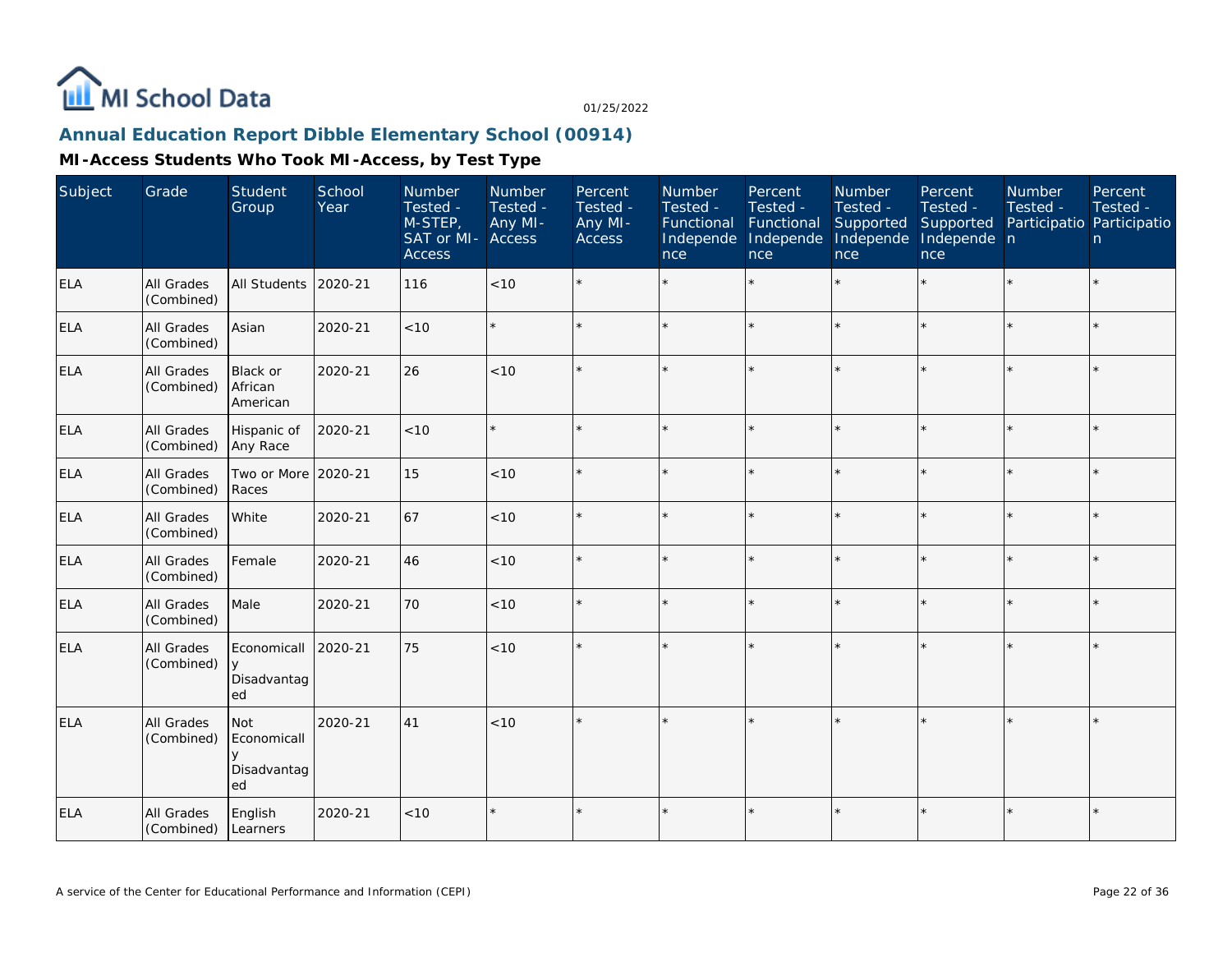

# **Annual Education Report Dibble Elementary School (00914)**

| Subject                | Grade                           | Student<br>Group                                  | School<br>Year | Number<br>Tested -<br>M-STEP,<br>SAT or MI-<br><b>Access</b> | <b>Number</b><br>Tested -<br>Any MI-<br>Access | Percent<br>Tested -<br>Any MI-<br>Access | <b>Number</b><br>Tested -<br>Functional<br>Independe<br>nce | Percent<br>Tested -<br>Functional<br>Independe<br>nce | Number<br>Tested -<br>Supported<br>Independe<br>nce | Percent<br>Tested -<br>Supported<br>Independe n<br>nce | <b>Number</b><br>Tested - | Percent<br>Tested -<br>Participatio Participatio<br>n. |
|------------------------|---------------------------------|---------------------------------------------------|----------------|--------------------------------------------------------------|------------------------------------------------|------------------------------------------|-------------------------------------------------------------|-------------------------------------------------------|-----------------------------------------------------|--------------------------------------------------------|---------------------------|--------------------------------------------------------|
| <b>ELA</b>             | All Grades<br>(Combined)        | Not English<br>Learners                           | 2020-21        | 111                                                          | < 10                                           |                                          |                                                             | $\star$                                               |                                                     |                                                        |                           | $\star$                                                |
| <b>ELA</b>             | All Grades<br>(Combined)        | Not Migrant                                       | 2020-21        | 116                                                          | < 10                                           |                                          |                                                             | $\star$                                               | ÷                                                   |                                                        |                           | $\star$                                                |
| <b>ELA</b>             | All Grades<br>(Combined)        | <b>Students</b><br>With<br><b>Disabilities</b>    | 2020-21        | 11                                                           | < 10                                           |                                          |                                                             | $\star$                                               | ÷                                                   |                                                        |                           | $\star$                                                |
| <b>ELA</b>             | <b>All Grades</b><br>(Combined) | <b>Students</b><br>Without<br><b>Disabilities</b> | 2020-21        | 105                                                          | < 10                                           | $\star$                                  |                                                             | $\star$                                               |                                                     |                                                        |                           | $\star$                                                |
| <b>ELA</b>             | All Grades<br>(Combined)        | <b>Not</b><br>Homeless                            | 2020-21        | 116                                                          | < 10                                           |                                          |                                                             | $\star$                                               |                                                     |                                                        |                           | $\star$                                                |
| <b>ELA</b>             | All Grades<br>(Combined)        | Foster Care                                       | 2020-21        | < 10                                                         |                                                | $\star$                                  |                                                             | $\star$                                               |                                                     |                                                        |                           | $\star$                                                |
| <b>ELA</b>             | All Grades<br>(Combined)        | Not Foster<br>Care                                | 2020-21        | 115                                                          | < 10                                           |                                          |                                                             | $\star$                                               |                                                     |                                                        |                           | $\star$                                                |
| <b>ELA</b>             | All Grades<br>(Combined)        | Not Military<br>Connected                         | 2020-21        | 116                                                          | < 10                                           | $\star$                                  |                                                             | $\star$                                               |                                                     |                                                        |                           | $\star$                                                |
| Mathematics All Grades | (Combined)                      | All Students                                      | 2020-21        | 115                                                          | < 10                                           |                                          |                                                             | $\star$                                               |                                                     |                                                        |                           | $\star$                                                |
| Mathematics All Grades | (Combined)                      | Asian                                             | 2020-21        | < 10                                                         |                                                | $\star$                                  | $\star$                                                     | $\star$                                               |                                                     |                                                        |                           | $\star$                                                |
| Mathematics All Grades | (Combined)                      | Black or<br>African<br>American                   | 2020-21        | 26                                                           | < 10                                           |                                          |                                                             | ÷                                                     |                                                     |                                                        |                           | ÷.                                                     |
| Mathematics All Grades | (Combined)                      | Hispanic of<br>Any Race                           | 2020-21        | $<10$                                                        | $\star$                                        | $\star$                                  |                                                             | $\star$                                               |                                                     |                                                        |                           | $\star$                                                |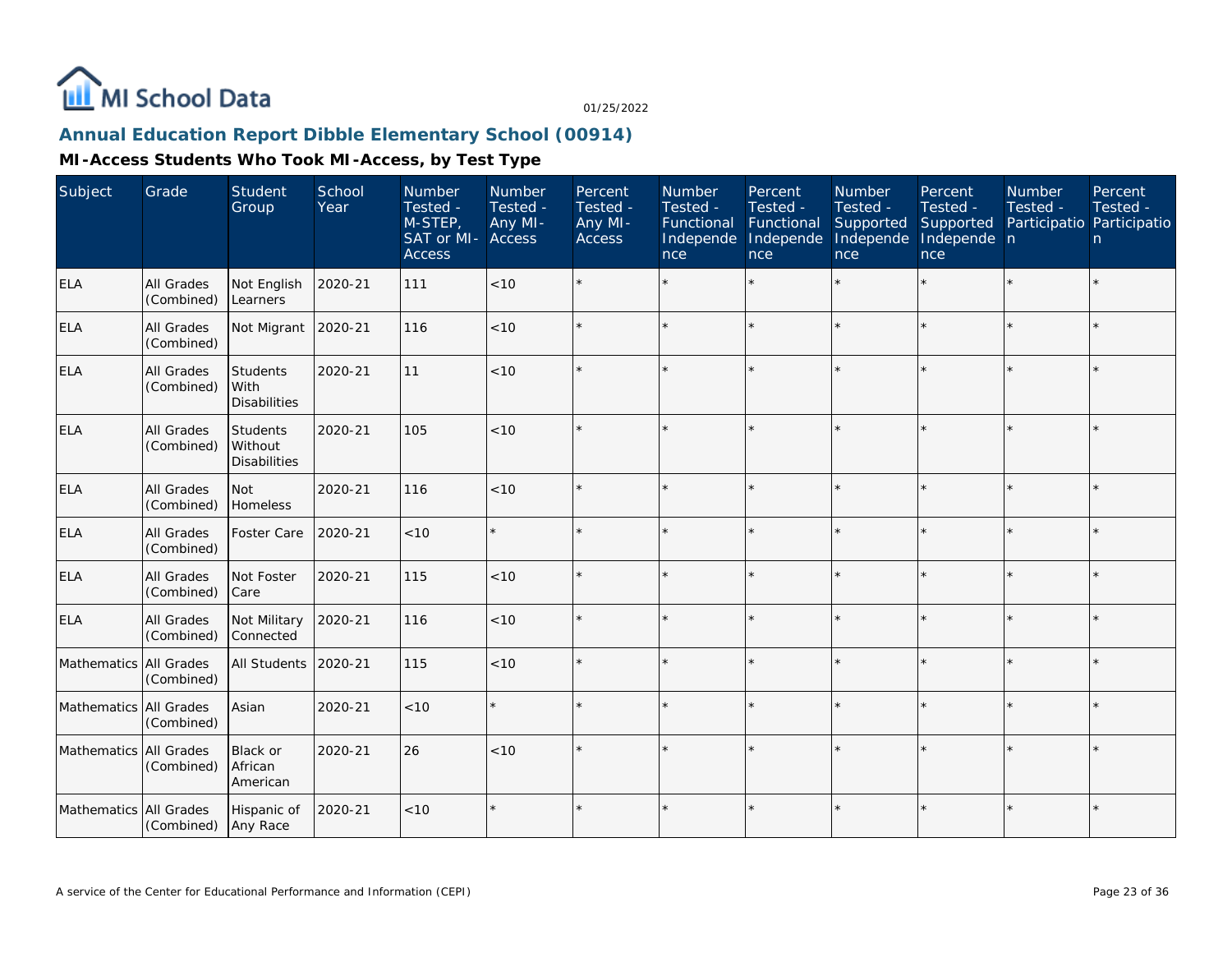

## **Annual Education Report Dibble Elementary School (00914)**

| Subject                | Grade      | Student<br>Group                               | School<br>Year | Number<br>Tested -<br>M-STEP,<br>SAT or MI-<br><b>Access</b> | Number<br>Tested -<br>Any MI-<br>Access | Percent<br>Tested -<br>Any MI-<br>Access | Number<br>Tested -<br>Functional<br>Independe<br>nce | Percent<br>Tested -<br>Functional<br>Independe<br>nce | Number<br>Tested -<br>Supported<br>Independe<br>nce | Percent<br>Tested -<br>Supported<br>Independe n<br>nce | Number<br>Tested - | Percent<br>Tested -<br>Participatio Participatio<br>n |
|------------------------|------------|------------------------------------------------|----------------|--------------------------------------------------------------|-----------------------------------------|------------------------------------------|------------------------------------------------------|-------------------------------------------------------|-----------------------------------------------------|--------------------------------------------------------|--------------------|-------------------------------------------------------|
| Mathematics All Grades | (Combined) | Two or More 2020-21<br>Races                   |                | 15                                                           | < 10                                    |                                          |                                                      |                                                       |                                                     |                                                        |                    | $\star$                                               |
| Mathematics All Grades | (Combined) | White                                          | 2020-21        | 66                                                           | < 10                                    |                                          |                                                      | $\star$                                               |                                                     | $\star$                                                |                    | $\star$                                               |
| Mathematics All Grades | (Combined) | Female                                         | 2020-21        | 46                                                           | < 10                                    |                                          |                                                      |                                                       |                                                     | $\star$                                                |                    | $\star$                                               |
| Mathematics All Grades | (Combined) | Male                                           | 2020-21        | 69                                                           | < 10                                    |                                          |                                                      | $\star$                                               |                                                     |                                                        |                    | $\star$                                               |
| Mathematics All Grades | (Combined) | Economicall<br>Disadvantag<br>ed               | 2020-21        | 74                                                           | < 10                                    |                                          |                                                      | ÷                                                     | ÷                                                   | $\star$                                                | ÷                  | ÷.                                                    |
| Mathematics All Grades | (Combined) | <b>Not</b><br>Economicall<br>Disadvantag<br>ed | 2020-21        | 41                                                           | < 10                                    |                                          |                                                      |                                                       |                                                     |                                                        |                    | $\star$                                               |
| Mathematics All Grades | (Combined) | English<br>Learners                            | 2020-21        | < 10                                                         | $\star$                                 |                                          |                                                      | $\star$                                               |                                                     |                                                        |                    | $\star$                                               |
| Mathematics All Grades | (Combined) | Not English<br>Learners                        | 2020-21        | 110                                                          | < 10                                    |                                          |                                                      | $\star$                                               |                                                     | $\star$                                                |                    | $\star$                                               |
| Mathematics All Grades | (Combined) | Not Migrant                                    | 2020-21        | 115                                                          | < 10                                    |                                          |                                                      |                                                       |                                                     | ×.                                                     |                    | $\star$                                               |
| Mathematics All Grades | (Combined) | Students<br>With<br><b>Disabilities</b>        | 2020-21        | 11                                                           | < 10                                    |                                          |                                                      |                                                       |                                                     |                                                        |                    | $\star$                                               |
| Mathematics All Grades | (Combined) | Students<br>Without<br><b>Disabilities</b>     | 2020-21        | 104                                                          | < 10                                    |                                          |                                                      | $\star$                                               |                                                     |                                                        |                    | $\star$                                               |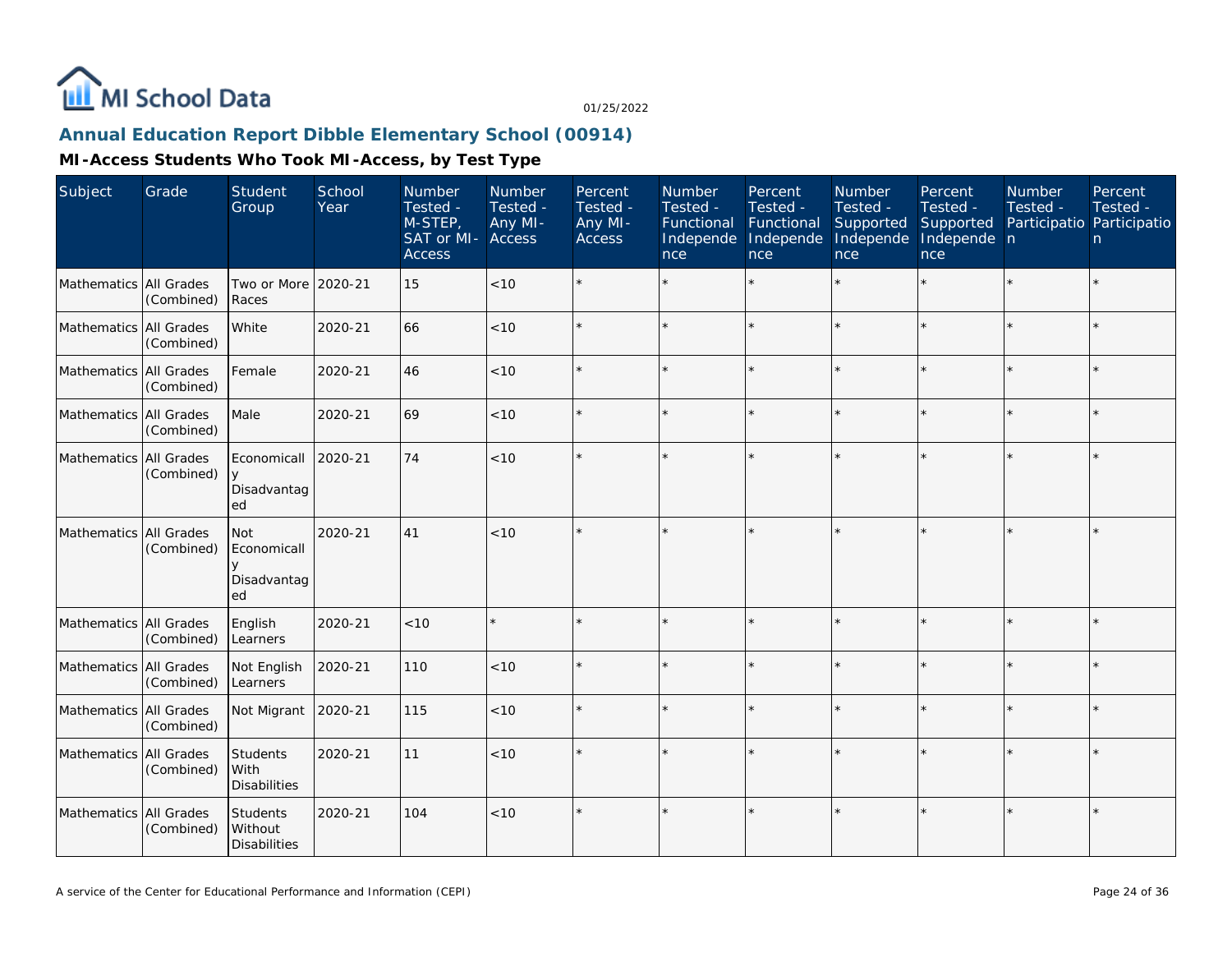

## **Annual Education Report Dibble Elementary School (00914)**

| Subject                | Grade                           | Student<br>Group                 | School<br>Year | Number<br>Tested -<br>M-STEP,<br>SAT or MI- Access<br><b>Access</b> | Number<br>Tested -<br>Any MI- | Percent<br>Tested -<br>Any MI-<br><b>Access</b> | Number<br>Tested -<br>Functional Functional<br>Independe<br>nce | Percent<br>Tested -<br>Independe<br>nce | Number<br>Tested -<br>Supported<br>Independe<br>nce | Percent<br>Tested -<br>Supported<br>Independe n<br>nce | Number<br>Tested -<br>Participatio Participatio | Percent<br>Tested -<br>n. |
|------------------------|---------------------------------|----------------------------------|----------------|---------------------------------------------------------------------|-------------------------------|-------------------------------------------------|-----------------------------------------------------------------|-----------------------------------------|-----------------------------------------------------|--------------------------------------------------------|-------------------------------------------------|---------------------------|
| Mathematics All Grades | (Combined)                      | Not<br>Homeless                  | 2020-21        | 115                                                                 | < 10                          |                                                 |                                                                 |                                         |                                                     | $\star$                                                | $\star$                                         |                           |
| Mathematics All Grades | (Combined)                      | Foster Care                      | 2020-21        | $<10$                                                               |                               |                                                 |                                                                 | $\star$                                 |                                                     | $\star$                                                |                                                 |                           |
| Mathematics All Grades | (Combined)                      | Not Foster<br>Care               | 2020-21        | 114                                                                 | < 10                          | $\star$                                         |                                                                 | $\star$                                 |                                                     | $\star$                                                | $\star$                                         |                           |
| Mathematics All Grades | (Combined)                      | Not Military<br>Connected        | 2020-21        | 115                                                                 | < 10                          |                                                 |                                                                 |                                         |                                                     | ÷,                                                     | ×                                               |                           |
| Science                | All Grades<br>(Combined)        | All Students                     | 2020-21        | 37                                                                  | < 10                          |                                                 |                                                                 | $\star$                                 |                                                     | $\star$                                                | $\star$                                         |                           |
| Science                | <b>All Grades</b><br>(Combined) | Black or<br>African<br>American  | 2020-21        | < 10                                                                |                               |                                                 |                                                                 |                                         |                                                     |                                                        | $\star$                                         |                           |
| Science                | <b>All Grades</b><br>(Combined) | Two or More<br>Races             | 2020-21        | < 10                                                                |                               |                                                 |                                                                 | $\star$                                 |                                                     | $\star$                                                | $\star$                                         | $\star$                   |
| Science                | All Grades<br>(Combined)        | White                            | 2020-21        | 24                                                                  | < 10                          | $\star$                                         | $\star$                                                         | $\star$                                 |                                                     | $\star$                                                | $\star$                                         |                           |
| Science                | All Grades<br>(Combined)        | Female                           | 2020-21        | 14                                                                  | < 10                          |                                                 |                                                                 |                                         |                                                     | $\star$                                                |                                                 |                           |
| Science                | <b>All Grades</b><br>(Combined) | Male                             | 2020-21        | 23                                                                  | < 10                          | $\star$                                         |                                                                 | $\star$                                 |                                                     | $\star$                                                | $\star$                                         | ×                         |
| Science                | All Grades<br>(Combined)        | Economicall<br>Disadvantag<br>ed | 2020-21        | 21                                                                  | < 10                          |                                                 |                                                                 |                                         |                                                     |                                                        |                                                 |                           |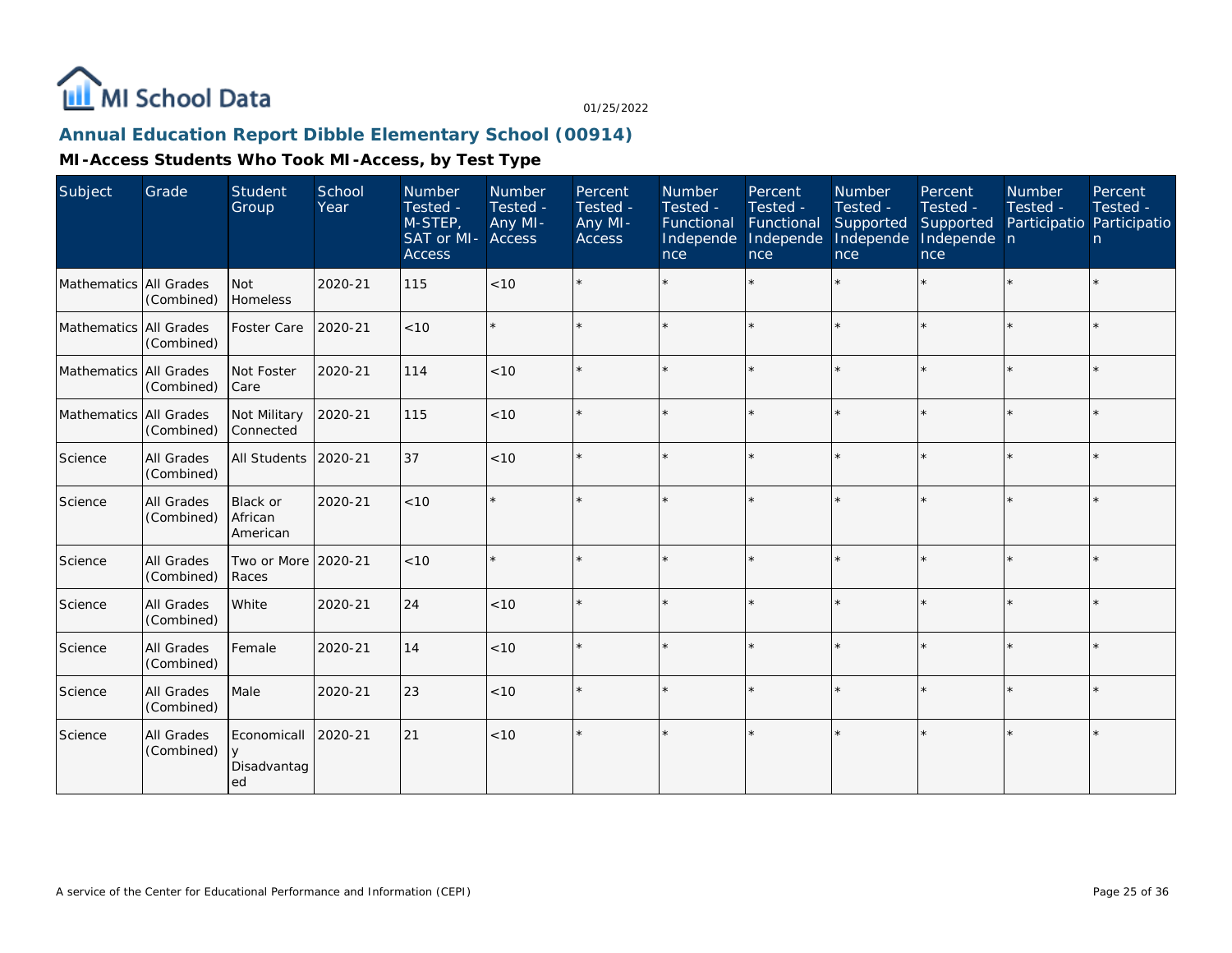

# **Annual Education Report Dibble Elementary School (00914)**

| Subject           | Grade                           | Student<br>Group                               | School<br>Year | Number<br>Tested -<br>M-STEP,<br>SAT or MI-<br><b>Access</b> | Number<br>Tested -<br>Any MI-<br><b>Access</b> | Percent<br>Tested -<br>Any MI-<br><b>Access</b> | <b>Number</b><br>Tested -<br>Functional<br>Independe<br>nce | Percent<br>Tested -<br>Functional<br>Independe<br>nce | <b>Number</b><br>Tested -<br>Supported<br>Independe<br>nce | Percent<br>Tested -<br>Supported<br>Independe n<br>nce | <b>Number</b><br>Tested - | Percent<br>Tested -<br>Participatio Participatio<br>n |
|-------------------|---------------------------------|------------------------------------------------|----------------|--------------------------------------------------------------|------------------------------------------------|-------------------------------------------------|-------------------------------------------------------------|-------------------------------------------------------|------------------------------------------------------------|--------------------------------------------------------|---------------------------|-------------------------------------------------------|
| Science           | All Grades<br>(Combined)        | <b>Not</b><br>Economicall<br>Disadvantag<br>ed | 2020-21        | 16                                                           | $<10$                                          |                                                 |                                                             |                                                       |                                                            | $\star$                                                |                           | $\star$                                               |
| Science           | All Grades<br>(Combined)        | Not English<br>Learners                        | 2020-21        | 37                                                           | < 10                                           |                                                 |                                                             | $\star$                                               |                                                            |                                                        |                           | $\star$                                               |
| Science           | All Grades<br>(Combined)        | Not Migrant                                    | 2020-21        | 37                                                           | < 10                                           |                                                 |                                                             | $\star$                                               |                                                            | ×.                                                     |                           | $\star$                                               |
| Science           | All Grades<br>(Combined)        | Students<br>With<br><b>Disabilities</b>        | 2020-21        | < 10                                                         | $\star$                                        |                                                 |                                                             | $\star$                                               |                                                            |                                                        |                           | $\star$                                               |
| Science           | All Grades<br>(Combined)        | Students<br>Without<br><b>Disabilities</b>     | 2020-21        | 33                                                           | < 10                                           |                                                 |                                                             | $\star$                                               |                                                            | ×.                                                     |                           | $\star$                                               |
| Science           | All Grades<br>(Combined)        | Not<br>Homeless                                | 2020-21        | 37                                                           | < 10                                           |                                                 |                                                             | $\star$                                               |                                                            | $\star$                                                |                           | $\star$                                               |
| Science           | All Grades<br>(Combined)        | Foster Care                                    | 2020-21        | < 10                                                         | $\star$                                        |                                                 |                                                             | $\star$                                               |                                                            | $\star$                                                | $\star$                   | $\star$                                               |
| Science           | All Grades<br>(Combined)        | Not Foster<br>Care                             | 2020-21        | 36                                                           | < 10                                           |                                                 |                                                             |                                                       |                                                            | $\star$                                                |                           | $\star$                                               |
| Science           | All Grades<br>(Combined)        | Not Military<br>Connected                      | 2020-21        | 37                                                           | < 10                                           |                                                 |                                                             | $\star$                                               |                                                            | $\star$                                                |                           | $\star$                                               |
| Social<br>Studies | <b>All Grades</b><br>(Combined) | All Students                                   | 2020-21        | 36                                                           | < 10                                           |                                                 |                                                             | $\star$                                               |                                                            |                                                        |                           | $\star$                                               |
| Social<br>Studies | <b>All Grades</b><br>(Combined) | Black or<br>African<br>American                | 2020-21        | < 10                                                         | $\star$                                        |                                                 |                                                             |                                                       |                                                            |                                                        |                           | $\star$                                               |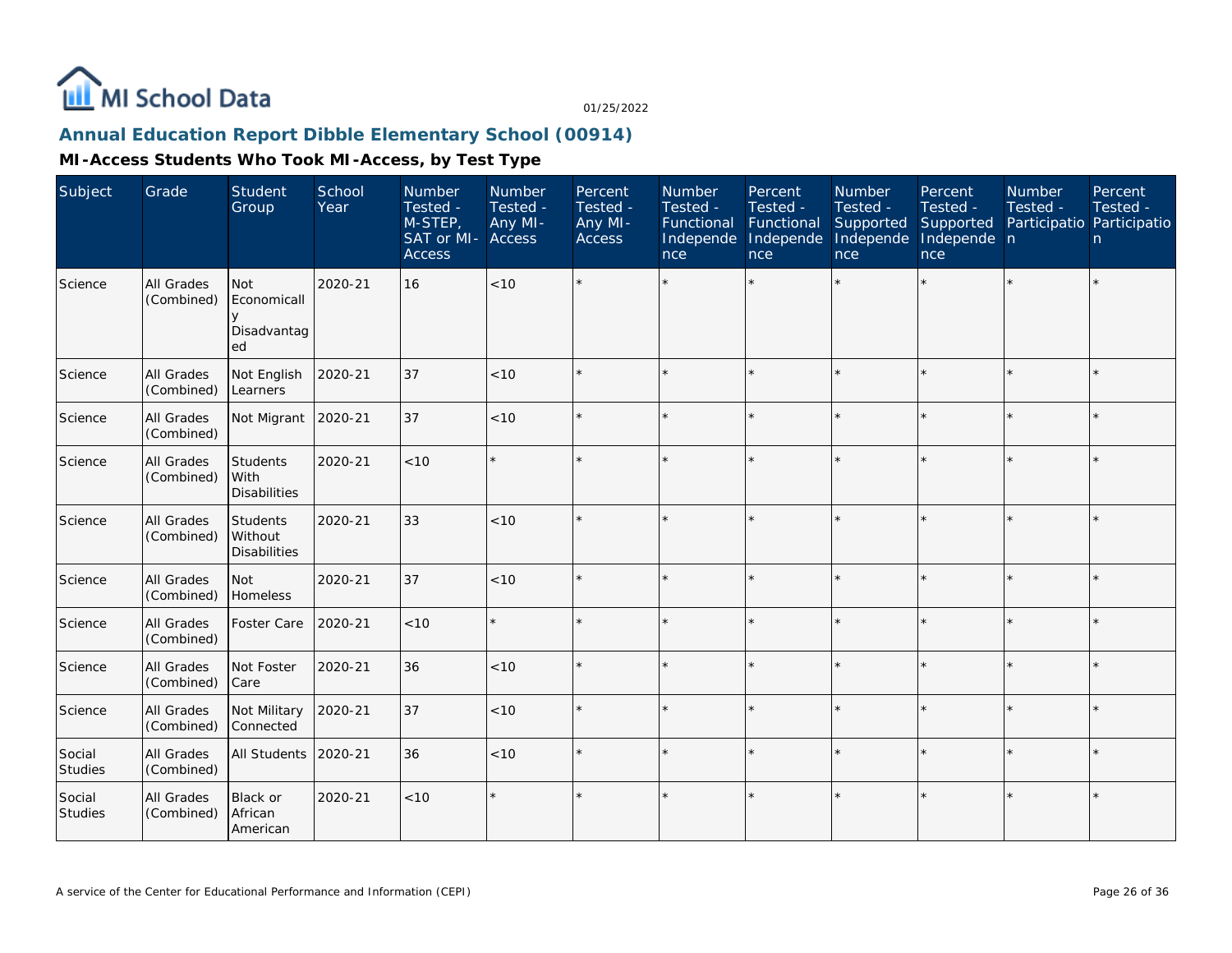

## **Annual Education Report Dibble Elementary School (00914)**

| Subject                  | Grade                           | Student<br>Group                               | School<br>Year | Number<br>Tested -<br>M-STEP,<br>SAT or MI-<br><b>Access</b> | <b>Number</b><br>Tested -<br>Any MI-<br><b>Access</b> | Percent<br>Tested -<br>Any MI-<br>Access | Number<br>Tested -<br>Functional<br>Independe<br>nce | Percent<br>Tested -<br>Functional<br>Independe<br>nce | <b>Number</b><br>Tested -<br>Supported<br>Independe<br>nce | Percent<br>Tested -<br>Supported<br>Independe n<br>nce | <b>Number</b><br>Tested -<br>Participatio Participatio | Percent<br>Tested -<br>n |
|--------------------------|---------------------------------|------------------------------------------------|----------------|--------------------------------------------------------------|-------------------------------------------------------|------------------------------------------|------------------------------------------------------|-------------------------------------------------------|------------------------------------------------------------|--------------------------------------------------------|--------------------------------------------------------|--------------------------|
| Social<br>Studies        | All Grades<br>(Combined)        | Two or More 2020-21<br>Races                   |                | < 10                                                         | $\star$                                               |                                          |                                                      | $\star$                                               | ÷.                                                         |                                                        |                                                        | $\star$                  |
| Social<br><b>Studies</b> | All Grades<br>(Combined)        | White                                          | 2020-21        | 24                                                           | < 10                                                  |                                          |                                                      | $\star$                                               |                                                            | $\star$                                                |                                                        | $\star$                  |
| Social<br>Studies        | All Grades<br>(Combined)        | Female                                         | 2020-21        | 13                                                           | $<10$                                                 |                                          |                                                      | $\star$                                               |                                                            | ×.                                                     |                                                        | $\star$                  |
| Social<br>Studies        | <b>All Grades</b><br>(Combined) | Male                                           | 2020-21        | 23                                                           | < 10                                                  |                                          |                                                      | $\star$                                               |                                                            | ×.                                                     |                                                        | $\star$                  |
| Social<br><b>Studies</b> | All Grades<br>(Combined)        | Economicall<br>Disadvantag<br>ed               | 2020-21        | 20                                                           | < 10                                                  |                                          |                                                      | $\star$                                               |                                                            | $\star$                                                |                                                        | $\star$                  |
| Social<br>Studies        | All Grades<br>(Combined)        | <b>Not</b><br>Economicall<br>Disadvantag<br>ed | 2020-21        | 16                                                           | < 10                                                  |                                          |                                                      | $\star$                                               |                                                            | ×.                                                     |                                                        | $\star$                  |
| Social<br>Studies        | All Grades<br>(Combined)        | Not English<br>Learners                        | 2020-21        | 36                                                           | < 10                                                  |                                          |                                                      | $\star$                                               |                                                            |                                                        |                                                        | $\star$                  |
| Social<br>Studies        | All Grades<br>(Combined)        | Not Migrant                                    | 2020-21        | 36                                                           | < 10                                                  |                                          |                                                      | $\star$                                               |                                                            | ×.                                                     |                                                        | $\star$                  |
| Social<br>Studies        | All Grades<br>(Combined)        | Students<br>With<br><b>Disabilities</b>        | 2020-21        | < 10                                                         | $\star$                                               |                                          |                                                      |                                                       |                                                            | ×.                                                     |                                                        | $\star$                  |
| Social<br>Studies        | All Grades<br>(Combined)        | Students<br>Without<br><b>Disabilities</b>     | 2020-21        | 32                                                           | $<10$                                                 |                                          |                                                      |                                                       |                                                            |                                                        |                                                        | $\star$                  |
| Social<br>Studies        | All Grades<br>(Combined)        | <b>Not</b><br>Homeless                         | 2020-21        | 36                                                           | $<10$                                                 |                                          |                                                      | $\star$                                               |                                                            | $\star$                                                | $\star$                                                | $\star$                  |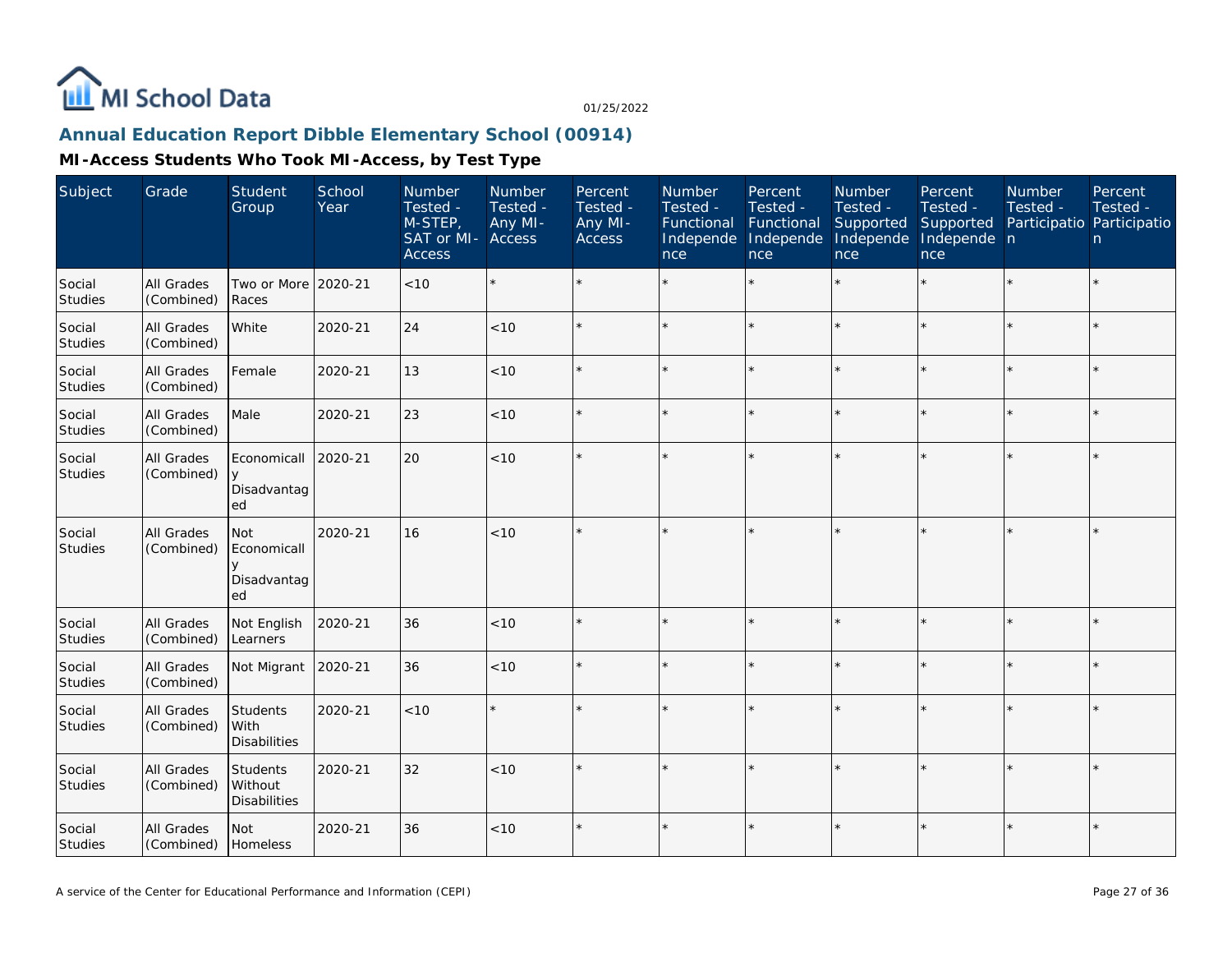

## **Annual Education Report Dibble Elementary School (00914)**

| Subject                  | Grade                        | Student<br>Group          | School<br>Year | <b>Number</b><br>Tested -<br>M-STEP,<br><b>SAT or MI- Access</b><br><b>Access</b> | <b>Number</b><br>Tested -<br>Any MI- | Percent<br>Tested -<br>Any MI-<br>Access | <b>Number</b><br>Tested -<br>Functional<br>Independe<br>nce | Percent<br>Tested -<br>Functional<br>Independe<br>nce | <b>Number</b><br>Tested -<br>Supported<br>Independe<br>nce | Percent<br>Tested -<br>Supported<br>Independe n<br>nce | <b>Number</b><br>Tested - | Percent<br>Tested -<br>Participatio Participatio |
|--------------------------|------------------------------|---------------------------|----------------|-----------------------------------------------------------------------------------|--------------------------------------|------------------------------------------|-------------------------------------------------------------|-------------------------------------------------------|------------------------------------------------------------|--------------------------------------------------------|---------------------------|--------------------------------------------------|
| Social<br><b>Studies</b> | All Grades<br>(Combined)     | <b>IFoster Care</b>       | 2020-21        | $ $ < 10                                                                          |                                      |                                          |                                                             |                                                       |                                                            |                                                        |                           |                                                  |
| Social<br>Studies        | All Grades<br>Combined) Care | <b>Not Foster</b>         | 2020-21        | 35                                                                                | <10                                  |                                          |                                                             |                                                       |                                                            | $\star$                                                |                           |                                                  |
| Social<br>Studies        | All Grades<br>(Combined)     | Not Military<br>Connected | 2020-21        | 36                                                                                | <10                                  |                                          |                                                             |                                                       |                                                            |                                                        |                           |                                                  |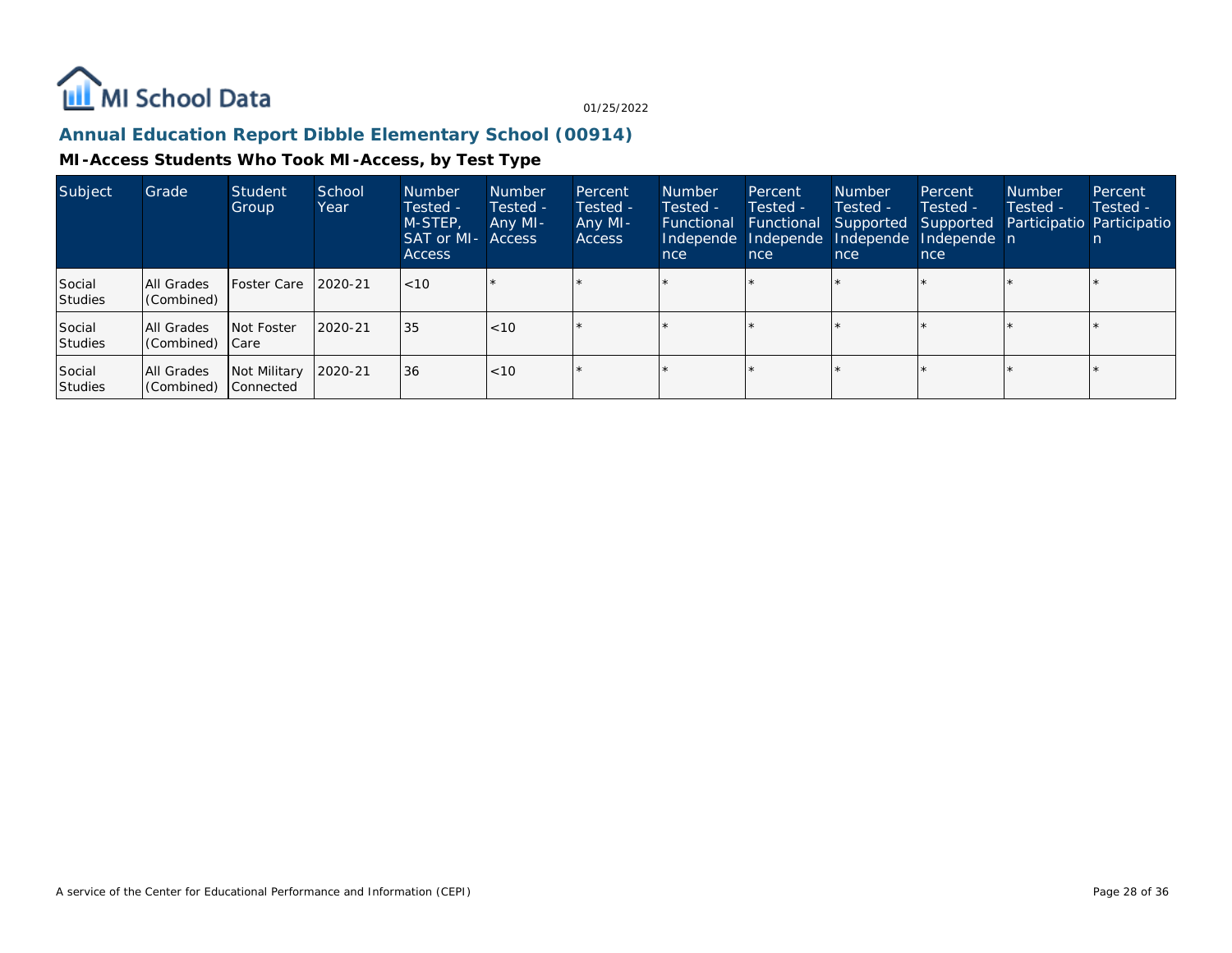

#### **Annual Education Report Dibble Elementary School (00914)**

**High School Graduation: Four-Year Adjusted Cohort Rate**

| Student Group | <b>Baseline Data</b> | Most Recent<br><b>Results</b> | Interim Objective Interim Objective Long-Term Target |  |
|---------------|----------------------|-------------------------------|------------------------------------------------------|--|
| .             |                      |                               |                                                      |  |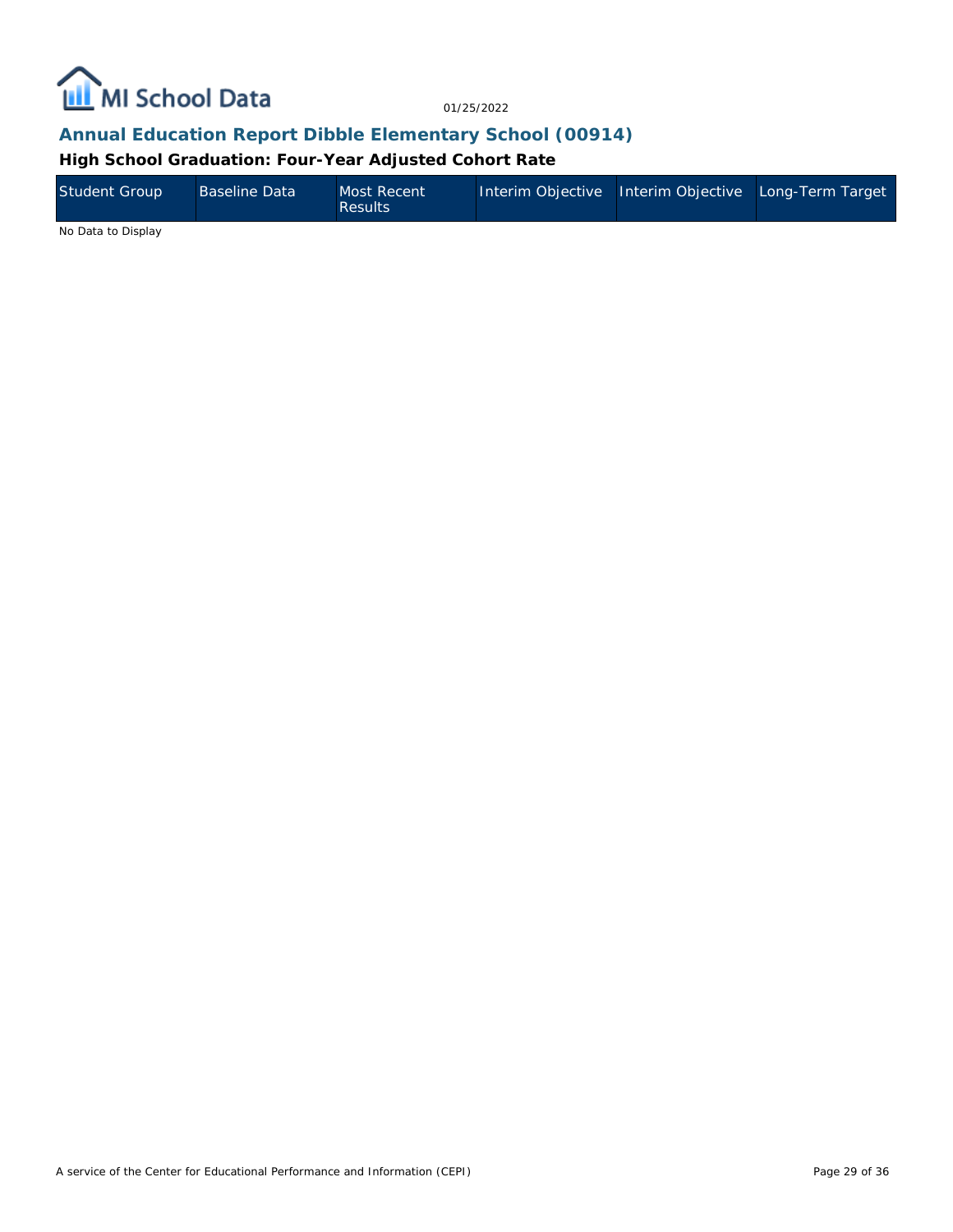

#### **Annual Education Report Dibble Elementary School (00914)**

#### **Accountability Details Attendance Data**

| Student Group | Statewide <sup>1</sup> | <b>District</b> | School |
|---------------|------------------------|-----------------|--------|
| All Students  | 80.07%                 | N/A             | 76.43% |

*\* All data based on students enrolled for a full academic year.*

*\*\* More information regarding the Michigan School Index System can be found at the following link:*

#### **Inexperienced Teachers**

|                                        | <b>Total Number Number</b><br>of Staffing<br>Group | Inexperience | Percent<br>Inexperience | Count High-<br>Poverty<br>Schools | Percent High- Count Low-<br>Poverty<br><b>Schools</b> | Poverty<br><b>Schools</b> | Percent Low-<br>Poverty<br><b>Schools</b> |
|----------------------------------------|----------------------------------------------------|--------------|-------------------------|-----------------------------------|-------------------------------------------------------|---------------------------|-------------------------------------------|
| Dibble<br>Elementary<br>School (00914) | 14.83                                              | 10.00        | $0.0\%$                 | N/A                               | N/A                                                   | IN/A                      | IN/A                                      |

#### **Inexperienced Principals and Other School Leaders**

|                                        | <b>Total Number Number</b><br>of Staffing<br>Group |      | <b>Percent</b><br>Inexperience Inexperience | Count High-<br>Poverty<br><b>Schools</b> | Percent High- Count Low-<br>Poverty<br><b>Schools</b> | Poverty<br><b>Schools</b> | Percent Low-<br>Poverty<br><b>Schools</b> |
|----------------------------------------|----------------------------------------------------|------|---------------------------------------------|------------------------------------------|-------------------------------------------------------|---------------------------|-------------------------------------------|
| Dibble<br>Elementary<br>School (00914) | 0.00                                               | 0.00 | $0.0\%$                                     | N/A                                      | N/A                                                   | N/A                       | IN/A                                      |

#### **Teacher Emergency or Provisional Credentials**

|                                        | of Teachers | Total Number Number with Percent with Count High-<br>Emergency or Emergency or Poverty<br>Provisional<br><b>Credentials</b> | Provisional<br><b>Credentials</b> | Schools | Percent High- Count Low-<br>Poverty<br>Schools | Poverty<br>Schools | Percent Low-<br>Poverty<br>Schools |
|----------------------------------------|-------------|-----------------------------------------------------------------------------------------------------------------------------|-----------------------------------|---------|------------------------------------------------|--------------------|------------------------------------|
| Dibble<br>Elementary<br>School (00914) | 14.83       | 0.00                                                                                                                        | $0.0\%$                           | IN/A    | N/A                                            | N/A                | IN/A                               |

#### **Out-of-Field Teachers**

|                                        | Total Number Number of<br>of Teachers | Out-of-Field<br><b>Teachers</b> | Percent of<br>Out-of-Field<br>Teachers | Count High-<br>Poverty<br>Schools | Percent High- Count Low-<br>Poverty<br><b>Schools</b> | Poverty<br><b>Schools</b> | Percent Low-<br>Poverty<br><b>Schools</b> |
|----------------------------------------|---------------------------------------|---------------------------------|----------------------------------------|-----------------------------------|-------------------------------------------------------|---------------------------|-------------------------------------------|
| Dibble<br>Elementary<br>School (00914) | 14.83                                 | 0.00                            | $0.0\%$                                | N/A                               | N/A                                                   | N/A                       | IN/A                                      |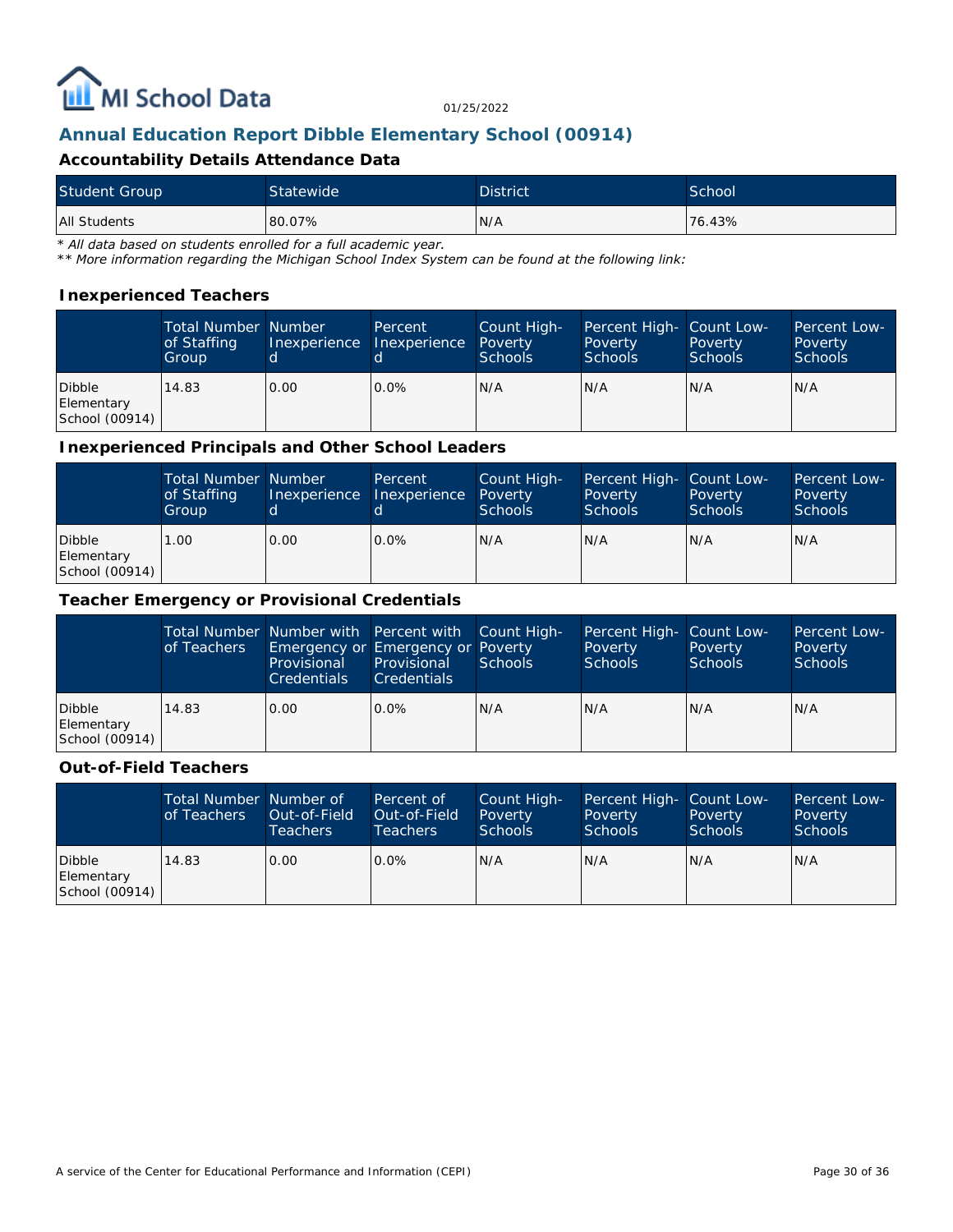

## **Annual Education Report Dibble Elementary School (00914)**

#### **NAEP Grade 4 Math**

|                                                 | Percent of<br><b>Students</b> | Percent below<br><b>Basic</b> | Percent Basic | Percent Proficient Percent Advanced |                |
|-------------------------------------------------|-------------------------------|-------------------------------|---------------|-------------------------------------|----------------|
| <b>All Students</b>                             | 100                           | 24                            | 41            | 29                                  | 7              |
| Male                                            | 51                            | 22                            | 40            | 30                                  | 8              |
| Female                                          | 49                            | 25                            | 42            | 28                                  | 5              |
| Eligible                                        | 51                            | 36                            | 44            | 18                                  | $\overline{2}$ |
| Not Eligible                                    | 49                            | 12                            | 37            | 40                                  | 11             |
| Info not available                              | $\ddagger$                    | $\ddagger$                    | $\ddagger$    | $\ddagger$                          | $\ddagger$     |
| White                                           | 65                            | 15                            | 41            | 36                                  | 8              |
| <b>Black or African</b><br>American             | 17                            | 51                            | 39            | 9                                   | 1              |
| Hispanic                                        | 9                             | 34                            | 45            | 17                                  | 4              |
| Asian                                           | 3                             | 9                             | 32            | 37                                  | 22             |
| American Indian or<br>Alaska Native             | $\ddagger$                    | $\ddagger$                    | $\ddagger$    | $\ddagger$                          | $\ddagger$     |
| Native Hawaiian or<br>Other Pacific<br>Islander | $\ddagger$                    | $\ddagger$                    | $\ddagger$    | $\ddagger$                          | $\ddagger$     |
| Two or More Races                               | 5                             | 29                            | 42            | 22                                  | 7              |
| Students With<br><b>Disabilities</b>            | 11                            | 60                            | 29            | 10                                  |                |
| Students Without<br><b>Disabilities</b>         | 89                            | 19                            | 42            | 31                                  | $\overline{7}$ |
| English Language<br>Learners                    | 10                            | 37                            | 46            | 14                                  | $\overline{2}$ |
| Not English<br>Language Learners                | 90                            | 22                            | 40            | 31                                  | $\overline{7}$ |

*‡ Reporting Standards not met. Note: Observed differences are not necessarily statistically significant. Detail may not sum to total because of rounding. SOURCE: U.S. Department of Education. Institute for Education Sciences. National Center for Education Statistics. National Assessment of Educational Progress (NAEP) 2019 Mathematics Achievement.*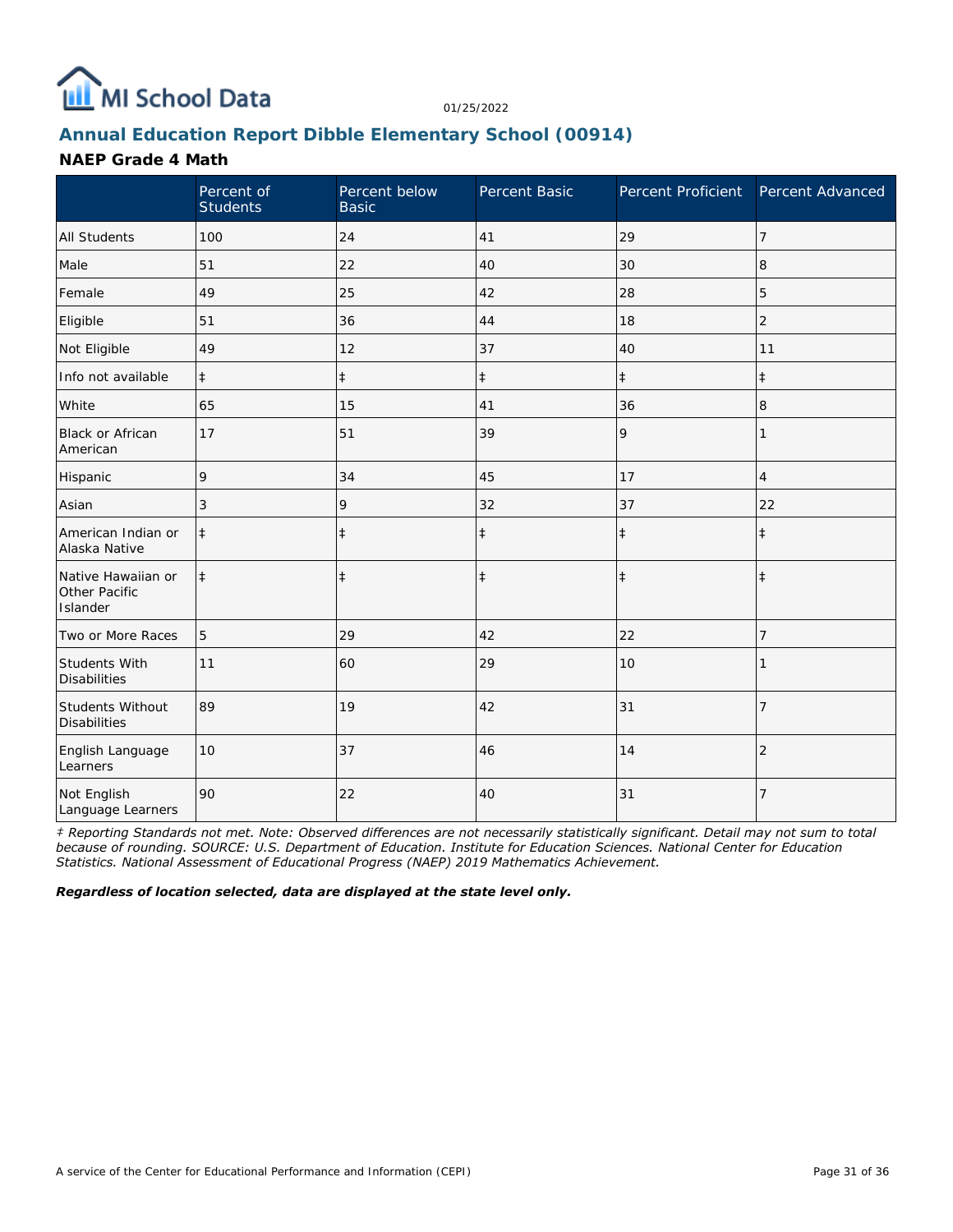

## **Annual Education Report Dibble Elementary School (00914)**

#### **NAEP Grade 8 Math**

|                                                 | Percent of<br><b>Students</b> | Percent below<br><b>Basic</b> | Percent Basic | Percent Proficient Percent Advanced |                |
|-------------------------------------------------|-------------------------------|-------------------------------|---------------|-------------------------------------|----------------|
| <b>All Students</b>                             | 32                            | 68                            | 31            | 9                                   |                |
| Male                                            | 51                            | 33                            | 67            | 31                                  | 10             |
| Female                                          | 49                            | 31                            | 69            | 31                                  | 7              |
| Eligible                                        | 4                             | 48                            | 52            | 16                                  | 3              |
| Not Eligible                                    | 55                            | 19                            | 81            | 43                                  | 13             |
| Info not available                              | $\ddagger$                    | $\ddagger$                    | $\ddagger$    | $\ddagger$                          | $\ddagger$     |
| White                                           | 70                            | 25                            | 75            | 37                                  | 11             |
| <b>Black or African</b><br>American             | 15                            | 64                            | 36            | 9                                   | 1              |
| Hispanic                                        | 8                             | 41                            | 59            | 16                                  | $\overline{2}$ |
| Asian                                           | 3                             | 14                            | 86            | 52                                  | 21             |
| American Indian or<br>Alaska Native             | $\ddagger$                    | $\ddagger$                    | $\ddagger$    | $\ddagger$                          | $\ddagger$     |
| Native Hawaiian or<br>Other Pacific<br>Islander | $\ddagger$                    | $\ddagger$                    | $\ddagger$    | $\ddagger$                          | $\ddagger$     |
| Two or More Races                               | $\overline{4}$                | 39                            | 61            | 24                                  | 4              |
| Students With<br><b>Disabilities</b>            | 10                            | 75                            | 25            | 5                                   | 0              |
| Students Without<br><b>Disabilities</b>         | 90                            | 27                            | 73            | 34                                  | 9              |
| English Language<br>Learners                    | 6                             | 60                            | 40            | 8                                   |                |
| Not English<br>Language Learners                | 94                            | 30                            | 70            | 32                                  | 9              |

*‡ Reporting Standards not met. NOTE: Observed differences are not necessarily statistically significant. Detail may not sum to total because of rounding. SOURCE: U.S. Department of Education. Institute for Education Sciences. National Center for Education Statistics. National Assessment of Educational Progress (NAEP) 2019 Mathematics Achievement.*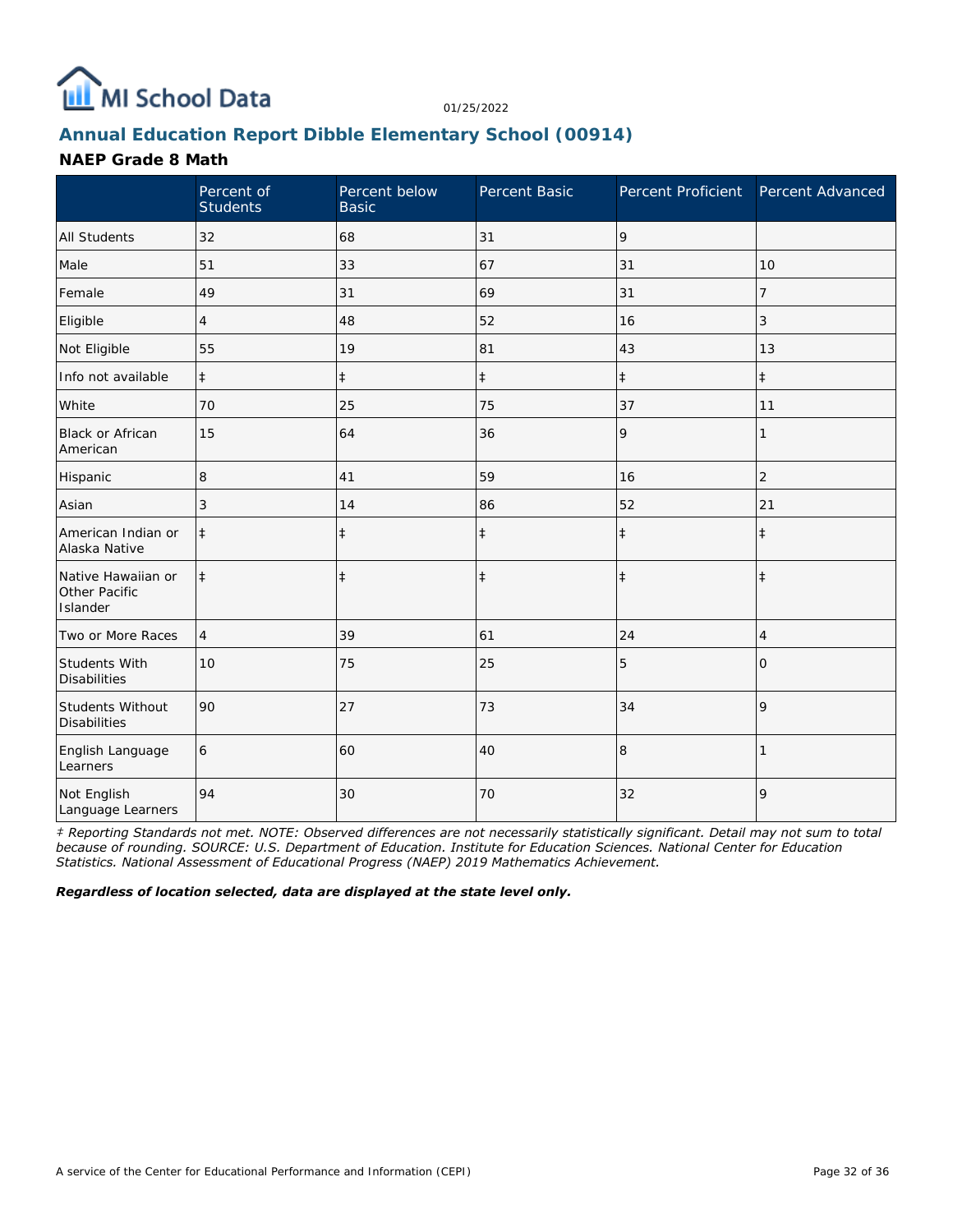

## **Annual Education Report Dibble Elementary School (00914)**

#### **NAEP Grade 4 Reading**

|                                                 | Percent of<br><b>Students</b> | Percent below<br><b>Basic</b> | Percent Basic | Percent Proficient Percent Advanced |                |
|-------------------------------------------------|-------------------------------|-------------------------------|---------------|-------------------------------------|----------------|
| <b>All Students</b>                             | 100                           | 36                            | 64            | 32                                  | $\overline{7}$ |
| Male                                            | 51                            | 40                            | 60            | 28                                  | 6              |
| Female                                          | 49                            | 32                            | 68            | 36                                  | 9              |
| Eligible                                        | 53                            | 49                            | 51            | 20                                  | 3              |
| Not Eligible                                    | 47                            | 21                            | 79            | 45                                  | 13             |
| Info not available                              | $\ddagger$                    | $\ddagger$                    | $\ddagger$    | $\ddagger$                          | $\ddagger$     |
| White                                           | 65                            | 29                            | 71            | 37                                  | 9              |
| Black or African<br>American                    | 18                            | 58                            | 42            | 15                                  | $\overline{2}$ |
| Hispanic                                        | 9                             | 50                            | 50            | 18                                  | 2              |
| Asian                                           | 3                             | 18                            | 82            | 44                                  | 15             |
| American Indian or<br>Alaska Native             | $\ddagger$                    | $\ddagger$                    | $\ddagger$    | $\ddagger$                          | $\ddagger$     |
| Native Hawaiian or<br>Other Pacific<br>Islander | $\ddagger$                    | $\ddagger$                    | $\ddagger$    | $\ddagger$                          | $\ddagger$     |
| Two or More Races                               | 5                             | 33                            | 67            | 35                                  | 8              |
| <b>Students With</b><br><b>Disabilities</b>     | 10                            | 74                            | 26            | 10                                  |                |
| Students Without<br><b>Disabilities</b>         | 90                            | 31                            | 69            | 34                                  | 8              |
| English Language<br>Learner                     | 11                            | 57                            | 43            | 14                                  | 3              |
| Not English<br>Language Learner                 | 89                            | 33                            | 67            | 34                                  | 8              |

*# Rounds to zero*

*‡ Reporting Standards not met. NOTE: Observed differences are not necessarily statistically significant. Detail may not sum to total because of rounding. SOURCE: U.S. Department of Education, Institute of Education Sciences, National Center for Education Statistics, National Assessment of Educational Progress (NAEP), 2019 Reading Assessment.*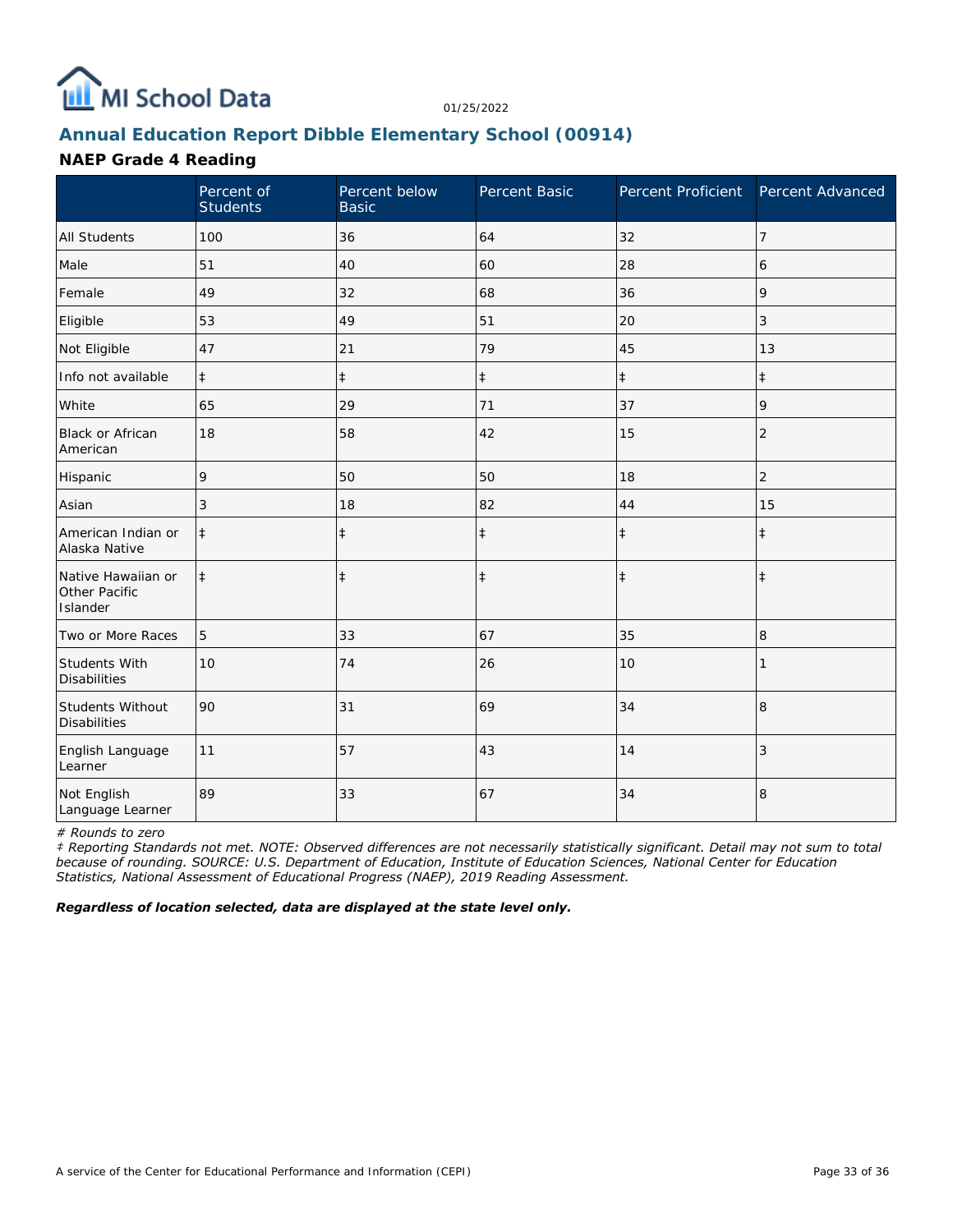

## **Annual Education Report Dibble Elementary School (00914)**

#### **NAEP Grade 8 Reading**

|                                                 | Percent of<br><b>Students</b> | Percent below<br><b>Basic</b> | Percent Basic | Percent Proficient Percent Advanced |                |
|-------------------------------------------------|-------------------------------|-------------------------------|---------------|-------------------------------------|----------------|
| <b>All Students</b>                             | 100                           | 27                            | 73            | 31                                  | 3              |
| Male                                            | 51                            | 32                            | 68            | 26                                  | $\overline{2}$ |
| Female                                          | 49                            | 21                            | 79            | 37                                  | 3              |
| Eligible                                        | 47                            | 39                            | 61            | 19                                  |                |
| Not Eligible                                    | 52                            | 15                            | 85            | 43                                  | 4              |
| Info not available                              | $\ddagger$                    | $\ddagger$                    | $\ddagger$    | $\ddagger$                          | $\pm$          |
| White                                           | 70                            | 22                            | 78            | 35                                  | 3              |
| <b>Black or Afican</b><br>American              | 15                            | 48                            | 52            | 12                                  | 0              |
| Hispanic                                        | 8                             | 36                            | 64            | 22                                  | 1              |
| Asian                                           | 3                             | 14                            | 86            | 56                                  | 6              |
| American Indian or<br>Alaska Native             | $\ddagger$                    | $\ddagger$                    | $\ddagger$    | $\ddagger$                          | $\ddagger$     |
| Native Hawaiian or<br>Other Pacific<br>Islander | $\ddagger$                    | $\ddagger$                    | $\ddagger$    | $\ddagger$                          | $\ddagger$     |
| Two or More Races                               | 4                             | 23                            | 77            | 40                                  | 5              |
| <b>Students With</b><br><b>Disabilities</b>     | 11                            | 71                            | 29            | 5                                   | $\Omega$       |
| Students Without<br><b>Disabilities</b>         | 89                            | 21                            | 79            | 35                                  | 3              |
| English Language<br>Learner                     | 6                             | 57                            | 43            | 6                                   | $\Omega$       |
| Not English<br>Language Learner                 | 94                            | 25                            | 75            | 33                                  | 3              |

*# Rounds to zero*

*‡ Reporting Standards not met. NOTE: Observed differences are not necessarily statistically significant. Detail may not sum to total because of rounding. SOURCE: U.S. Department of Education, Institute of Education Sciences, National Center for Education Statistics, National Assessment of Educational Progress (NAEP), 2019 Reading Assessment.*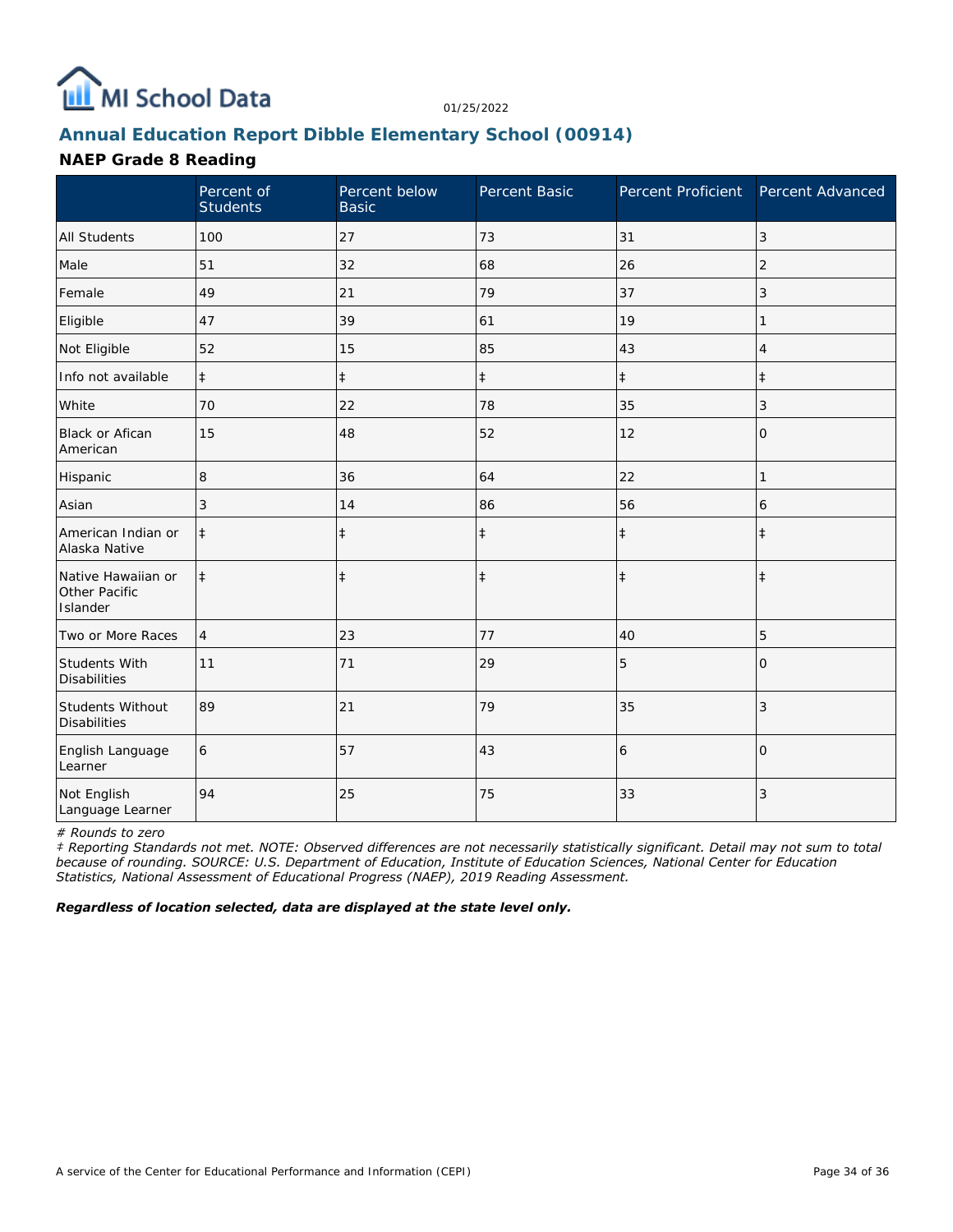

#### **Annual Education Report Dibble Elementary School (00914)**

#### **NAEP Participation Data**

| Grade | Subject | Participation Rate Standard Error<br>for Students with<br><b>Disabilities</b> |      | Participation Rate Standard Error<br>for Limited English<br><b>Proficient Students</b> |      |
|-------|---------|-------------------------------------------------------------------------------|------|----------------------------------------------------------------------------------------|------|
| 4     | Math    | 86.9                                                                          | 2.25 | 97                                                                                     | 0.97 |
|       | Reading | 85.4                                                                          | 2.57 | 98                                                                                     | 1.04 |
| 18    | Math    | 81.9                                                                          | 2.48 | 95                                                                                     | 1.79 |
|       | Reading | 83.3                                                                          | 2.41 | 191                                                                                    | 3.97 |

*The National Assessment of Educational Progress (NAEP) is periodically administered by the U.S. Department of Education based on assessments administered to samples of students in each state. Federal regulations require the display of state level NAEP data on the Annual Education Report. These data represent the performance of the most recent sample of Michigan students on the NAEP.*